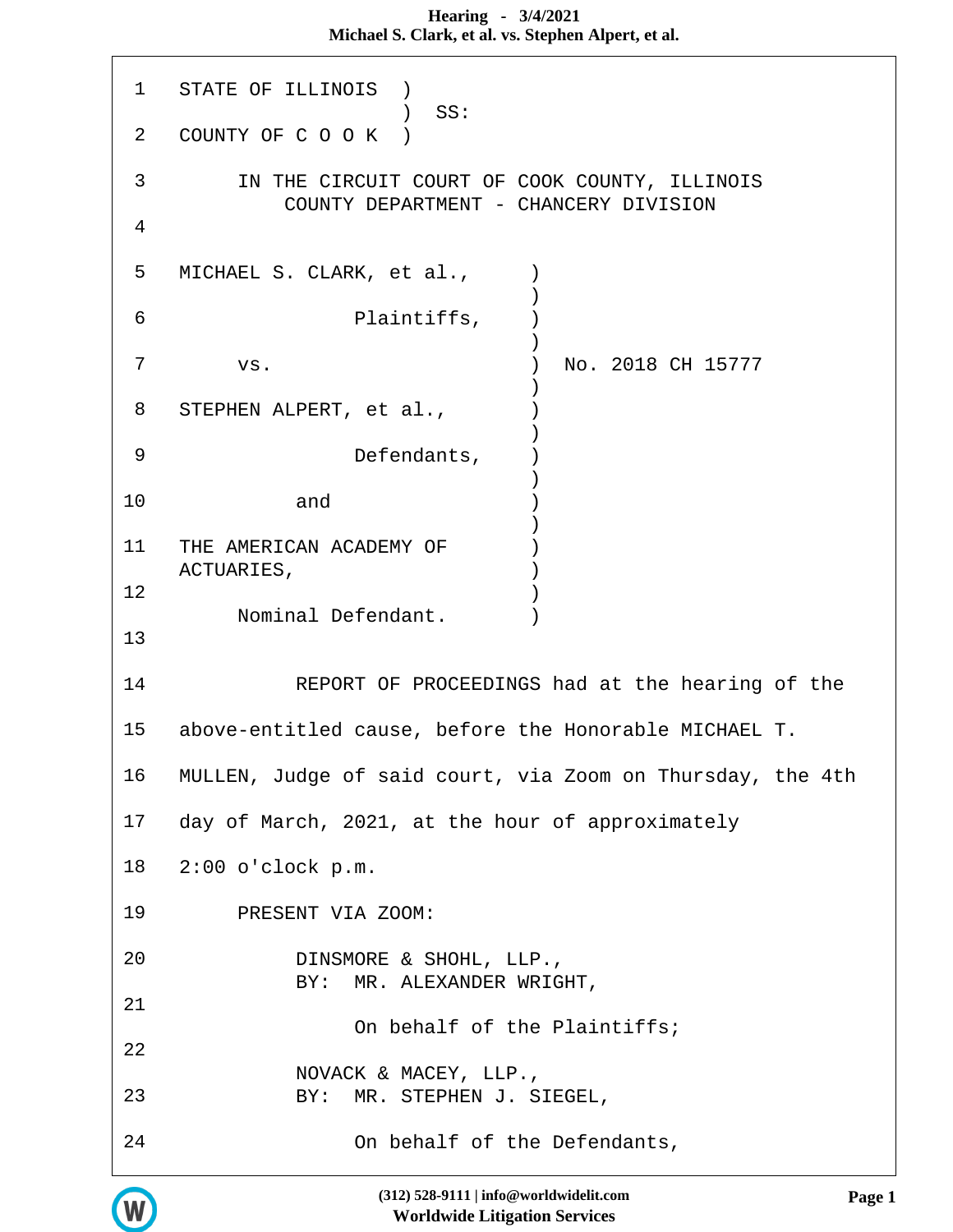| $\mathbf 1$    | PRESENT VIA ZOOM: (Cont'd)                                                   |
|----------------|------------------------------------------------------------------------------|
| $\overline{a}$ | HOGAN LOVELS, US, LLP.,<br>BY: MR. WILLIAM MONTS,                            |
| $\mathfrak{Z}$ | On behalf of the nominal Defendant.                                          |
| $\overline{4}$ |                                                                              |
| 5              | ALSO PRESENT VIA ZOOM:                                                       |
| 6              | Mary Downs, Executive Director of the<br>American Academy of Actuaries.      |
| 7              |                                                                              |
| 8              |                                                                              |
| 9              |                                                                              |
| 10             |                                                                              |
| 11             |                                                                              |
| 12             |                                                                              |
| 13             |                                                                              |
| 14             |                                                                              |
| 15             |                                                                              |
| 16             |                                                                              |
| 17             |                                                                              |
| 18             |                                                                              |
| 19             |                                                                              |
| 20             |                                                                              |
| 21             |                                                                              |
| 22             |                                                                              |
| 23             |                                                                              |
| 24             | Laurel E. Laudien, RMR, RPR, CSR #084-001871<br>Certified Shorthand Reporter |



r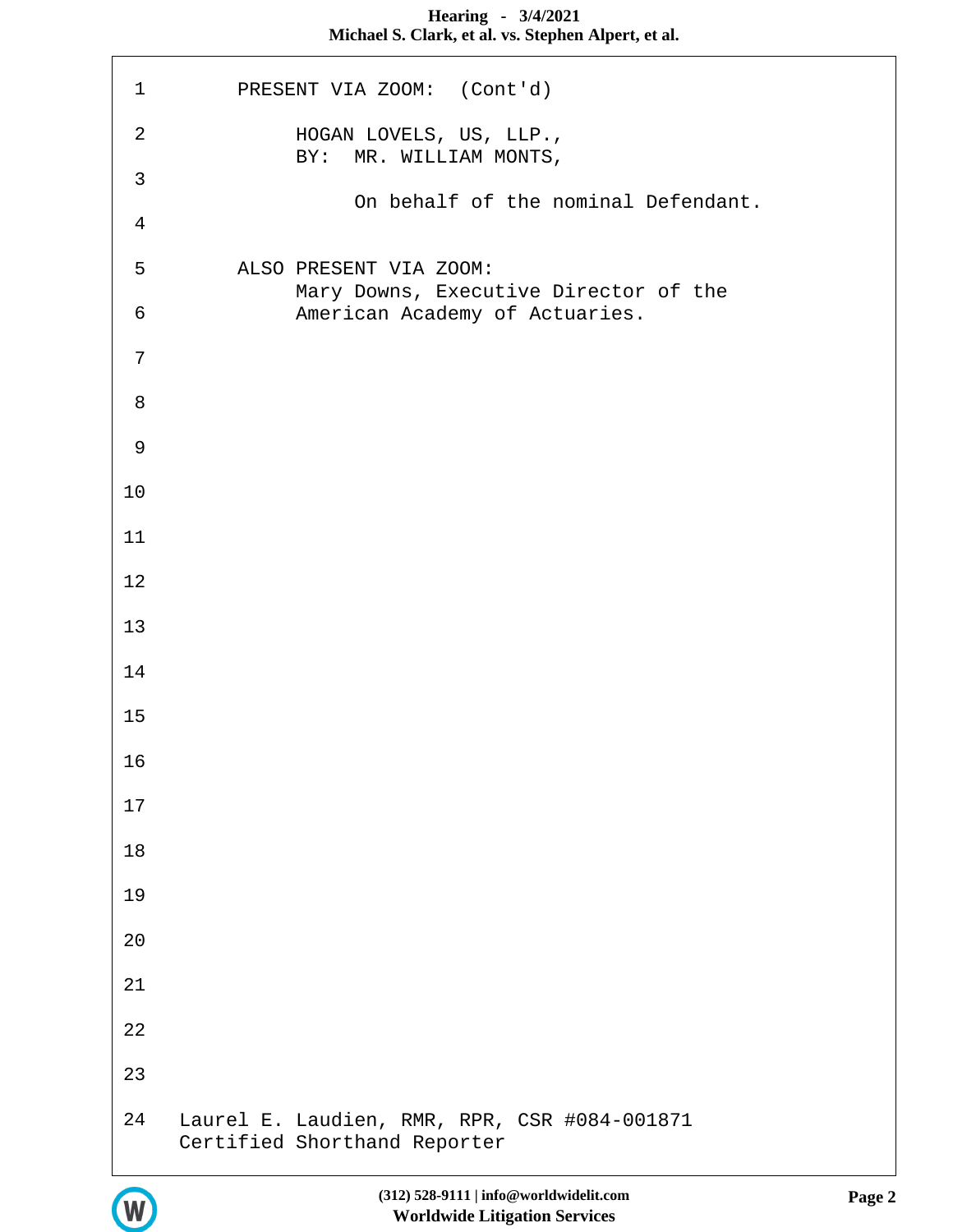## THE COURT: It appears that everybody is here. And do we have a Court Reporter this afternoon? If the Reporter would identify herself. THE REPORTER: My name is Laurel Laudien. I am a Court Reporter with Worldwide Litigation Services. THE COURT: Good afternoon, Miss Laudien. So this matter clearly is proceeding via Zoom, and sometimes there are logistical challenges like every single day. So if you do not hear what I say, if you do not hear what Counsel says, ask me, ask Counsel to repeat themselves, and I will do that. I will make sure Counsel does that. 14 It is our goal to have an accurate transcription of our proceedings. And you understand that, correct, Miss Laudien? 17 THE REPORTER: Yes. 18 THE COURT: All right. Thank you. And I will not consider you rude for doing what I'm telling you to do. So this is Clark v. Albert. If everyone would identify themselves as well as who they represent starting with Plaintiffs' Counsel. MR. WRIGHT: Good afternoon, your Honor.

# **Michael S. Clark, et al. vs. Stephen Alpert, et al.**

**Hearing - 3/4/2021**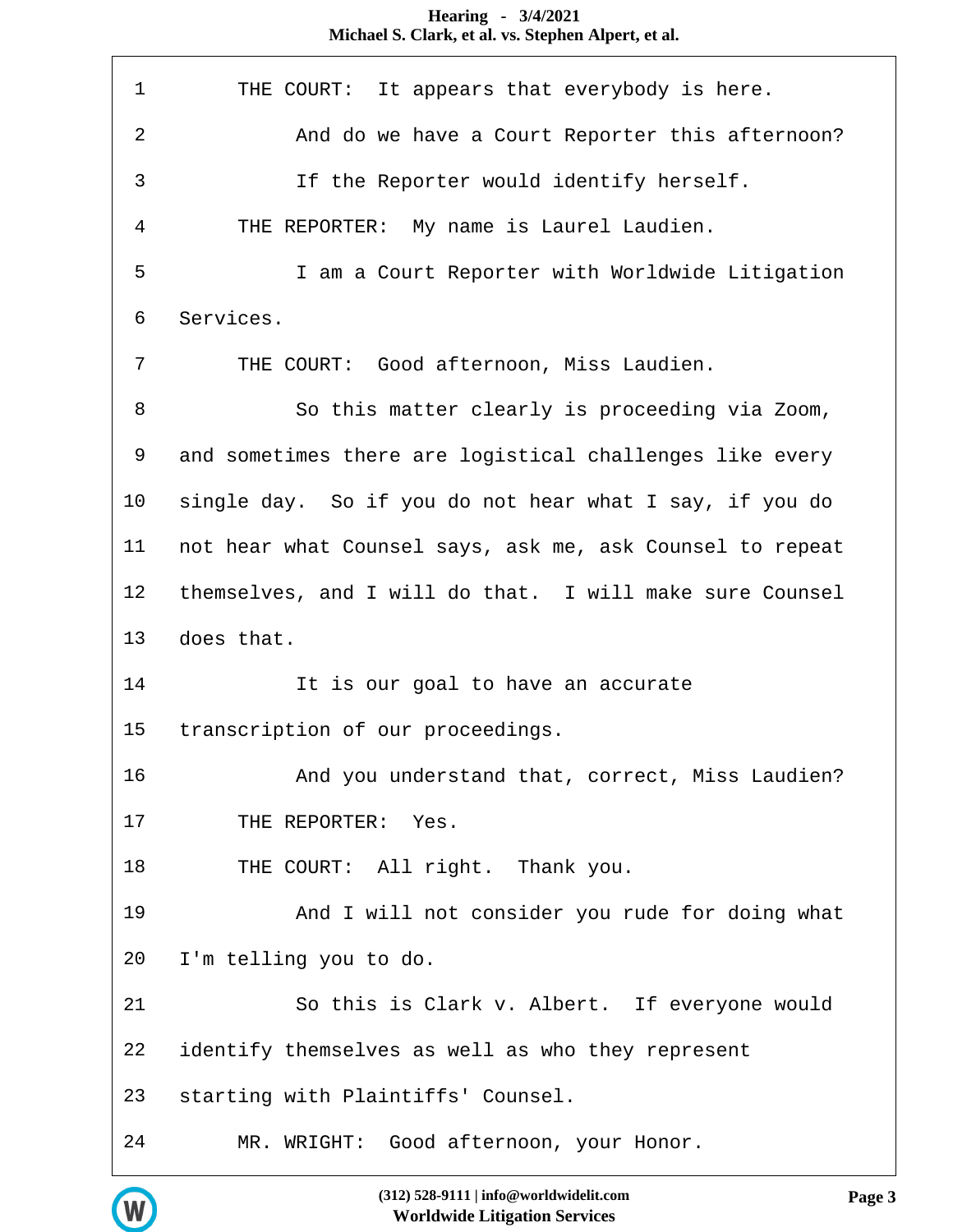Alexander Wright on behalf of the Plaintiffs. THE COURT: Mr. Wright, good afternoon. MR. SIEGEL: Well, hearing no other Counsel for the Plaintiffs, I'll introduce myself. I'm Stephen Siegel of Novack and Macey, one of the Counsel for the Defendants. THE COURT: Good afternoon, Mr. Siegel. 8 MR. SIEGEL: Good afternoon, your Honor. THE COURT: So the matter is before me on cross-motions for summary judgment. Before we get to any argument on the motions, I do have some housekeeping matters to attend to. One of the Plaintiffs is Lawrence McCarthy, and I believe based upon my reading, Mr. Wright, you are seeking to dismiss him as one of your clients, is that correct? MR. WRIGHT: That is correct, your Honor. 18 THE COURT: All right. And, Mr. Siegel, you have no objection to that? MR. SIEGEL: We have no objection. THE COURT: All right. Mr. McCarthy is no longer part of the Plaintiffs' case. At my request, I had been provided with a copy of the bylaws of the American Academy of Actuaries with

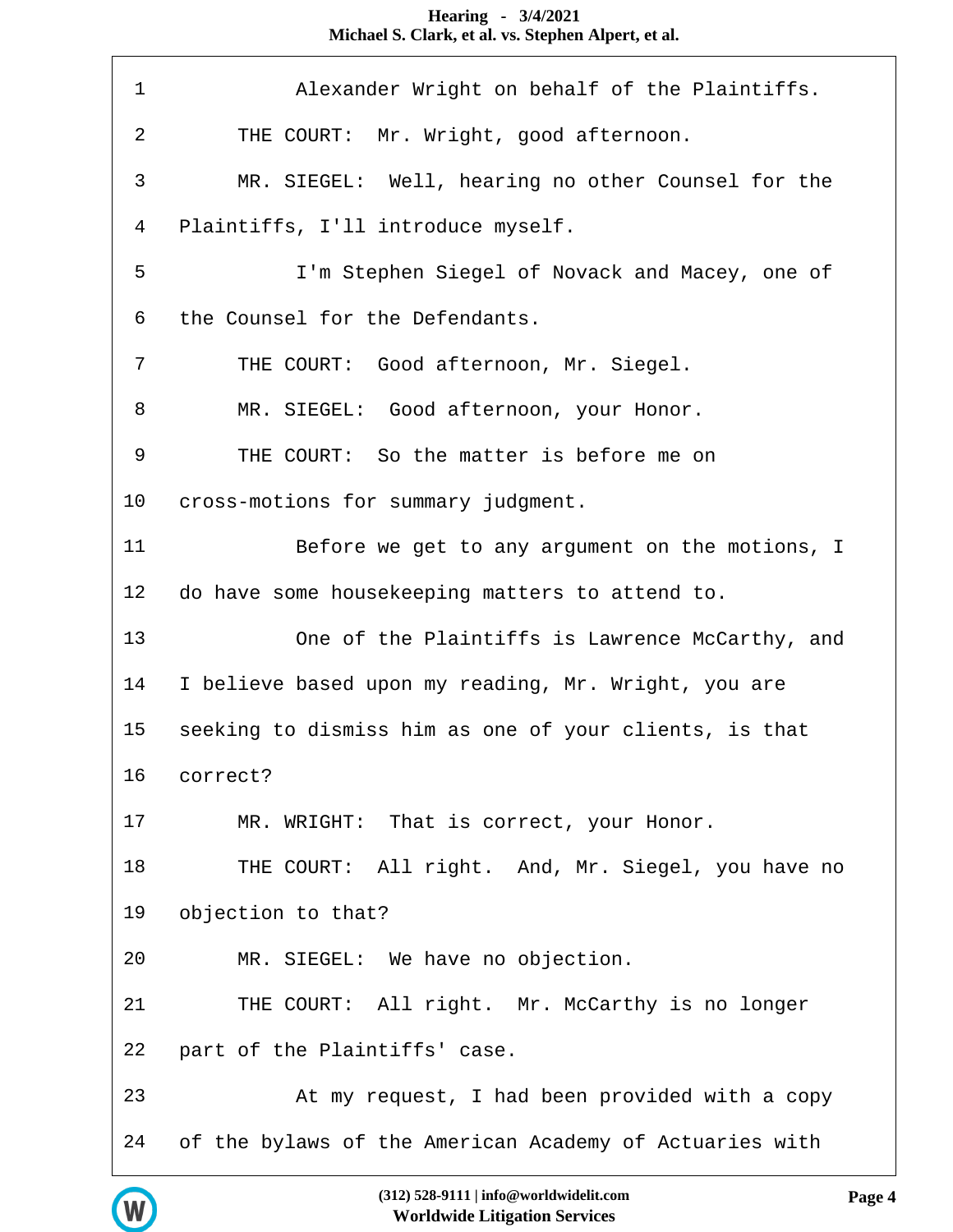| $\mathbf 1$ | the bylaws as they appeared prior to September 4th, 2018. |
|-------------|-----------------------------------------------------------|
| 2           | I have that, I requested that, and it's been provided to  |
| 3           | me, as well as a redline version if you will --           |
| 4           | THE REPORTER: I'm sorry, Judge. You're cutting in         |
| 5           | and out.                                                  |
| 6           | Okay. Well, I'm sorry about that.<br>THE COURT:           |
| 7           | You're doing exactly what I told you to do, so            |
| 8           | thank you for that.                                       |
| $\mathsf 9$ | The attorneys had provided me with a copy, a              |
| 10          | redline copy of the bylaws as they are presently and as   |
| 11          | they have been altered by the amendment which brings us   |
| 12          | together on September 4th, 2018.                          |
|             |                                                           |
| 13          | So, Mr. Wright, is there any objection to                 |
| 14          | having either the precursor of September 4th, 2018 of     |
| 15          | record or the redline version of record?                  |
| 16          | MR. WRIGHT: No, Judge.                                    |
| 17          | THE COURT: Okay. So there's no issue as to                |
| 18          | authenticity. I just want to make that clear because I    |
| 19          | have reviewed these things. I think they are important    |
| 20          | to have a complete record, so they will be filed.         |
| 21          | And, Mr. Siegel, if you could take care of that           |
| 22          | as you provided them to me, and specifically, these were  |
| 23          | Exhibits A and C. B was the current, which is already of  |

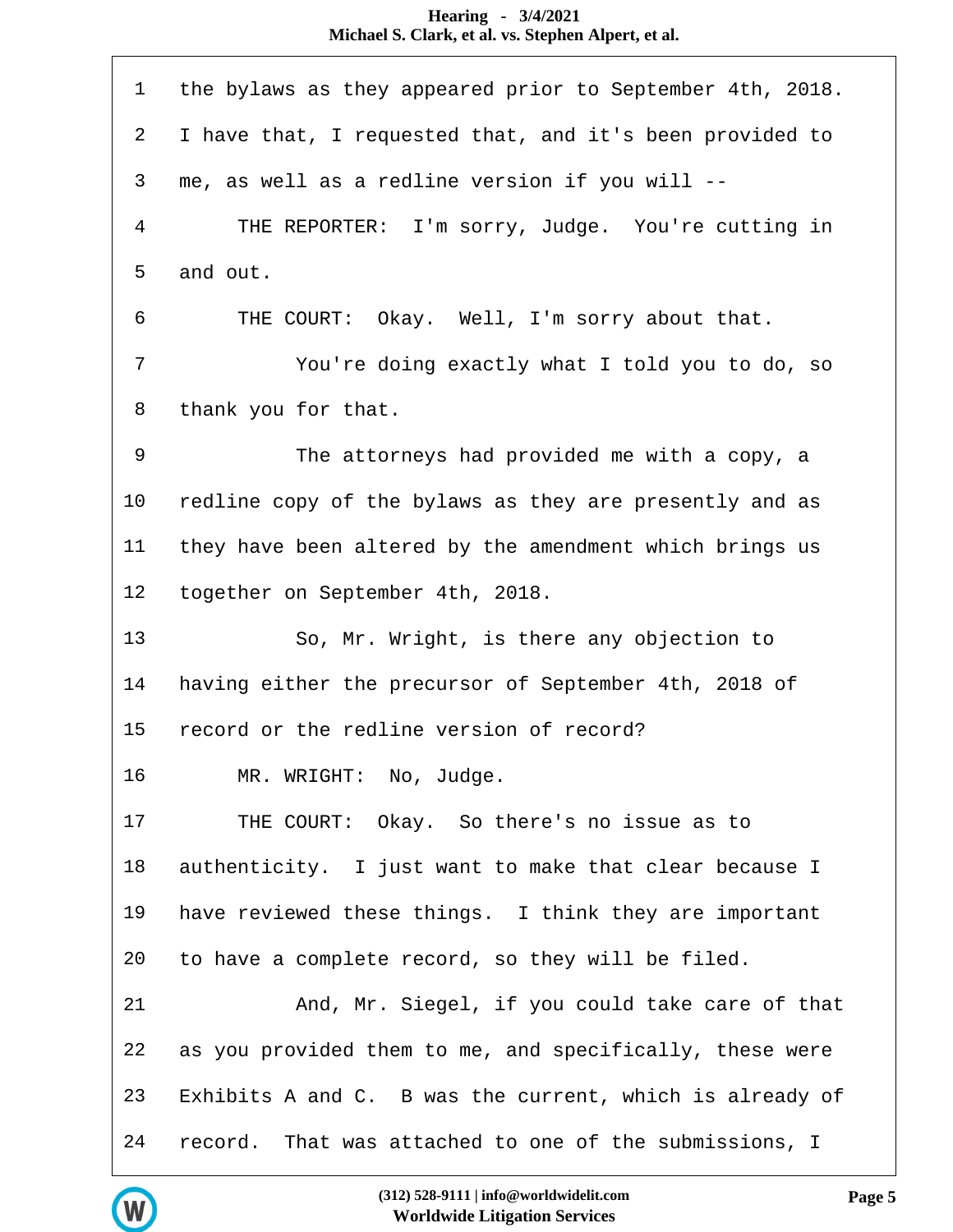| $\mathbf{1}$     | believe of the Plaintiff.                                |
|------------------|----------------------------------------------------------|
| $\boldsymbol{2}$ | So I have reviewed the contents of the                   |
| $\mathsf{3}$     | Complaint, I have reviewed all of the submissions that   |
| $\overline{4}$   | have been provided by the parties including the bylaws,  |
| 5                | as well as all attachments, and I have reviewed all of   |
| 6                | the cases that have been cited by the parties as well as |
| 7                | some cases that I will talk about during my ruling this  |
| 8                | afternoon.                                               |
| 9                | So, Mr. Wright, as Plaintiff, you may argue.             |
| 10               | MR. WRIGHT: Thank you, Judge, and thank you for          |
| 11               | taking the time to review the briefs and for allowing us |
| 12               | to present our positions today.                          |
| 13               | Although the record before you is somewhat               |
| 14               | voluminous, I think the issues are reasonably straight   |
| 15               | forward and I think both sides have done a good job at   |
| 16               | putting the issues before the Court.                     |
| 17               | I shall try to be brief today.                           |
| 18               | THE COURT: We're not in a hurry. I recognize it's        |
| 19               | a significant case for all parties involved, so you take |
| 20               | your time, highlight any arguments.                      |
| 21               | As I said, we have other places to be at the             |
| 22               | end of the day.                                          |
| 23               | MR. WRIGHT: Understood. I appreciate that, your          |
| 24               | Honor.                                                   |

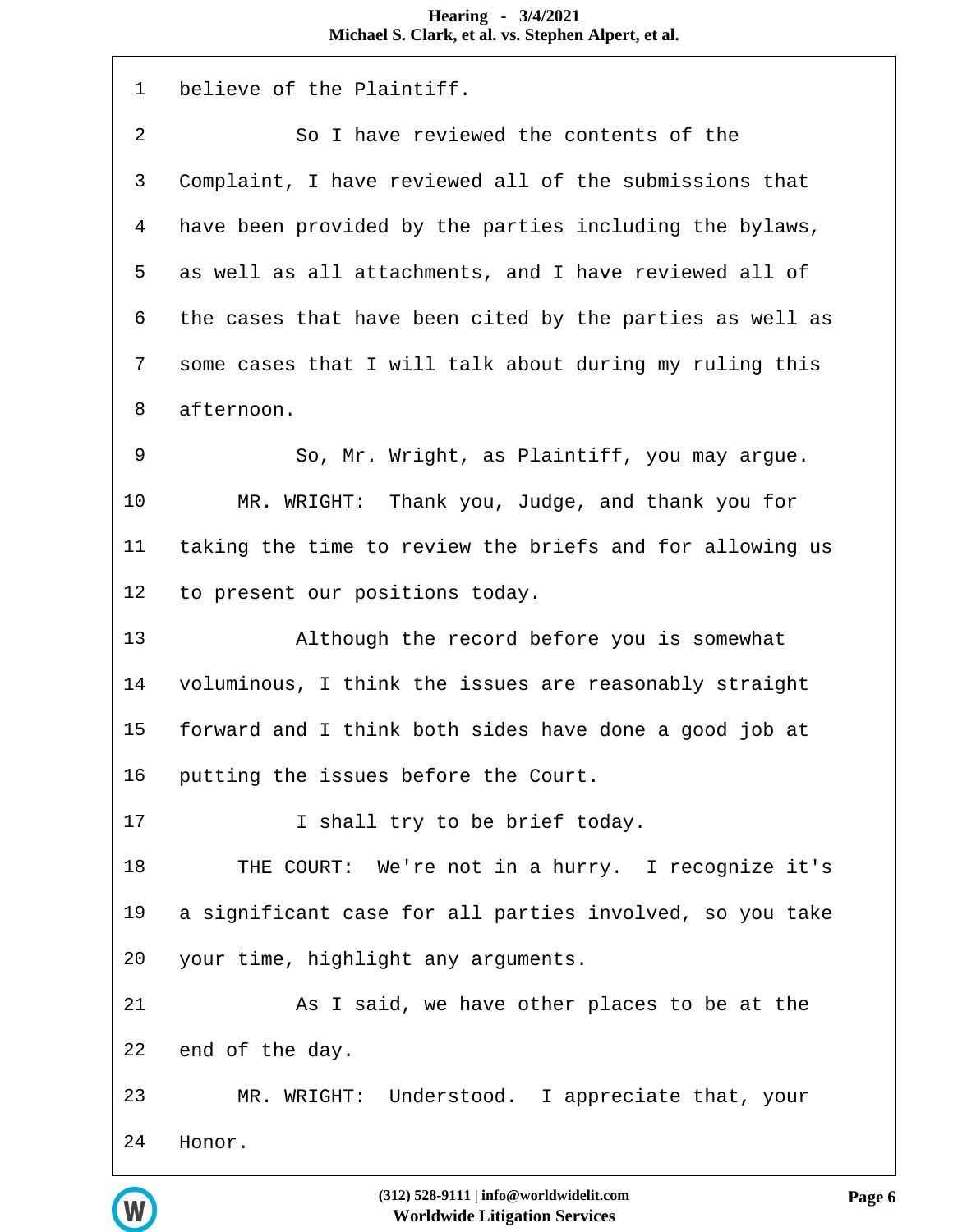| $\mathbf 1$ | The core of this case is the issue of whether              |
|-------------|------------------------------------------------------------|
| 2           | the Board of the Academy violated its bylaws that          |
| 3           | controlled the conduct of the Board by unilaterally        |
| 4           | amending the bylaws without a member vote to remove        |
| 5           | members from the selection committee. The express          |
| 6           | language of the bylaws permit the Board to make            |
| 7           | administrative, editorial, and technical amendments to     |
| 8           | the bylaws, but only if those amendments do not include    |
| 9           | questions of policy or affect the substantive rights of    |
| 10          | members.                                                   |
| 11          | In this case, by removing two fifths of the                |
| 12          | selection committee based on concerns of competing         |
| 13          | interests, the Board's actions were not merely             |
| 14          | administrative, editorial, or technical, undoubtedly       |
| 15          | concerned questions of policy; therefore, in accordance    |
| 16          | with the duly-enacted bylaws, the Board was required to    |
| 17          | submit the challenged amendment to a member vote.<br>There |
| 18          | is no dispute that that did not happen.                    |
| 19          | Accordingly, the Plaintiffs seek a declaration             |
| 20          | from this Court that in accordance with the duly-enacted   |
| 21          | bylaws, changes to the selection committee composition     |
| 22          | must be submitted to the members and that the challenged   |
| 23          | amendment is void.                                         |
| 24          | And just for the Court's clarification, I think            |

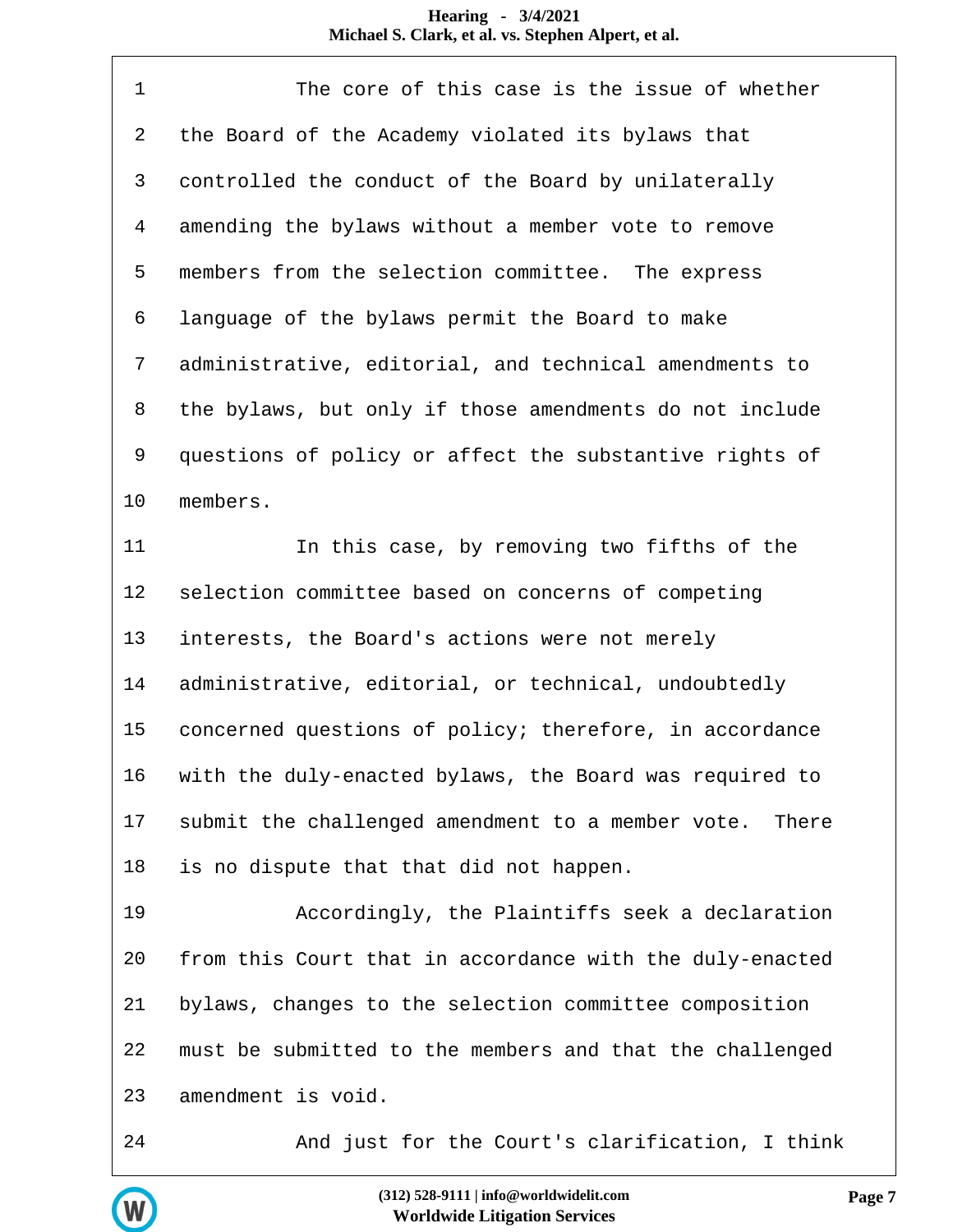| $\mathbf 1$ | it's clear that when I say the challenged amendment, I'm   |
|-------------|------------------------------------------------------------|
| 2           | referring to the amendment as defined as the challenged    |
| 3           | amendment in the briefing.                                 |
| 4           | Substantively, there is little question that               |
| 5           | the challenged amendment is outside of the Board's         |
| 6           | authority to make unilateral amendments. The record        |
| 7           | demonstrates the motion behind the challenged amendment    |
| 8           | concerns, among other things, differing political and      |
| 9           | policy goals between the CCA and the AAA and the COPA.     |
| 10          | In fact, the Defendants admit the driver behind the        |
| 11          | change was a concern about the independence and the        |
| 12          | objectivity of the ASB and the ABCD.                       |
| 13          | Similarly, given its common understanding, the             |
| 14          | amendment cannot be viewed as merely administrative.<br>In |
| 15          | fact, in their Answer, the Defendants admit that the       |
| 16          | change was necessary and/or essential to the functioning   |
| 17          | of the selection committee, thus, indicating that the      |
| 18          | amendment either did or was intended to change the very    |
| 19          | function of the committee. That is not what an             |
| 20          | administrative change would be.                            |
| 21          | In this case, rather than focusing on the                  |
| 22          | process, the Defendants have dedicated a majority of       |
| 23          | their resources to attacking the Plaintiffs, the           |
| 24          | Plaintiffs' motives, and the outcome of the challenged     |

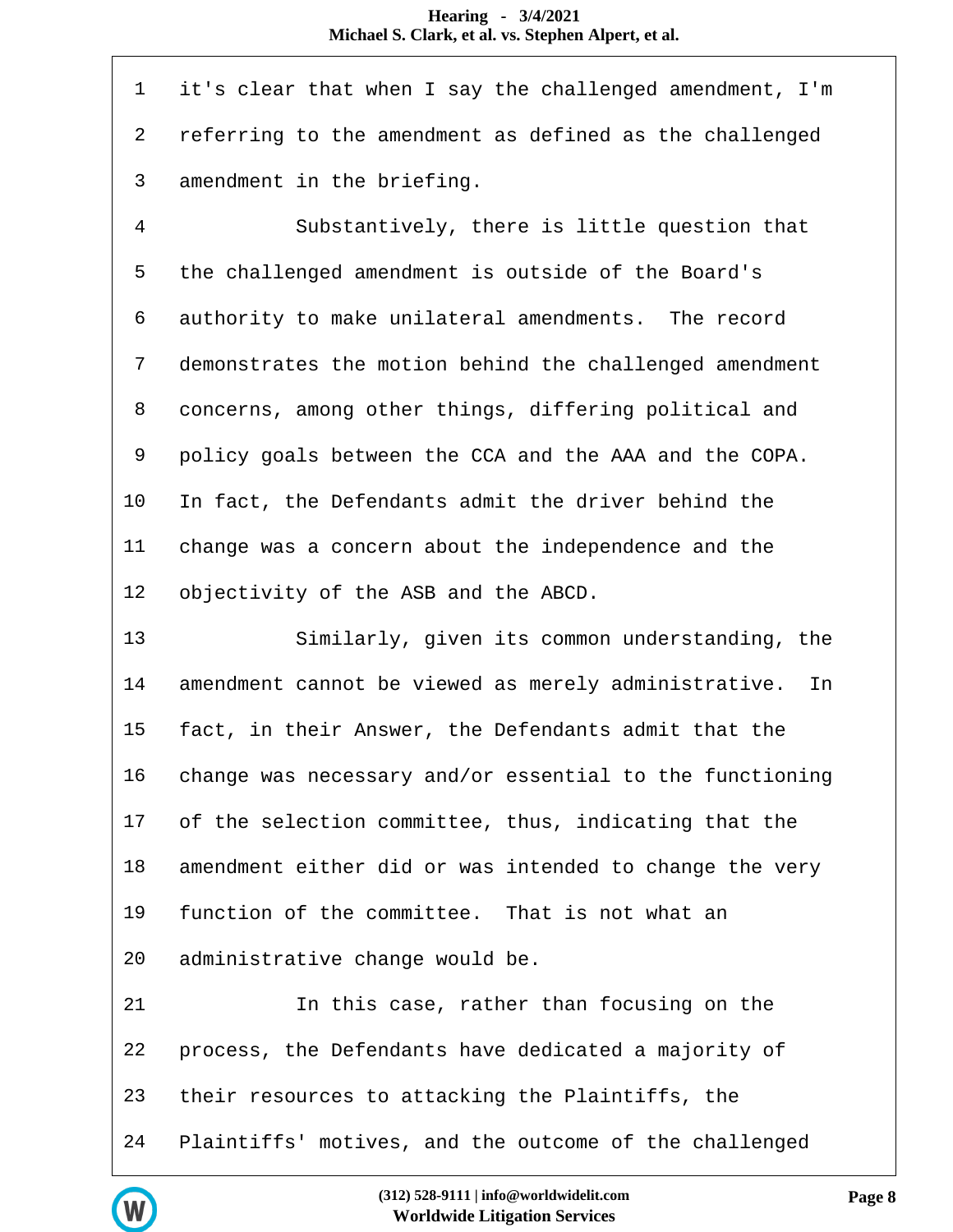| $\mathbf 1$ | amendment, essentially arguing that there has been no     |
|-------------|-----------------------------------------------------------|
| 2           | harm, no foul. It's our position that those positions     |
| 3           | fail.                                                     |
| 4           | First, there is no evidence we believe in the             |
| 5           | record that would support a holding that the Plaintiffs   |
| 6           | bringing this action, the motivations run contrary to the |
| 7           | interest of the Association. At best, the Defendants      |
| 8           | argue that the litigation was funded by the CCA and the   |
| 9           | Plaintiffs were upset about the course of action taken by |
| 10          | the Board.                                                |
| 11          | Of course, this is the natural consequence of             |
| 12          | the Board taking action outside of its own authority and  |
| 13          | I argue would be consistent with an aggrieved party       |
| 14          | concerned enough about an action to pursue a derivative   |
| 15          | lawsuit in the first place.                               |
| 16          | As to the CCA funding, the issue is immaterial            |
| 17          | to the resolution of this case in our opinion, in         |
| 18          | contrast to the authority, specifically the Caufield case |
| 19          | provided by the Defendants. Even if we were to assume     |
| 20          | the CCA were to derive a benefit from the requested       |
| 21          | relief sought herein, if the Court were to grant that,    |
| 22          | there is no indication that that would be a detriment of  |
| 23          | the AAA.                                                  |
| 24          | I know the Court is concerned or has an                   |

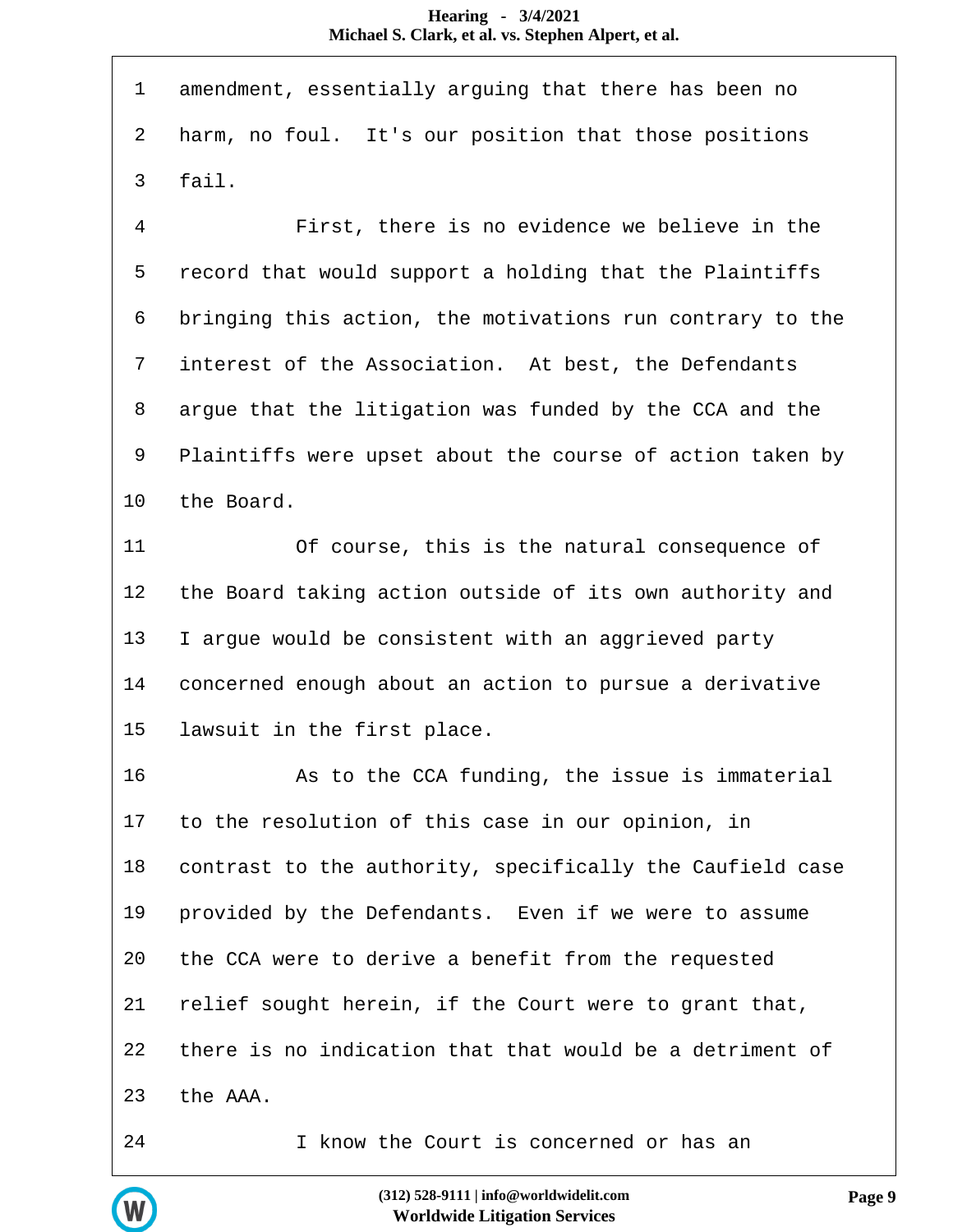| $\mathbf 1$    | interest in hearing argument on the damages issue here,   |
|----------------|-----------------------------------------------------------|
| $\overline{a}$ | and again, as we have reiterated, and iterated in our     |
| $\mathsf{3}$   | prior arguments, it is Plaintiffs' position that there is |
| 4              | no burden to prove an injury in this action seeing as we  |
| 5              | are seeking declaratory relief.                           |
| 6              | Thus far, there's been no cases provided that             |
| 7              | by virtue of this action being a derivative action, the   |
| 8              | declaratory, the law concerning declaratory relief would  |
| 9              | be changed, but even if this Court were to find that      |
| 10             | damages were required, the AAA was damaged by the Board's |
| 11             | failure to follow its own bylaws.                         |
| 12             | The bylaws -- excuse me, your Honor. I                    |
|                |                                                           |
| 13             | apologize.                                                |
| 14             | The bylaws of an association are the contract             |
| 15             | that governs how the association works, and in this case  |
| 16             | the actually enacted bylaws provided for a specific       |
| 17             | composition of the selection committee, and by the action |
| 18             | taken by the Board without member approval, the selection |
| 19             | committee no longer functions as the representative body  |
| 20             | that it was intended to function as.                      |
| 21             | We believe that the undisputed evidence shows             |
| 22             | that the Board failed to follow its own bylaws in         |
| 23             | enacting the challenged amendment without member approval |

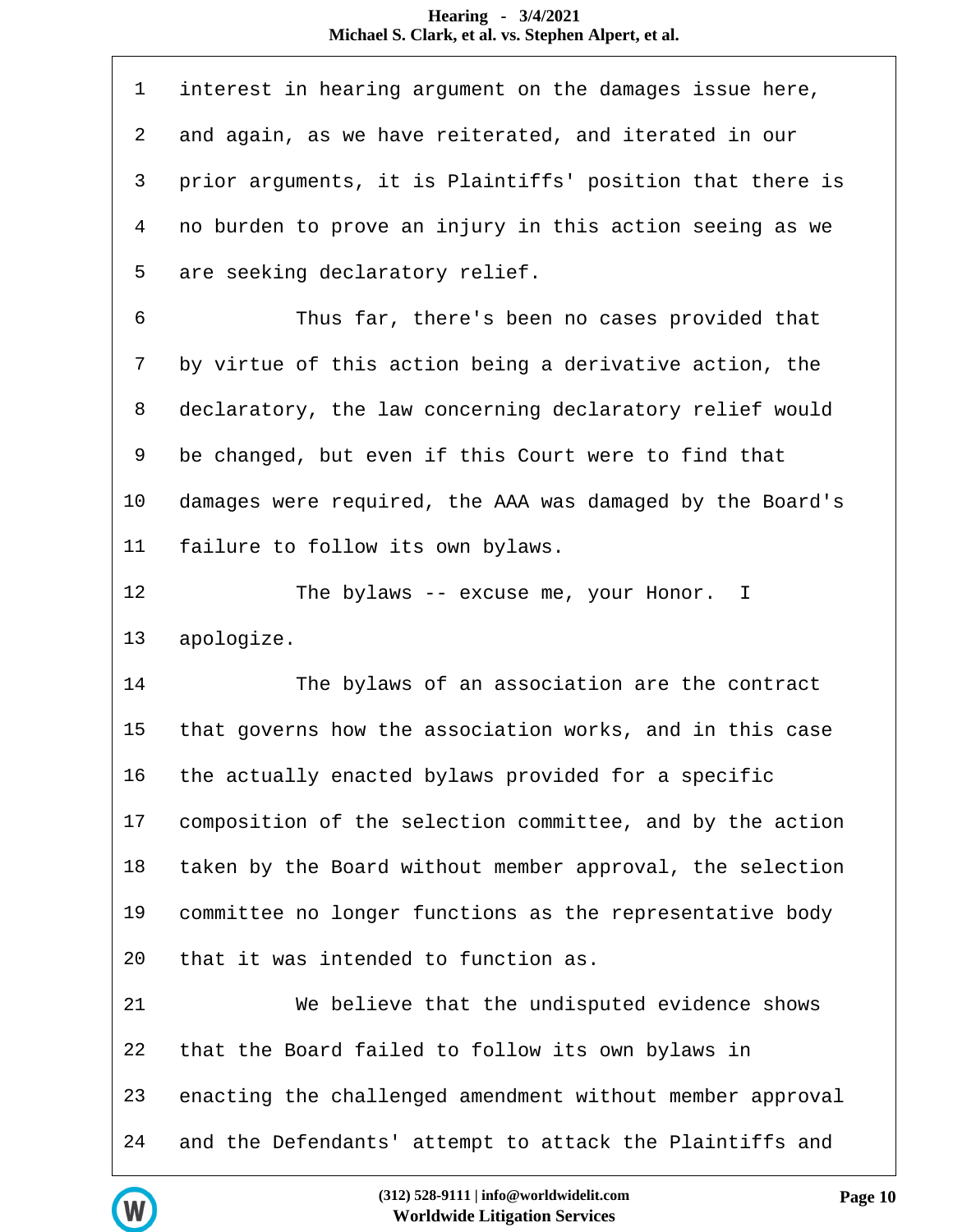| $\mathbf 1$    | their motivations simply don't overcome that.             |
|----------------|-----------------------------------------------------------|
| $\overline{2}$ | So we request that the Court grant our relief             |
| $\mathsf{3}$   | as requested in the Complaint and as requested in our     |
| 4              | motion for summary judgment.                              |
| 5              | THE COURT: Thank you, Mr. Wright.                         |
| 6              | Mr. Siegel.                                               |
| 7              | MR. SIEGEL: Thank you, your Honor.                        |
| 8              | And I want to, first of all, thank you for                |
| 9              | hearing us today and for your attention to the papers.    |
| 10             | I want to mention that I'll be arguing a couple           |
| 11             | of the grounds today, and with me, joined with me will be |
| 12             | Mr. Tripp Monts, Lead Counsel with Hogan Lovells. He'll   |
| 13             | be arguing the merits argument, and I also want to point  |
| 14             | out that the Executive Director, Mary Downs, is with us   |
| 15             | again for this hearing. She's the Executive Director of   |
| 16             | the American Academy of Actuaries.                        |
| 17             | Obviously we represent the Defendants, and that           |
| 18             | encompasses both the nominal Defendant, the Academy,      |
| 19             | which is an Illinois not-for-profit corporation. It's a   |
| 20             | membership organization that speaks for American          |
| 21             | actuaries on professionalism issues, public policy        |
| 22             | issues, and it sets standards for the profession.         |
| 23             | In addition, of course, we represent 24                   |
| 24             | individuals who are current or former members of the      |

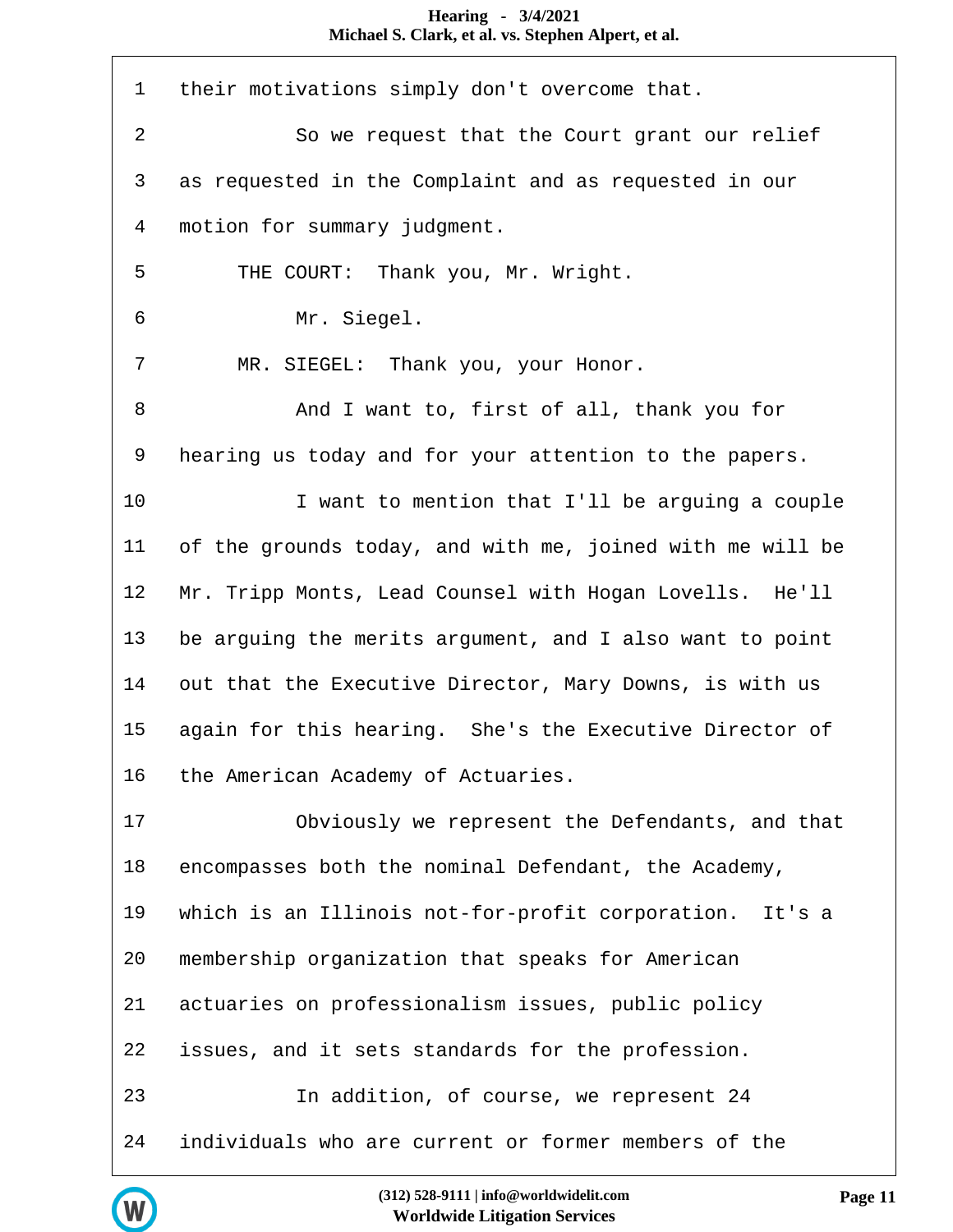| $\mathbf 1$      | Academy Board.                                            |
|------------------|-----------------------------------------------------------|
| $\boldsymbol{2}$ | Now prior to summary judgment, as you know and            |
| 3                | can see from the extensive records, the parties took      |
| 4                | extensive written discovery. They exchanged document      |
| 5                | requests, produced documents, exchanged interrogatories,  |
| 6                | answered those, exchanged requests to admit, answered     |
| 7                | those; and at the Court's suggestion on the hearing on    |
| 8                | the second motion to dismiss, the Motion to Dismiss the   |
| 9                | Amended Derivative Complaint, the parties after that      |
| 10               | agreed to proceed to summary judgment without             |
| 11               | depositions, and they did so because the material facts   |
| 12               | simply are not in dispute.                                |
| 13               | And I'm going to mention from the Travelers               |
| 14               | Property Casualty Case that we cited to, it's Travelers   |
| 15               | Properties Casualty Company versus ArcelorMittal, USA.    |
| 16               | It's 2019 Illinois. App. First District case 180129, and  |
| 17               | that case observed that, "When the parties file           |
| 18               | cross-motions for summary judgment on the same issue,     |
| 19               | they typically agree that only a question of law is       |
| 20               | involved and invite the Court to decide the case based on |
| 21               | the record before it," and I think that's the case here.  |
| 22               | Here we would say there are undisputed facts              |
| 23               | that support three independent grounds for entering       |
| 24               | summary judgment as a matter of law for the Defendants.   |

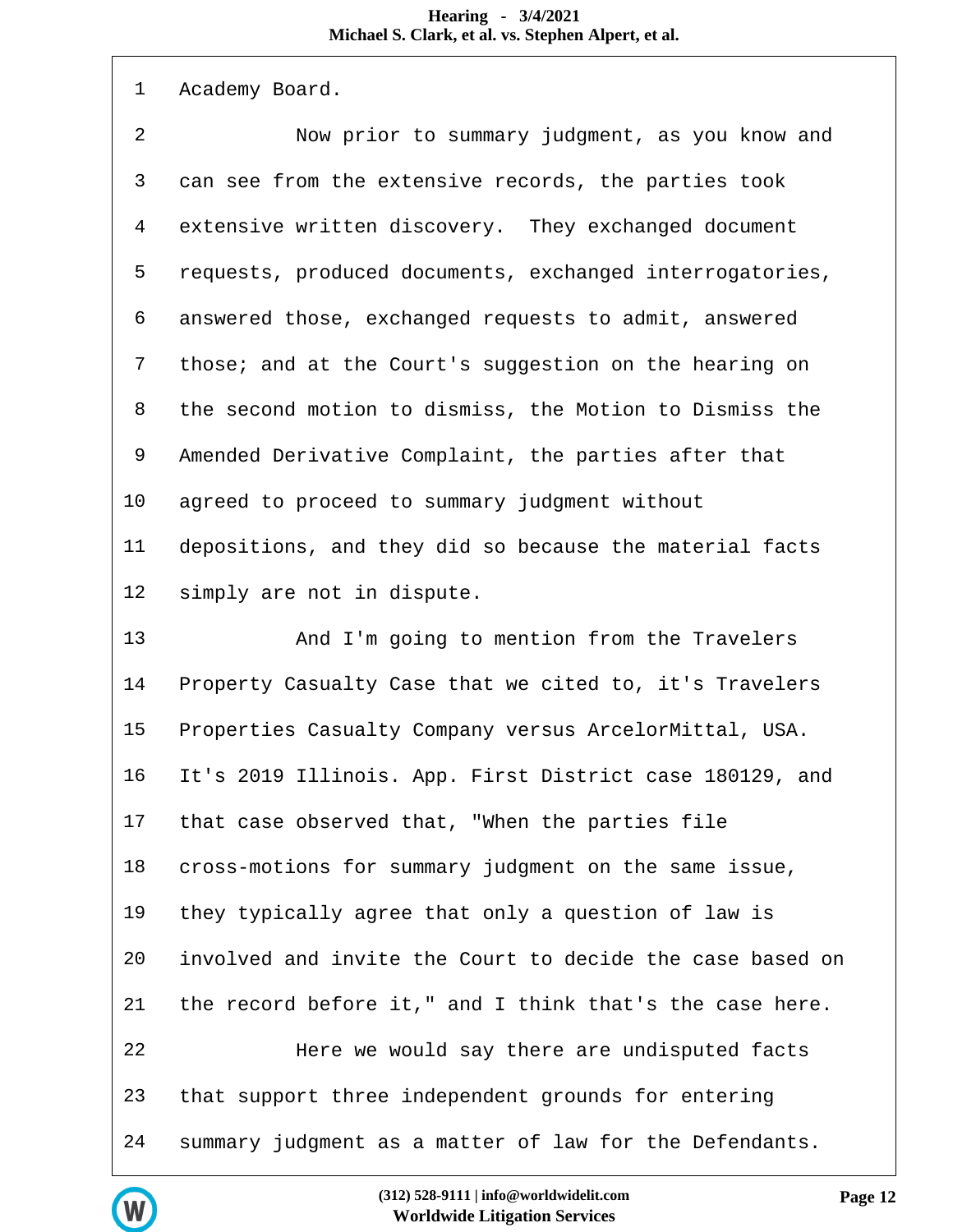First, that the named Plaintiffs, because of clear conflicts of interest, are not adequate derivative representatives of the Academy and the Academy members generally.

 And second, there is no derivative cause of action here. We're almost two and a half years after the Board passed the challenged amendment. In fact, I believe today would be two and a half years exactly from the date of the challenged amendment; and there's no evidence in the record of an actual injury to the Academy from the manner of adopting the amendment by a Board vote without a member vote, or even from the substance of the amendment, and there's no evidence of threatened injury either.

 And then third, the third independent ground is that on the merits, the challenged amendment is exactly the kind of amendment that the Article 15 of the bylaws which governs amendments expressly permits the Board to make without a member vote. It's administrative, it does not involve a question of policy, and it does not affect substantive rights of members.

 Now I'm going to be arguing that and explaining briefly the legal standard that applies. I know your Honor is familiar with it, but I did want to point out a

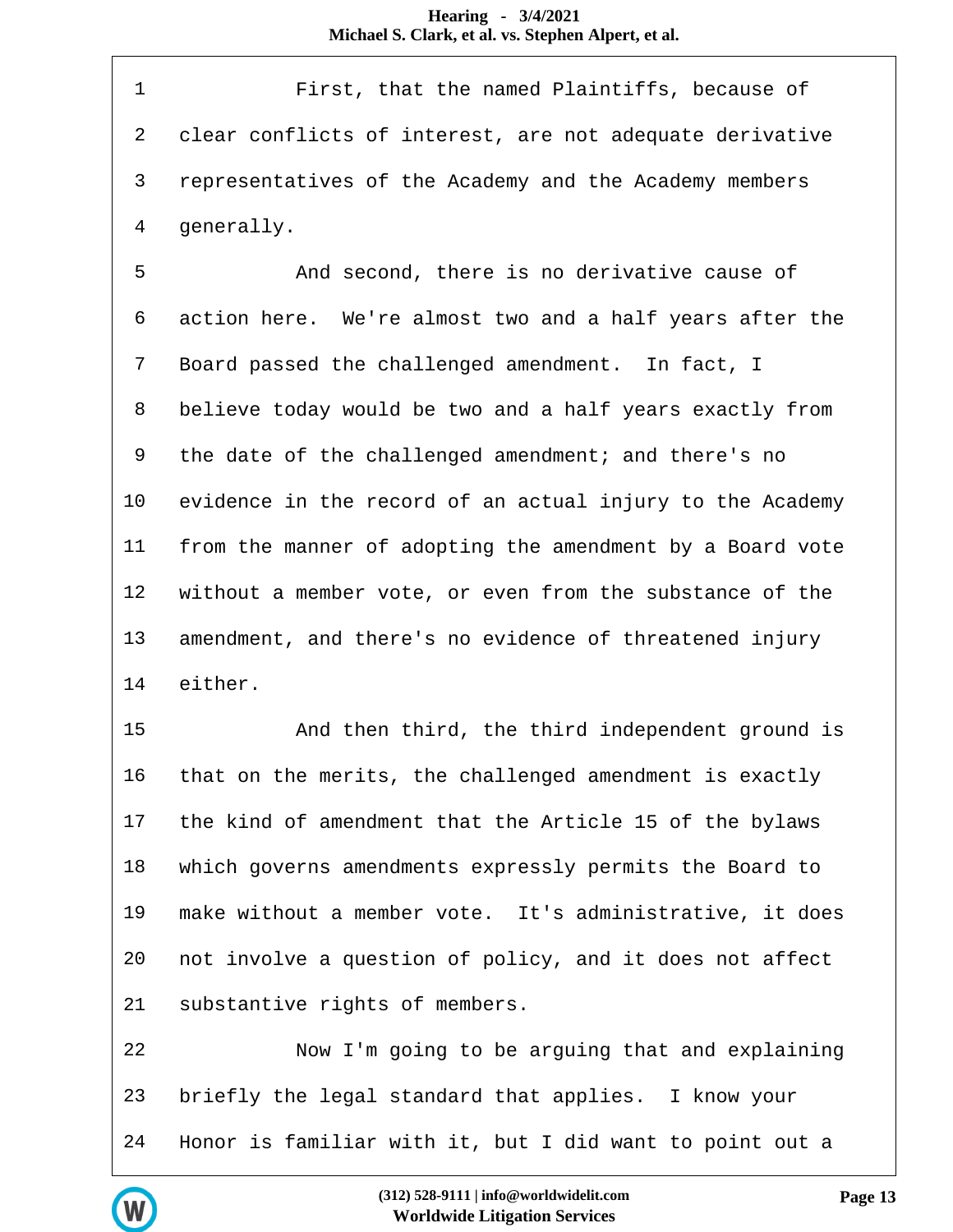| $\mathbf 1$    | couple things about it, and then I will be discussing the |
|----------------|-----------------------------------------------------------|
| $\overline{a}$ | inadequate representative ground, and the no injury, no   |
| 3              | derivative cause of action ground, and then leaving       |
| $\overline{4}$ | Mr. Monts to discuss the merits, and, of course, taking   |
| 5              | questions at any time that it's helpful.                  |
| 6              | Basically we have a legal dispute here. You               |
| 7              | know, the disputed facts are not there. There's           |
| 8              | certainly nothing that creates a genuine issue of         |
| 9              | material fact. That's, you know, that's fairly clear.     |
| 10             | The standard that applies in this circumstance            |
| 11             | differs on the Plaintiffs' motion and on the Defendants'  |
| 12             | motion. On the Plaintiffs' motion they have to prove up   |
| 13             | their case and establish all the elements of their cause  |
| 14             | of action.                                                |
| 15             | On the Defendants' motion, we're entitled to              |
| 16             | summary judgment if we show that any one element of the   |
| 17             | Plaintiffs' claim either must be resolved in the          |
| 18             | Defendant's favor or there's an absence of evidence to    |
| 19             | support the Plaintiffs' claim on that essential element;  |
| 20             | and here we would contend that on all three separate      |
| 21             | grounds, all of them must be resolved in the Defendants'  |
| 22             | favor, and in addition, there's an absence of evidence to |
| 23             | support the Plaintiffs' claim on the essential element of |
| 24             | injury to the Academy that would be needed to support a   |

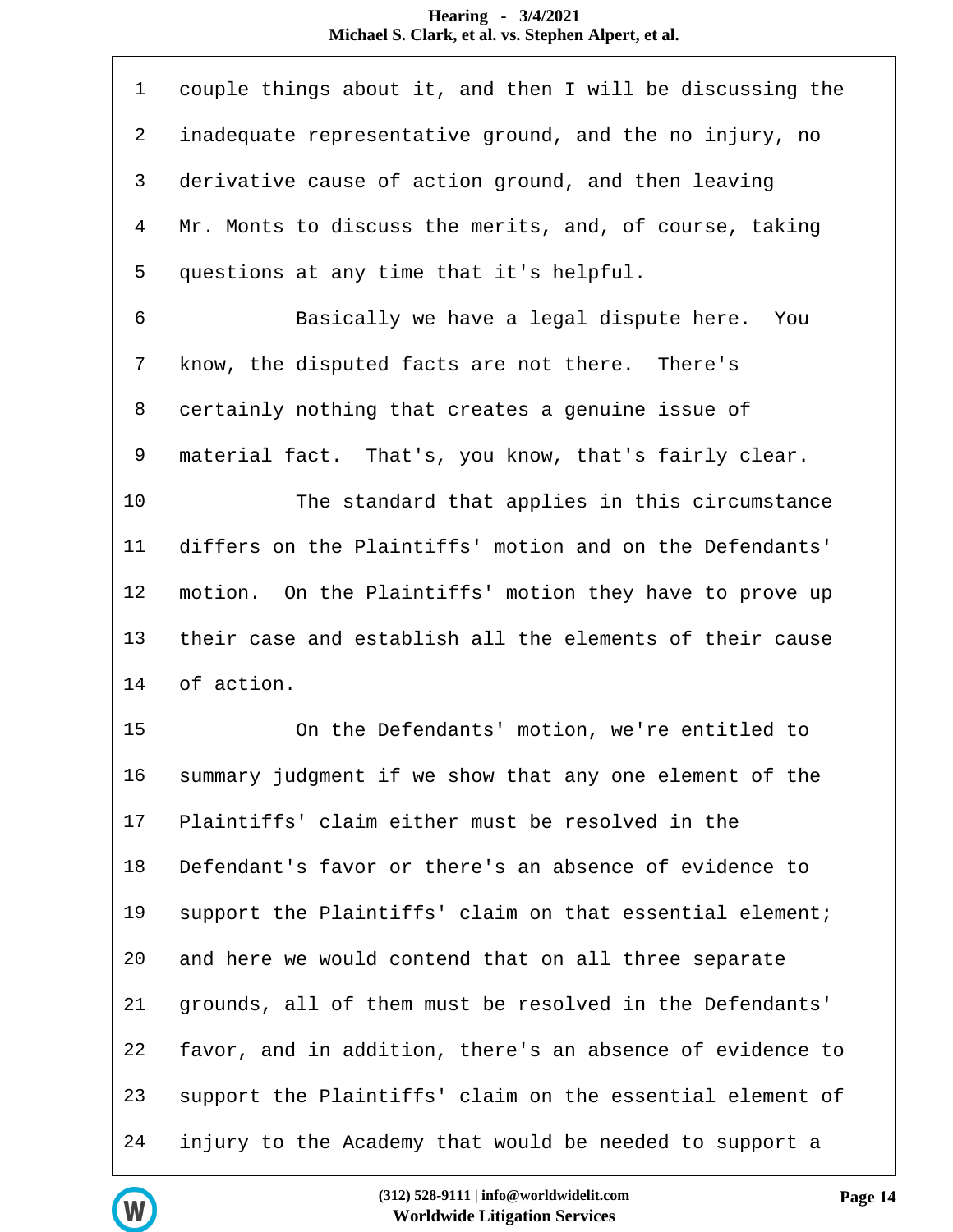| 1              | derivative claim.                                         |
|----------------|-----------------------------------------------------------|
| $\overline{2}$ | Now if we prevail with you on any one of those            |
| 3              | grounds, then summary judgment needs to be entered for    |
| 4              | the Defendant. On the other hand, the Plaintiffs have to  |
| 5              | prevail on all three grounds in order to be entitled to   |
| 6              | summary judgment.                                         |
| 7              | On the first ground, you know, obviously we               |
| 8              | have shown in the papers our position that the named      |
| 9              | Plaintiffs do not constitute adequate representatives of  |
| 10             | the Academy members generally. The undisputed evidence    |
| 11             | we believe shows that the main Plaintiffs cannot          |
| 12             | represent the Academy and its members because they are    |
| 13             | suing as proxies for the Conference of Consulting         |
| 14             | Actuaries, what's referred to as the CCA.                 |
| 15             | In fact, the named Plaintiffs' agreement to               |
| 16             | bring suit to advance the CCA's interests simply runs     |
| 17             | contrary to the fiduciary duty that they owe as           |
| 18             | representative Plaintiffs to the Academy. Illinois law    |
| 19             | says that named Plaintiffs must be "qualified to serve in |
| 20             | a fiduciary capacity as a representative of the           |
| 21             | derivative Plaintiff whose interest is dependent on the   |
| 22             | representative's adequate and fair prosecution of the     |
| 23             | action." That's from Caufield versus Packerview.          |
| 24             | Caufield goes on to say that derivative                   |

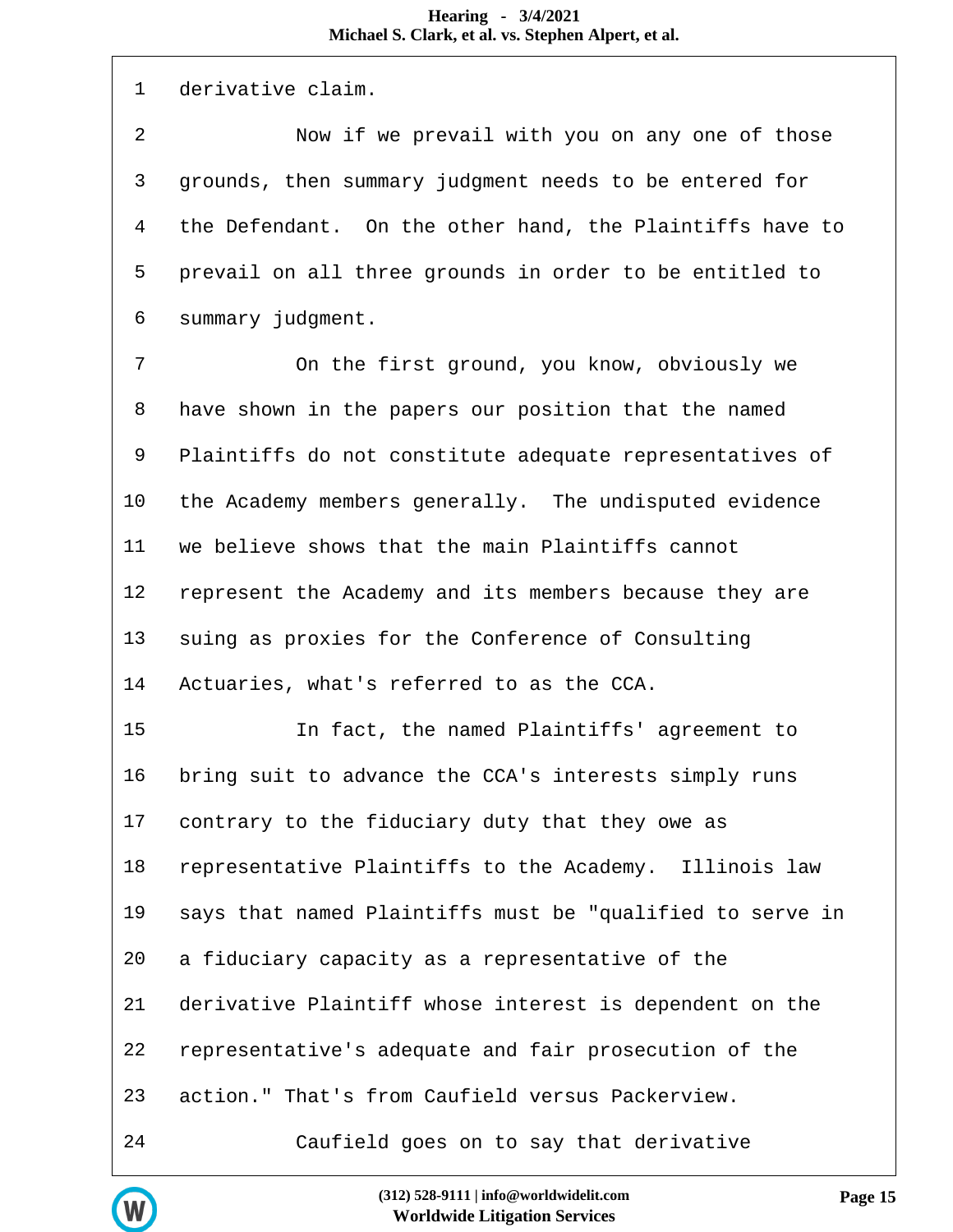| $\mathbf 1$    | plaintiffs cannot serve as corporate fiduciaries when,    |
|----------------|-----------------------------------------------------------|
| 2              | "there is a conflict between their interests and the      |
| 3              | interests of the parties they would represent."           |
| $\overline{4}$ | Caufield identifies eight factors to consider             |
| 5              | in analyzing whether there is a conflict and whether they |
| 6              | can be adequate representatives, and it says that a       |
| 7              | combination can be a grounds to find inadequate           |
| 8              | representation or a strong showing of even one is         |
| 9              | sufficient if it shows a conflict of interest between the |
| 10             | named Plaintiffs and the entity.                          |
| 11             | And here, the seven remaining named Plaintiffs            |
| 12             | we would say fail at least four factors of those eight    |
| 13             | that are pertinent here and show that the conflict of     |
| 14             | interest they have is fatal.                              |
| 15             | First, the factor, you know, the first factor             |
| 16             | we would discuss is No. 3, and that is indications that   |
| 17             | the named Plaintiffs are not the driving force behind the |
| 18             | litigation, and frankly, there are many of these.         |
| 19             | I think the indications are that the CCA and              |
| 20             | the named Plaintiffs' loyalty to the CCA is the driving   |
| 21             | force behind the litigation, and I will just tick off     |
| 22             | some of what the evidence shows.                          |
| 23             | First of all, all seven named Plaintiffs that             |
| 24             | remain are current or former presidents of the CCA. They  |

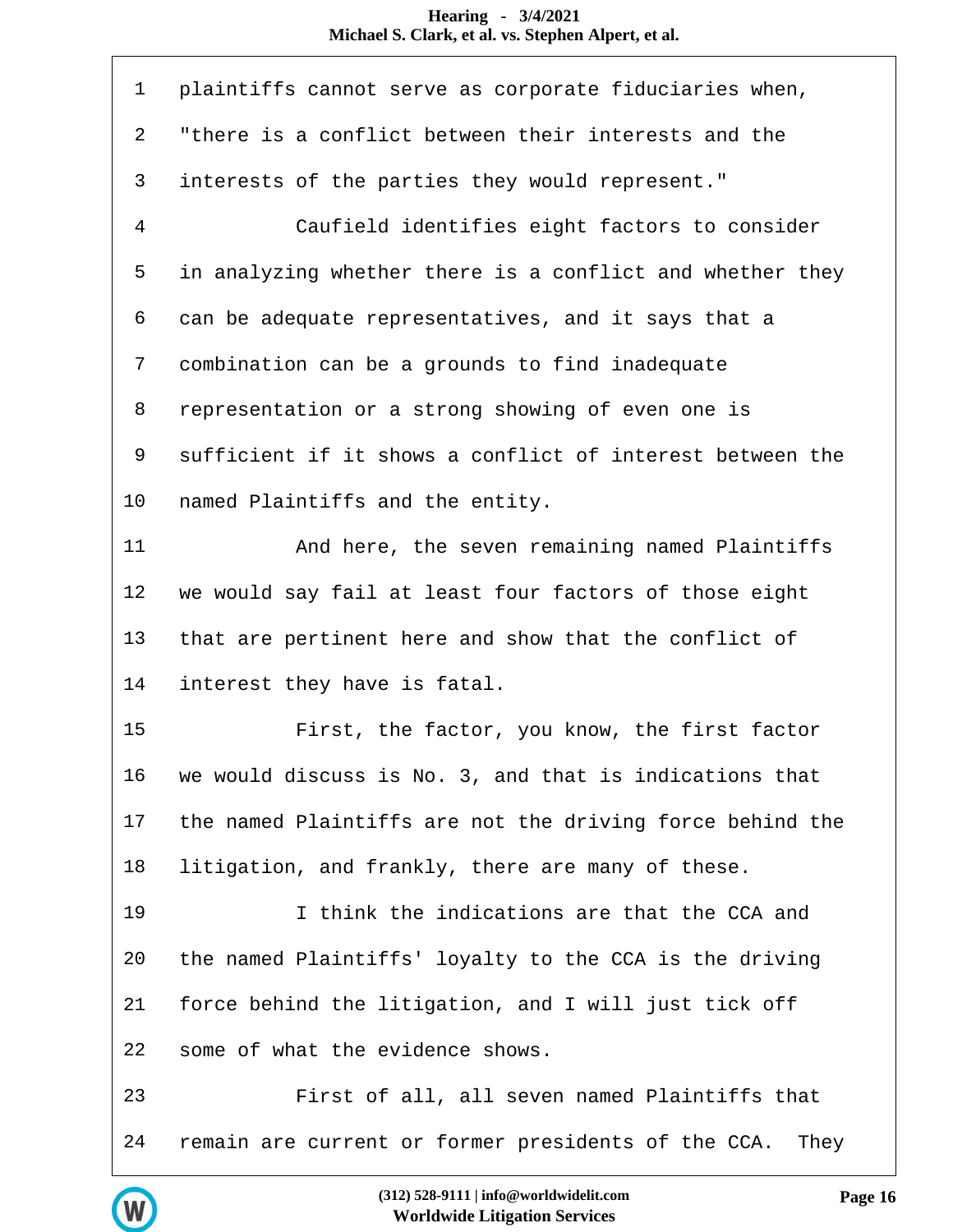| $\mathbf 1$    | are the leadership of the CCA, current and in the past.   |
|----------------|-----------------------------------------------------------|
| $\overline{a}$ | At least six of those named Plaintiffs                    |
| 3              | contracted in writing with the CCA soon after the         |
| 4              | challenged amendment was passed in litigation funding     |
| 5              | agreements that are dated in October of 2018, one of them |
| 6              | I think in the beginning of November of 2018, before suit |
| 7              | was even brought, to bring suit "in pursuit of injunctive |
| 8              | relief to restore the CCA's position on the Academy's     |
| 9              | selection committee."                                     |
| 10             | And those funding agreements are in Defendants'           |
| 11             | Exhibits 11A through F, and the quotes and the points I   |
| 12             | have cited are from Paragraphs 1 and 2 of that.           |
| 13             | This is not simply a question of motive. It's             |
| 14             | evidence of actual contractual obligations. The CCA is,   |
| 15             | in fact, paying the named Plaintiffs' costs and           |
| 16             | attorney's fees. The evidence of that is cited in         |
| 17             | Defendants' Exhibit 2, Item No. 30, Response to Request   |
| 18             | to Admit.                                                 |
| 19             | In addition, the current president of the CCA,            |
| 20             | Plaintiff, Marla Sarli, has called this suit "CCA's       |
| 21             | action to force the Academy to abide by its bylaws and    |
| 22             | put throwing CCA off the ASB," meaning the Actuarial      |
| 23             | Standards Board, "throwing CCA off the ASB selection      |
| 24             | committee to a member vote," and that's in Defendant's    |

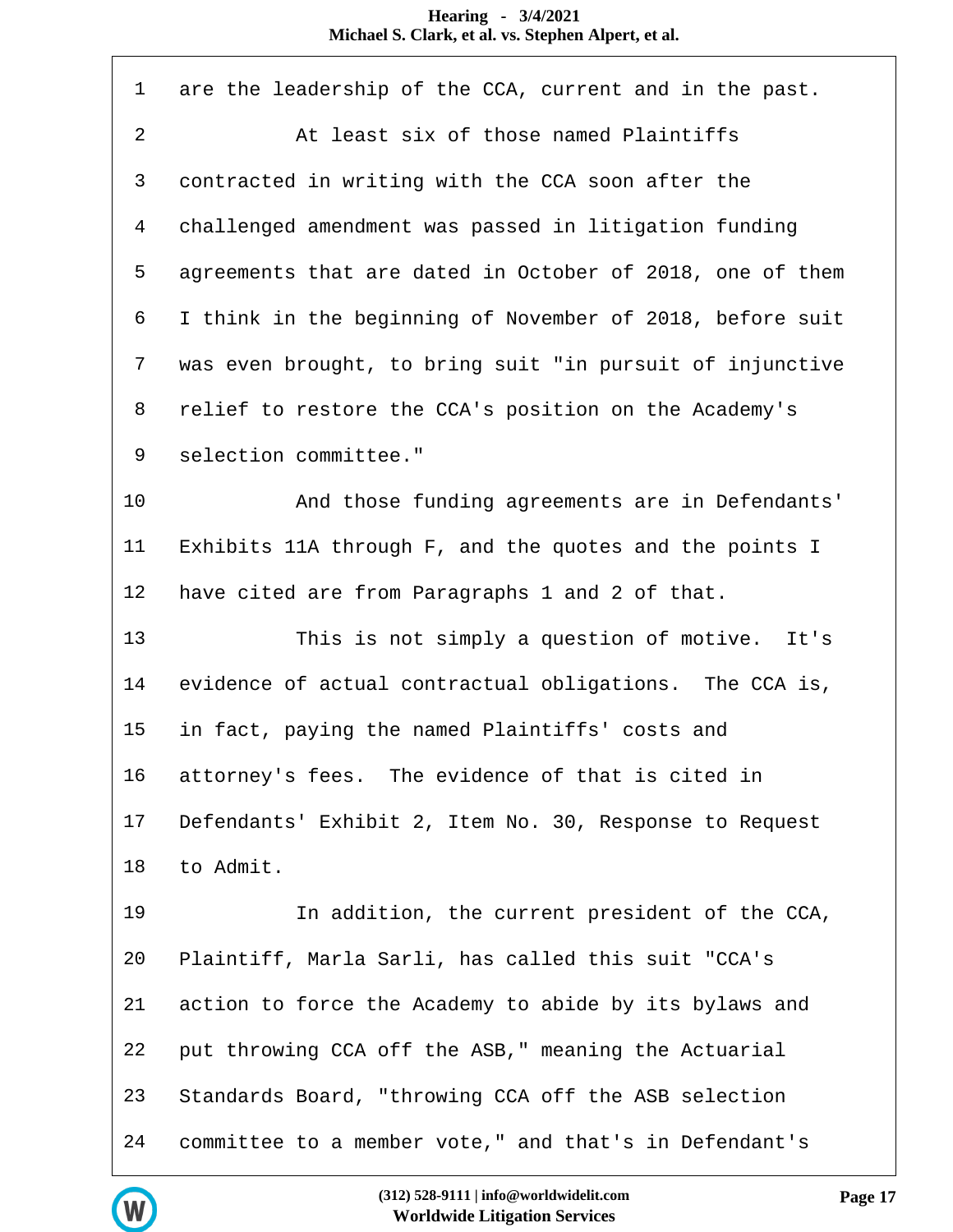| $\mathbf 1$    | Exhibit 1, the Amended Derivative Complaint, and it's in |
|----------------|----------------------------------------------------------|
| $\overline{2}$ | their own Exhibit 6 thereto.                             |
| $\mathsf{3}$   | And then last of the items that I'll mention is          |
| $\overline{4}$ | that the CCA's 990s which are, you know, filed with the  |
| 5              | federal government under penalty of perjury, those 990s  |
| 6              | for both the years 2018 and 2019 each say in Schedule O  |
| 7              | that this lawsuit "was brought on behalf of the members  |
| 8              | of the CCA against another professional association,     |
| 9              | against the Academy," and that's in Defendants' Exhibits |
| 10             | 12 and 13, Schedule O which is the last page of each of  |
| 11             | those exhibits, you will see that, the words coming      |
| 12             | straight from the CCA itself.                            |
| 13             | I think it's very clear that the CCA is the              |
| 14             | driving force behind the case, and the contention that,  |
| 15             | well, perhaps both the CCA and the Academy would benefit |
| 16             | solves this problem, it does not.                        |
| 17             | First of all, it just confirms that there is a           |
| 18             | conflict. At best, the named Plaintiffs are trying to be |
| 19             | dual agents here, and they can't be, particularly where  |
| 20             | their agency for the CCA is undertaken through an        |
| 21             | expressed contractual commitment to achieve its goals    |
| 22             | through derivative litigation purportedly brought on     |
| 23             | behalf of the Academy.                                   |
| 24             | So, you know, the Court here depends on an               |

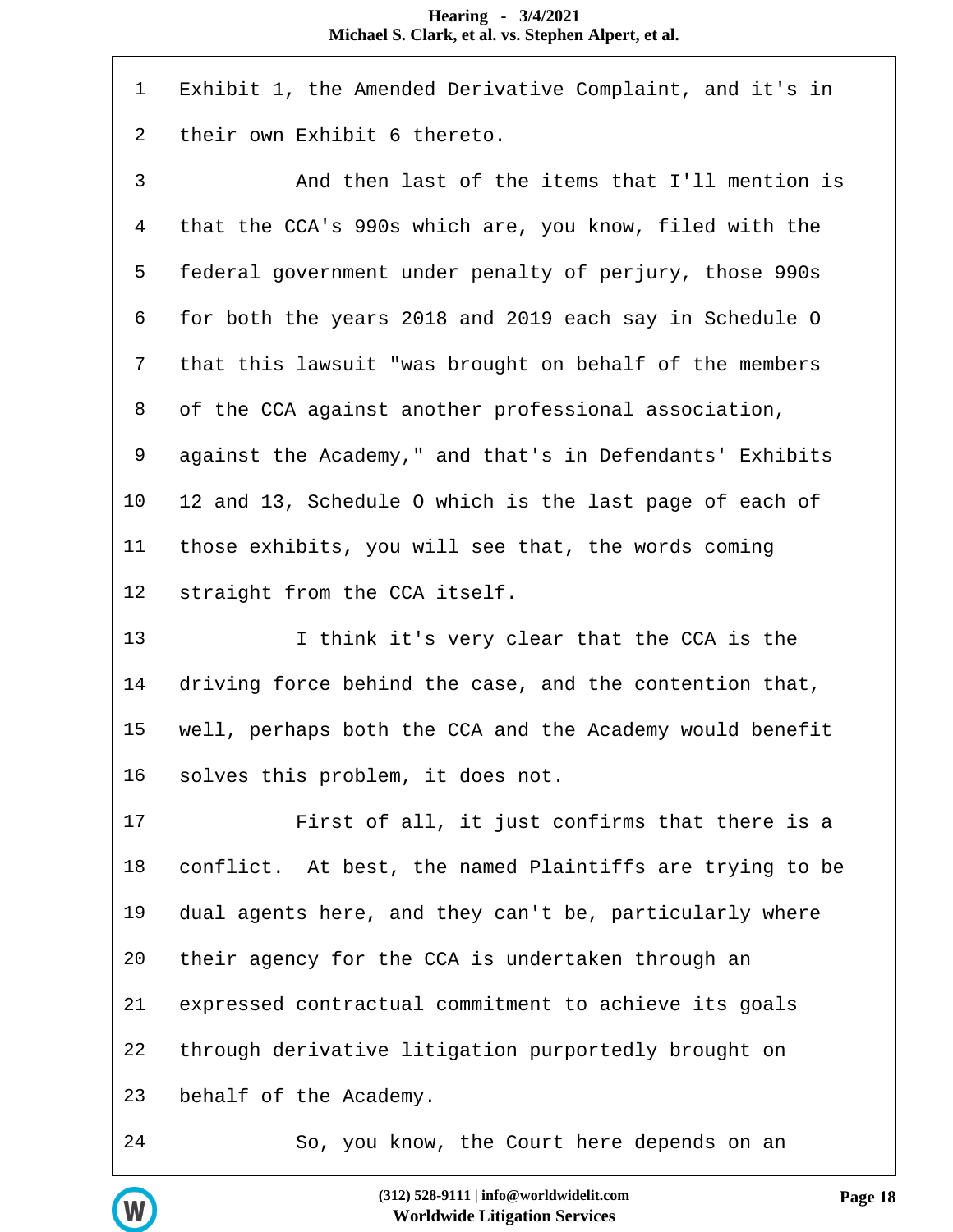| 1              | adversarial system. We depend on the parties to bring    |
|----------------|----------------------------------------------------------|
| 2              | before you the legal arguments, the factual record, the  |
| 3              | positions, the reasoning, to help you decide. You        |
| $\overline{4}$ | obviously, you're going to do your own research, it      |
| 5              | sounds like you have, but you depend on us to put the    |
| 6              | issue before you factually and legally.                  |
| 7              | And here, because of conflicts, and this is no           |
| 8              | aspersion on Counsel or anything, but because of         |
| 9              | conflicts, the Court can't rely on reasoning Plaintiffs  |
| 10             | to have developed positions that are for the best        |
| 11             | interests of the academy because of their conflicts, and |
| 12             | their loyalties, and contractual obligations to CCA.     |
| 13             | So the Plaintiffs have direct conflict. We               |
| 14             | think that's based in contract. It's insoluble. We       |
| 15             | think it's dispositive.                                  |
| 16             | I'll briefly address three other factors.                |
| 17             | Factor three, relative magnitude of the Plaintiffs'      |
| 18             | personal interests compared to their interests in the    |
| 19             | derivative litigation. Here, they have an express        |
| 20             | contractual duty to the CCA based in contract, you know, |
| 21             | compared to the fact that they have membership in the    |
| 22             | Academy. It seems that their contractual obligations to  |
| 23             | the CCA could very readily and would outweigh simply     |
| 24             | being members in the Academy.                            |

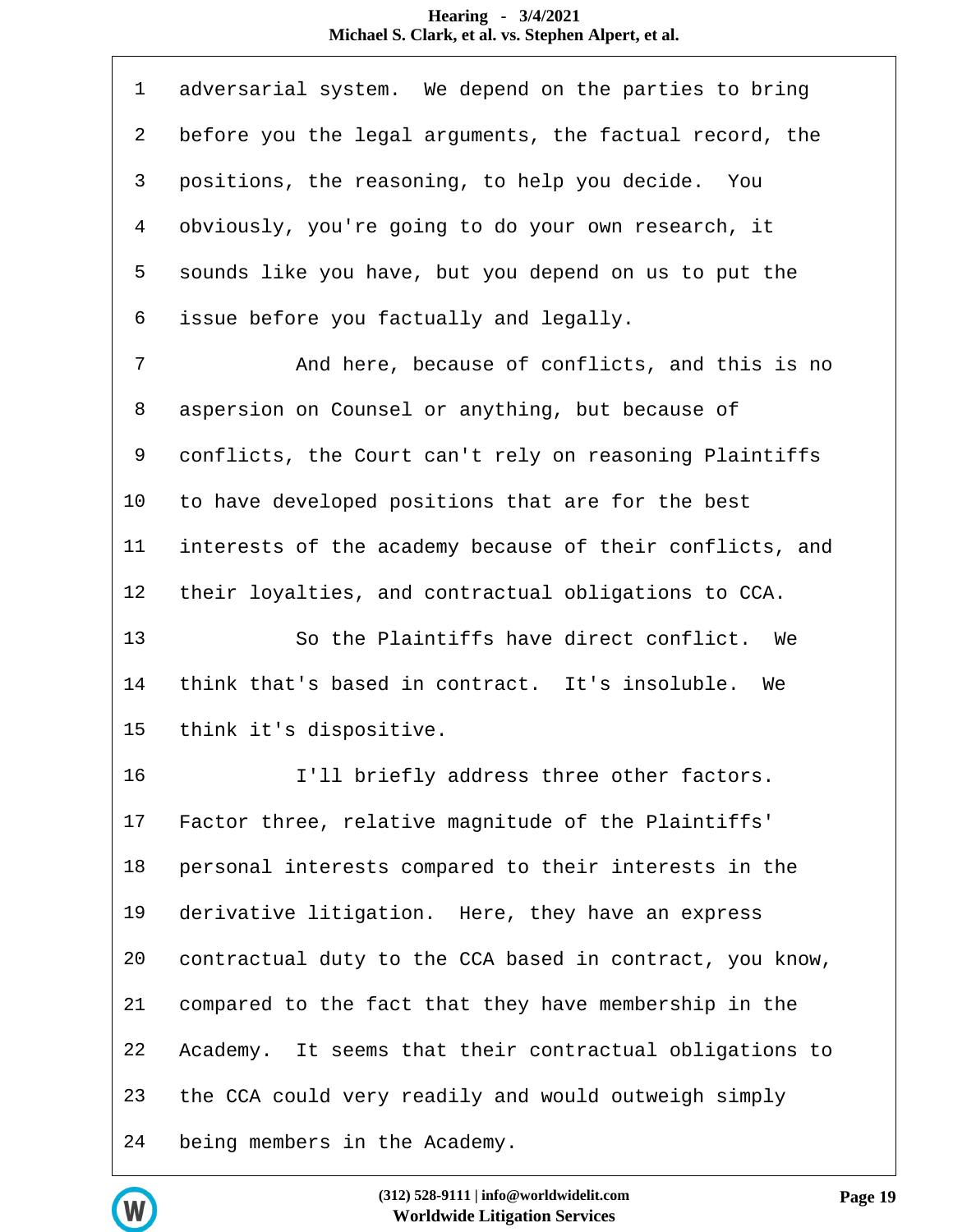| $\mathbf 1$    | Next factor, No. 8, the degree of support that            |
|----------------|-----------------------------------------------------------|
| 2              | the Plaintiffs received from the entity or persons they   |
| $\mathsf{3}$   | purport to represent. The Academy is a membership         |
| $\overline{4}$ | organization, as I mentioned. It has nearly 20,000        |
| 5              | members. This is not a closely-held company.              |
| 6              | The cases that they cite where it said that,              |
| 7              | hey, you can even have one, you know, minority            |
| 8              | shareholder be a derivative Plaintiff, and of course      |
| 9              | that's true, but those are all closely-held company cases |
| 10             | where there were like five, you know, five shareholders,  |
| 11             | and one of them, you know, was opposing the others and    |
| 12             | bringing a claim on behalf of the entity.                 |
| 13             | Here we have a membership organization, and the           |
| 14             | Court should consider that besides the seven named        |
| 15             | Plaintiffs, the record shows only seven other actuaries   |
| 16             |                                                           |
|                | who are members from almost the 20,000 who disapproved of |
| 17             | the challenged amendment. We acknowledged that, and it's  |
| 18             | in our Defendants' Exhibit No. 16 at Page 2.              |
| 19             | And then the last factor I will discuss is the            |
| 20             | remedy sought in the derivative action, and this is a     |
| 21             | significant one. The Plaintiffs contracted with the CCA   |
| 22             | to seek a remedy for the CCA. I quoted that from          |
| 23             | Defendants' Exhibit 11.                                   |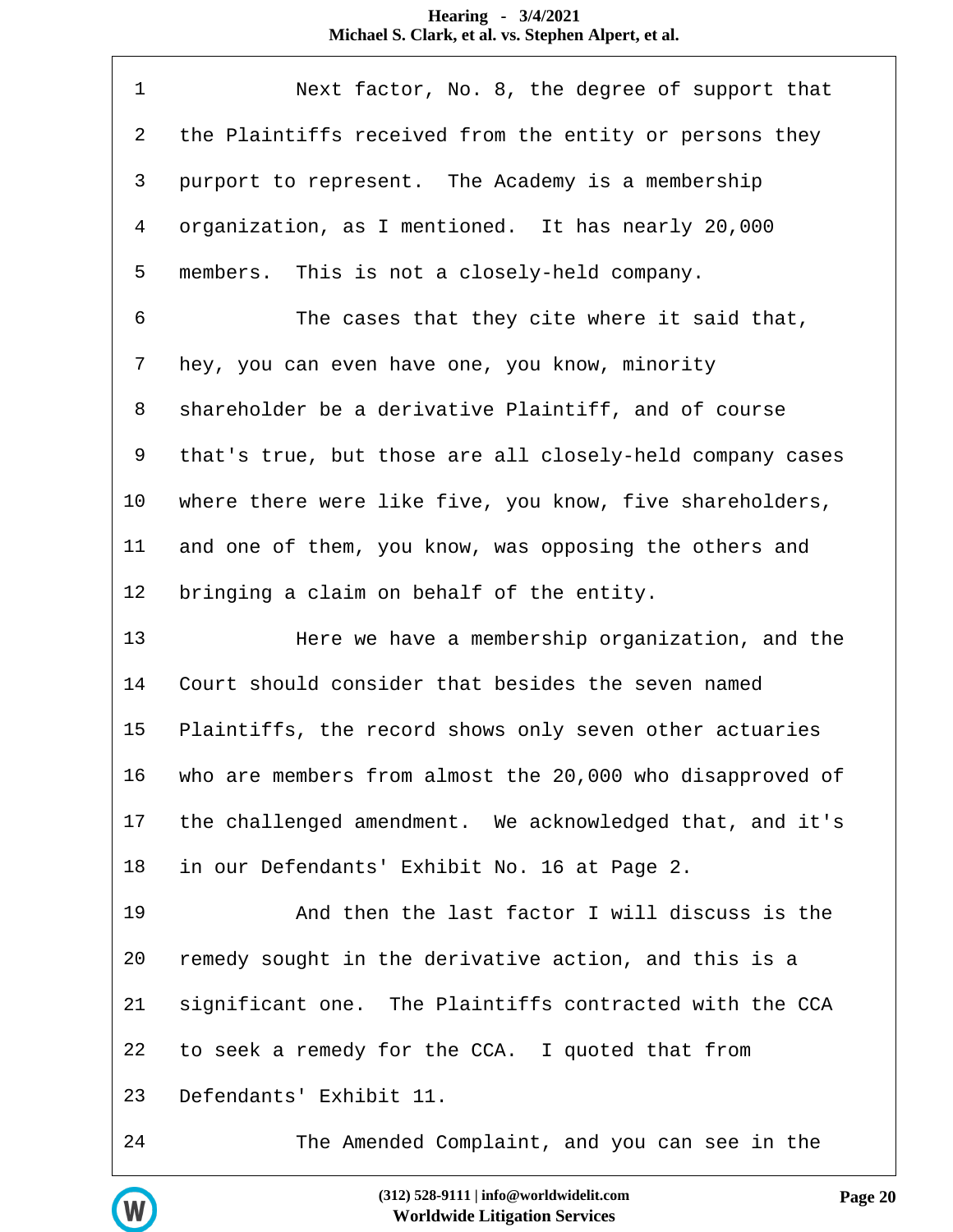| $\mathbf{1}$   | redline, it seeks to restore the bylaws to where they     |
|----------------|-----------------------------------------------------------|
| $\overline{2}$ | stood on September 3rd, 2018, the day before the          |
| 3              | challenged amendment, and under that reversal that they   |
| 4              | seek, instead of listing the three organizations that     |
| 5              | would have representation on the selection committee by   |
| 6              | name as you can see in the redline, Articles 10 and 11,   |
| 7              | Section 2B of the bylaws would be reverted, restored to   |
| 8              | simply listing that the members who are on the selection  |
| 9              | committee are the president and president elect of the    |
| 10             | "participating organizations."                            |
| 11             | So the effect that they seek is to restore                |
| 12             | bylaws that restore the CCA to having its president and   |
| 13             | president elect back on the selection committee, so the   |
| 14             | relief they seek is really relief for the CCA, on the     |
| 15             | other hand, and really it's against the Academy. It's to  |
| 16             | require the Academy to undo steps that it's taken.<br>It  |
| 17             | diminishes the Academy's goal on the selection committee. |
| 18             | It would revert it down from having a one-third vote      |
| 19             | essentially through its president, president elect on the |
| 20             | selection committee back to a one-fifth vote, so it would |
| 21             | actually diminish the Academy's role, and there's really  |
| 22             | no clear benefit to the Academy if the named Plaintiffs   |
| 23             | prevail.                                                  |
|                |                                                           |

W

And certainly if your Honor were to enter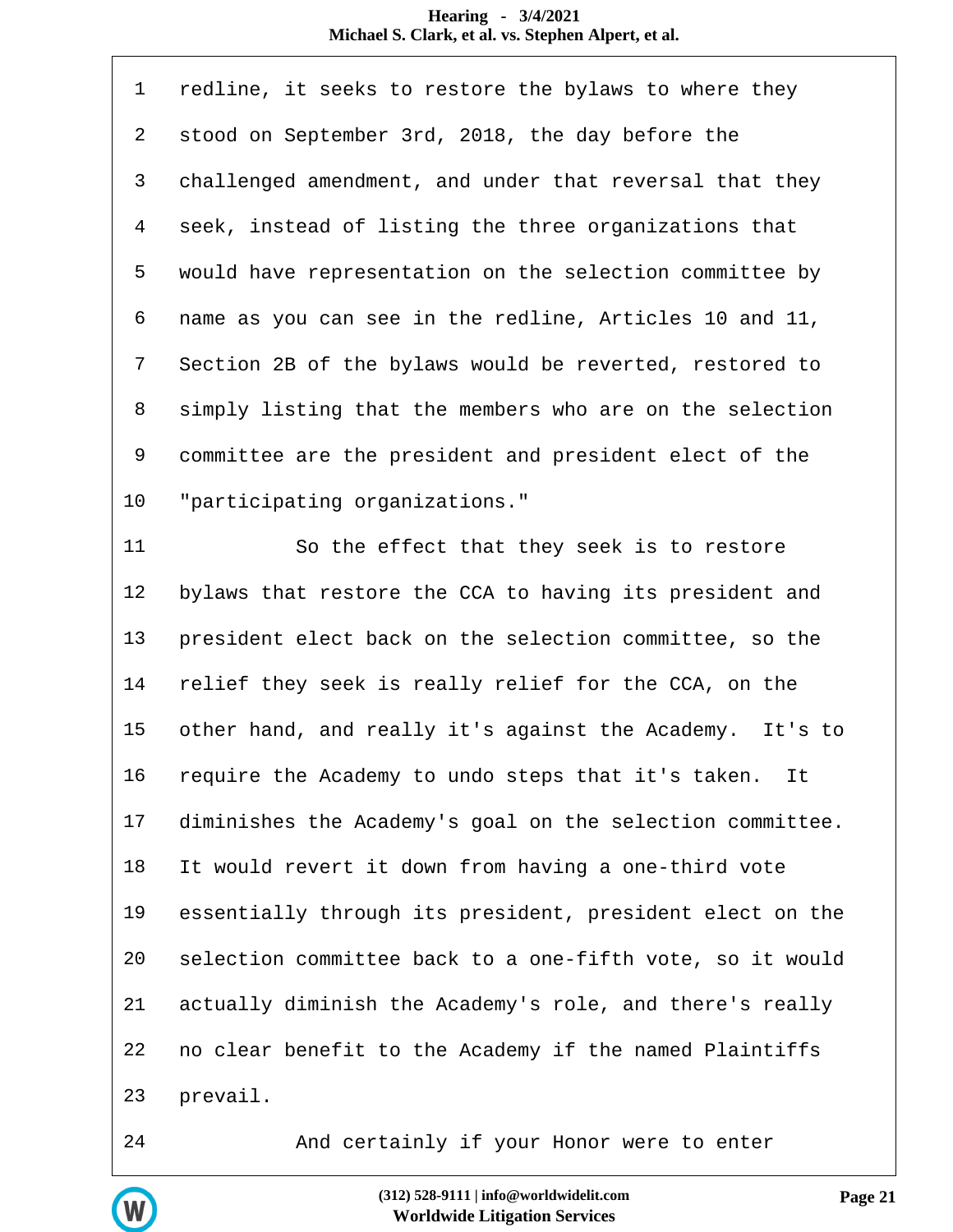| $\mathbf 1$ | judgment for Plaintiff, for the named Plaintiffs, it      |
|-------------|-----------------------------------------------------------|
| 2           | would be make it a lot harder to have the Board approve,  |
| 3           | and pass, and adopt administrative amendments that it may |
| 4           | see and may view as necessary to the administration of    |
| 5           | the organization.                                         |
| 6           | So in sum on this point, you know, we kind of             |
| 7           | go back to Caufield which cited Emerald Partners.         |
| 8           | Emerald Partners was the Delaware case that Caufield      |
| 9           | looked to, and Emerald Partners explains that the         |
| 10          | touchstone of all this inquiry is whether the Defendants  |
| 11          | show that it's very likely the derivative action was not  |
| 12          | being maintained for the benefit of the shareholders, and |
| 13          | I think that's exactly the case here.                     |
| 14          | The Plaintiffs have at all times agreed under             |
| 15          | contracts with the CCA to serve the CCA "against the      |
| 16          | Academy" as the CCA put in its 990s. The case is brought  |
| 17          | primarily for the benefit not of the Academy, but of the  |
| 18          | CCA, and therefore, the named Plaintiffs can't be         |
| 19          | fiduciaries of the Academy. They can't fairly and         |
| 20          | adequately represent the Academy, and on this independent |
| 21          | ground, we say the summary judgment should be entered for |
| 22          | the Defendants.                                           |
| 23          | According to the second of the three grounds,             |



and I will only discuss this briefly, Illinois law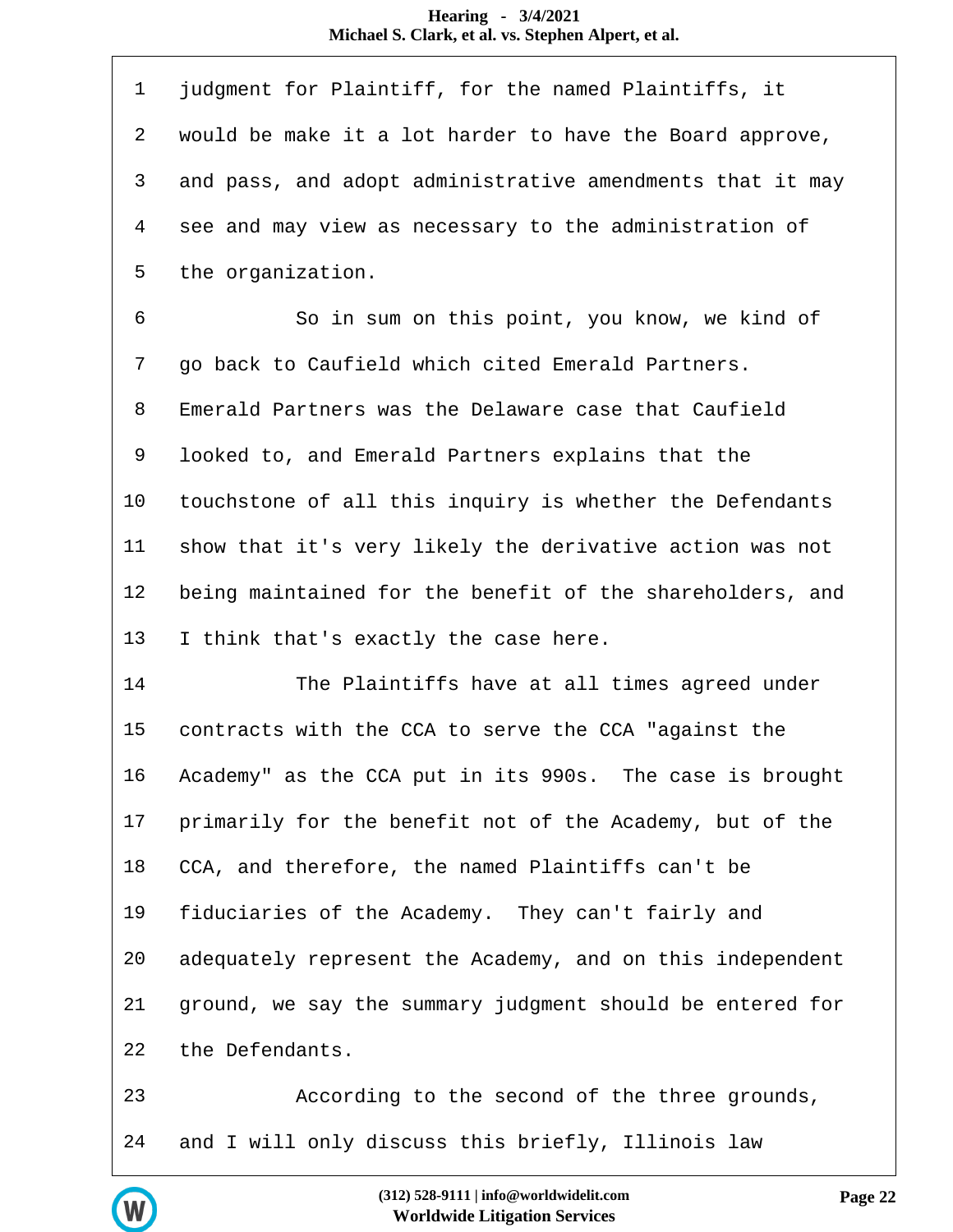| $\mathbf 1$    | provides that, you know, by filing a suit for declaratory |
|----------------|-----------------------------------------------------------|
| $\overline{a}$ | judgment, I'm quoting here from McDonald versus County    |
| 3              | Board of Kendall County, a Second District case from      |
| $\overline{4}$ | 1986, 146 Illinois App. 3d, 1051, quoting from Page 1054, |
| 5              | it says, "By filing suit for a declaratory judgment, one  |
| 6              | does not obviate the need for setting forth sufficient    |
| 7              | facts as will establish a cause of action."               |
| $\,8\,$        | In the First District in Caufield, and also in            |
| 9              | Davis v. Dyson, it further explained that a derivative    |
| 10             | suit is "an action that a corporate shareholder brings on |
| 11             | behalf of a corporation to seek relief for injuries done  |
| 12             | to that corporation," and this Court agreed with that on  |
| 13             | the first motion to dismiss, for example, it dismissed    |
| 14             | the complaint for failure to allege injury.               |
| 15             | Now we're two and a half years past the                   |
| 16             | challenged amendment as I've said. There is evidence in   |
| 17             | the record as we discussed already that the challenged    |
| 18             | amendment benefits the Academy. It gives it a one-third   |
| 19             | say on the selection committee, for example. That's a     |
| 20             | concrete way in which it benefits the Academy.            |
| 21             | There is no evidence in the record after all              |
| 22             | the discovery that's been taken that the Academy is       |
| 23             | harmed by the challenged amendment either by the manner   |
| 24             | of passage, by the fact it was passed by the Board and    |

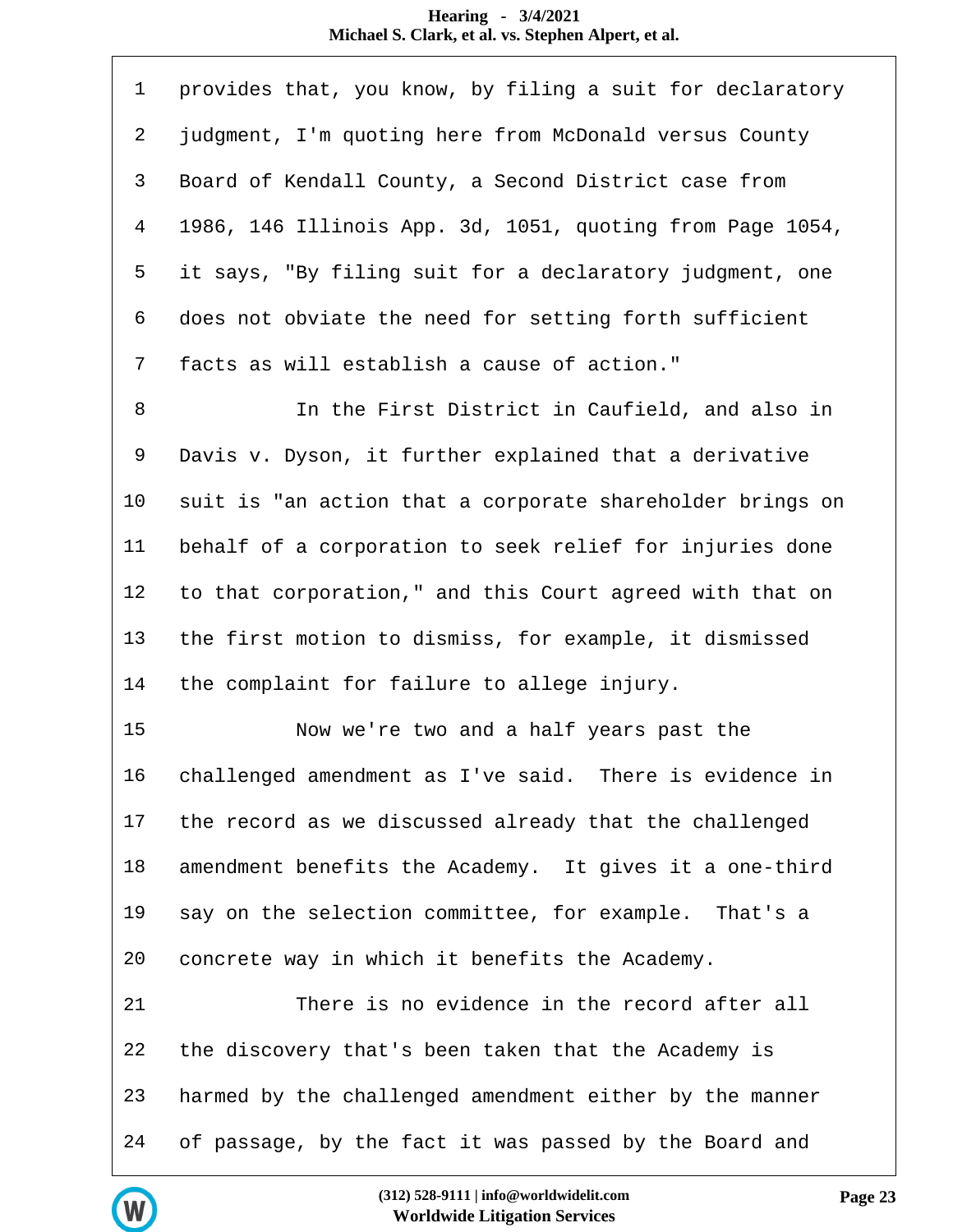| $\mathbf 1$    | not also by the members, or by the substance of it, and   |
|----------------|-----------------------------------------------------------|
| $\overline{a}$ | there's no evidence that there's even a threatened harm.  |
| $\mathfrak{Z}$ | So for those reasons, we would say there is an            |
| 4              | essential element on which we must prevail and on which   |
| 5              | they cannot prevail, and there is no evidence to support  |
| 6              | them in prevailing, and for that second reason, we would  |
| 7              | ask for summary judgment to be entered.                   |
| 8              | At this point, I will turn it over to Mr. Monts           |
| 9              | who is going to address the third and final ground and    |
| 10             | not least the merits.                                     |
| 11             | THE COURT: Thank you, Mr. Siegel.                         |
| 12             | Counsel, if you would identify yourself so we             |
| 13             | have a clear record of your identity.                     |
| 14             | MR. MONTS: Yes, your Honor.                               |
| 15             | I'm William Monts. Mr. Siegel referred to me              |
| 16             | as Tripp which is a nickname.                             |
| 17             | It's a pleasure to be before you today, your              |
| 18             | Honor, and I am also appearing on behalf of the           |
| 19             | Defendants and the Nominal Defendant, the American        |
| 20             | Academy of Actuaries, and may it please the Court.        |
| 21             | I would like to turn to the merits briefly, and           |
| 22             | I'd like to start with a principle we referred to in our  |
| 23             | briefing as the difference principle; and with that, I    |
| 24             | would note that Article 15 of the Academy's bylaws divide |

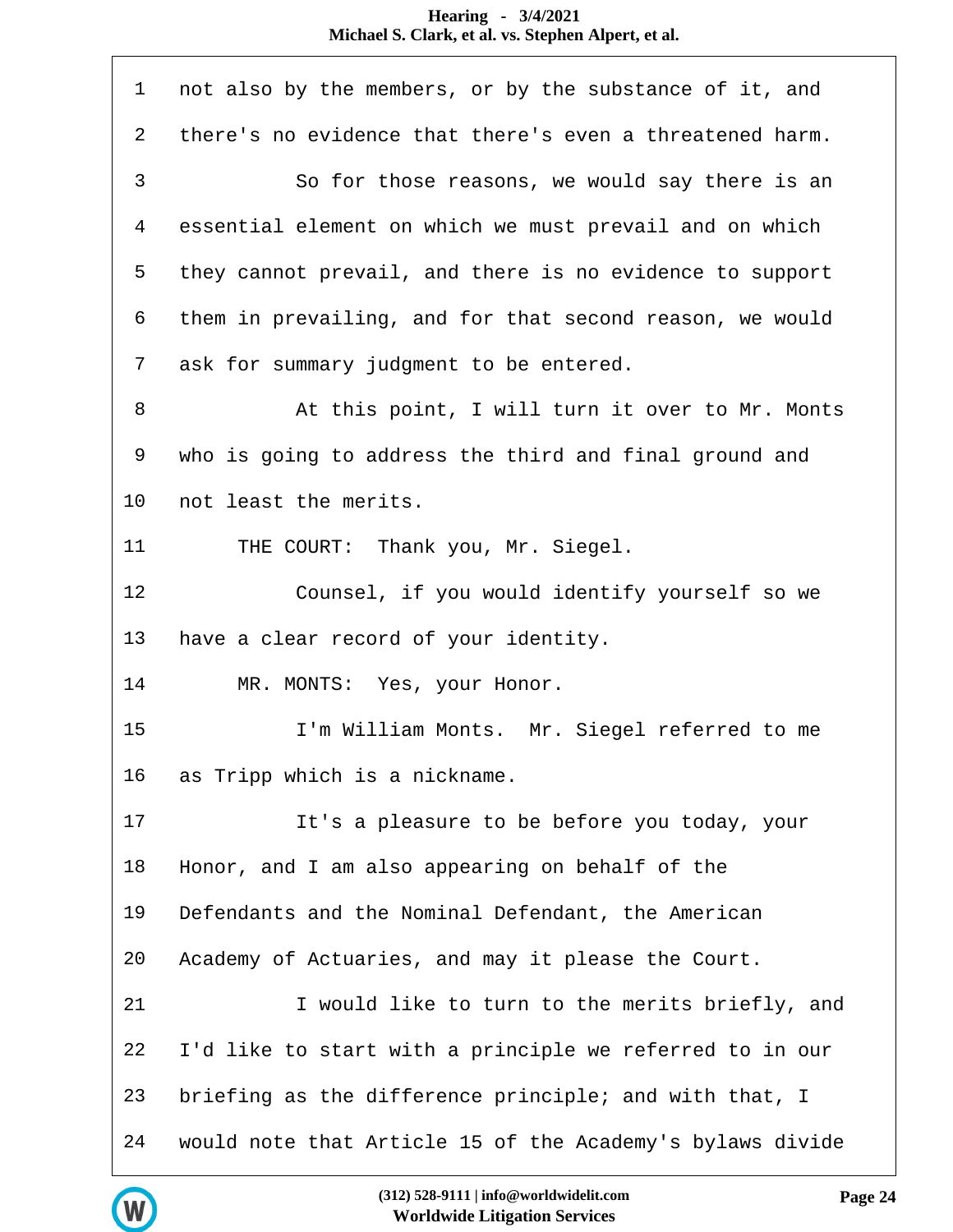| $\mathbf 1$  | the types of amendments that can be adopted into two      |
|--------------|-----------------------------------------------------------|
| 2            | broad categories. Those in Bucket A are the ones that     |
| $\mathsf{3}$ | the Board may adopt without a member vote, and those in   |
| 4            | Bucket B are those that require a member vote.            |
| 5            | Now the threshold question we believe here,               |
| 6            | your Honor, on this issue is who decides whether an       |
| 7            | amendment falls into Bucket A or Bucket B, and the answer |
| 8            | to that question under the bylaws is clearly the Board.   |
| 9            | Any other question forces every amendment to be submitted |
| 10           | to a member vote or to be brought to this Court.          |
| 11           | And if every amendment must be submitted to a             |
| 12           | member vote, then effectively the Board's power is bred   |
|              |                                                           |
| 13           | out of existence.                                         |
| 14           | Now the Wigod case, Wigod versus Chicago                  |
| 15           | Mercantile Exchange holds that bylaws should be construed |
| 16           | just like other legal text in that no words should be     |
| 17           | rendered superfluous. So if the Board is to actually      |
| 18           | have any authority to adopt amendments, of course, it     |
| 19           | must be the body and can be the only body that decides    |
| 20           | whether something falls at the threshold in the Bucket A  |
| 21           | or Bucket B.                                              |
| 22           | Once that is conceded, it is appropriate then             |
| 23           | for Plaintiffs only to bring in a case in which the Finn  |

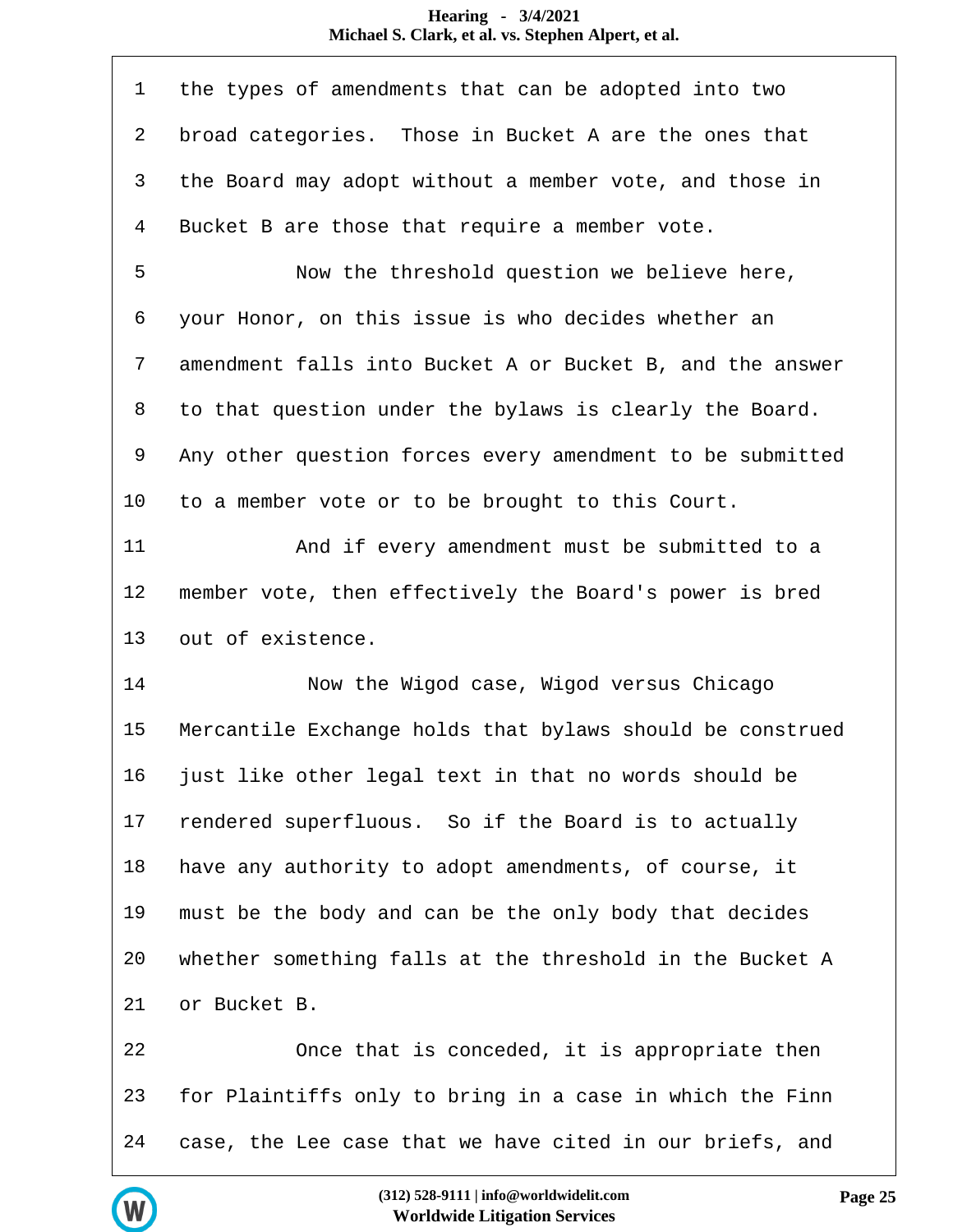| $\mathbf 1$    | the Vandaly case that we have cited in our briefs put    |
|----------------|----------------------------------------------------------|
| 2              | into one of seven exceptions. The claim must involve     |
| 3              | fraud, mistake, collusion, or arbitrariness.             |
| $\overline{4}$ | The Plaintiffs have alleged none of those, and           |
| 5              | with respect to arbitrariness which we can understand to |
| 6              | mean irrationality, the Plaintiffs' argument on the      |
| 7              | merits is not that the Board was irrational, but that it |
| 8              | was all too rational and too deliberate.                 |
| 9              | The other three exceptions are that there's a            |
| 10             | substantial contract property or economic right          |
| 11             | implicating due process, and the Plaintiffs have         |
| 12             | identified again none of those. There's no Academy       |
| 13             | contract with itself. There's no Academy property right  |
| 14             | at stake. There's no Academy economic right at stake.    |
| 15             | That's the Plaintiffs are suing on behalf of             |
| 16             | the Academy, so they have to identify one of those. They |
| 17             | haven't identified any exception to the ordinary rule of |
| 18             | deference to which this case would fall.                 |
| 19             | And when we look at Article 15, we can                   |
| 20             | ascertain that it's the Board's decision to decide to    |
| 21             | separate the sheep from the goats. The Board did that    |
| 22             | here, there's no dispute about that, and we believe the  |
| 23             | case can end right there, your Honor. This is just not a |
| 24             | case that needs to go any further.                       |

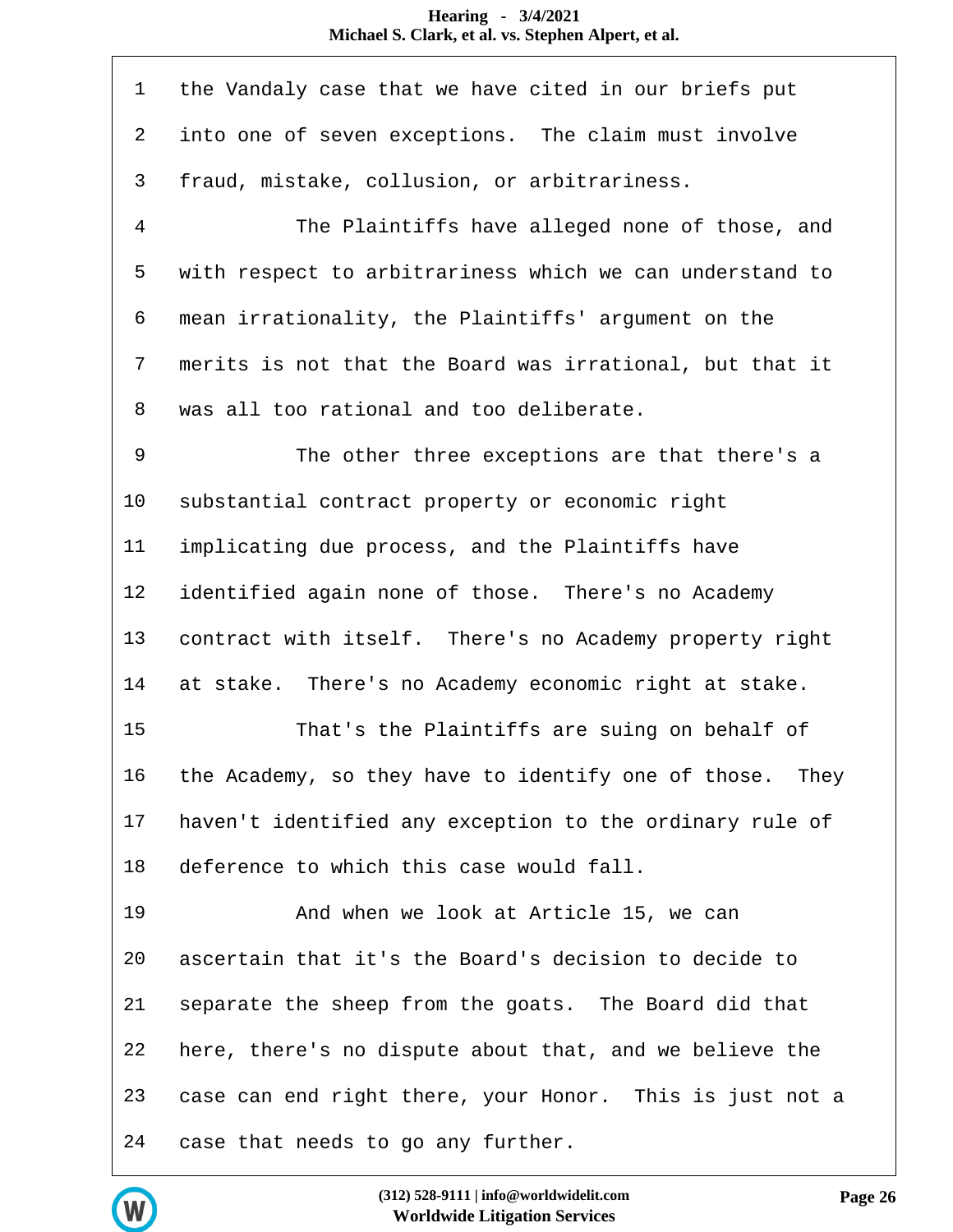| $\mathbf 1$     | But even if we went further, we think looking             |
|-----------------|-----------------------------------------------------------|
| 2               | at the very substance of the amendment, it fits easily    |
| 3               | within the Board's power, and I'll focus on all three     |
| 4               | prongs, but I'd like to take policy and administrative    |
| 5               | together because the Plaintiffs' response on that I think |
| 6               | shows both the problems with their construction and why   |
| 7               | we have a deference principle in the first place.         |
| 8               | The Plaintiffs say there's a question of policy           |
| 9               | here because there were policy reasons used to make the   |
| 10 <sub>o</sub> | judgment, but, of course, your Honor, every board has     |
| 11              | reasons for making a decision and every decision could    |
| 12              | probably go one way or the other. There has to be a       |
| 13              | mechanism to make decisions, and if just because a        |
| 14              | decision could go one way or another converted it into a  |

 question of policy, well, there'd be no amendment the Board could adopt because every amendment would involve a question of policy.

 Similarly with respect to administrative, the Plaintiffs offer up a construction of minor housekeeping amendments. Now that's an indeterminate standard, much like the standard they offered for policy questions, and it suffers from two problems besides that. One is that it is basically a second-guessing of a question committed to the Board; and secondly, it's indeterminate and would

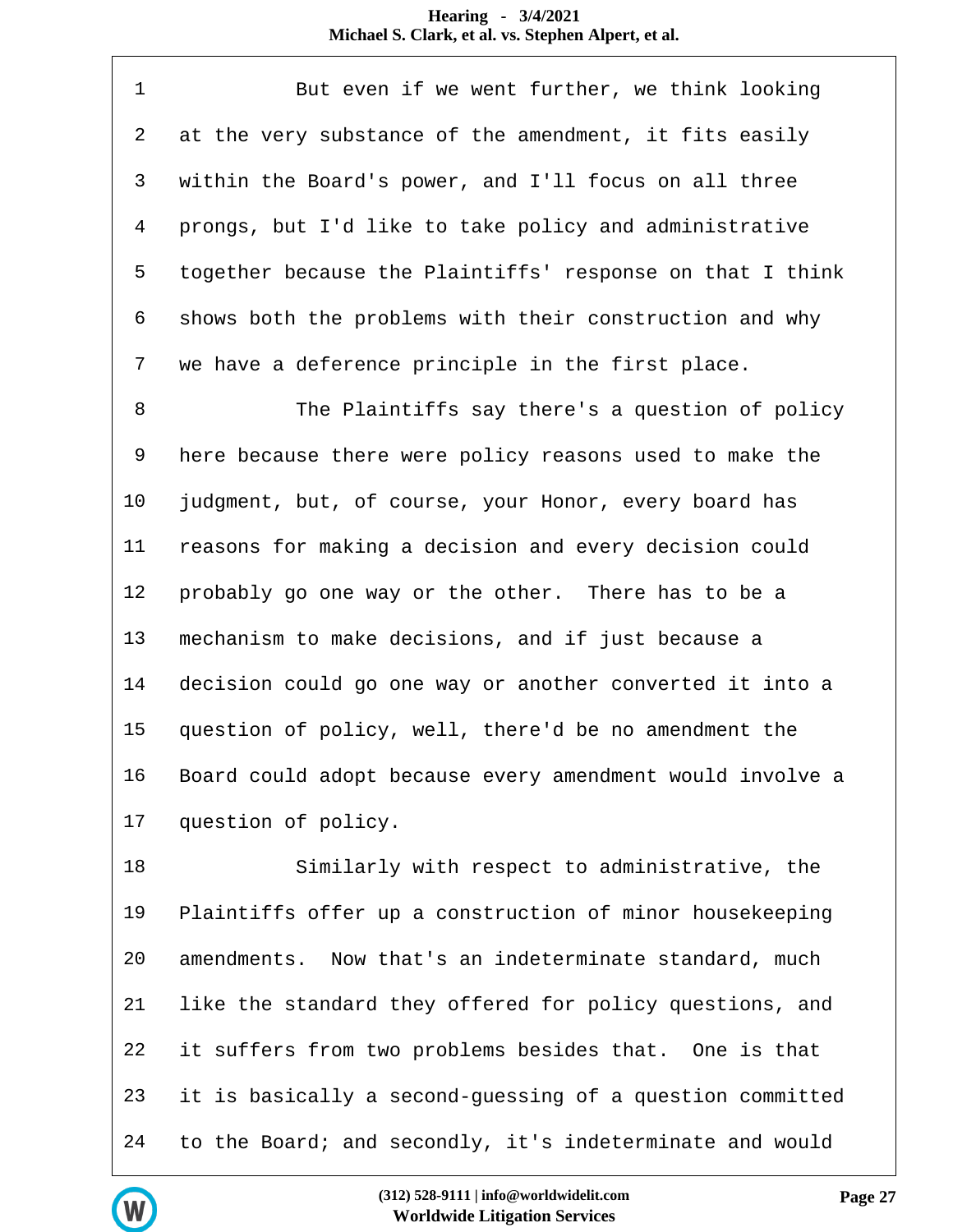| $\mathbf 1$    | lead the Board asea. A minor housekeeping amendment is    |
|----------------|-----------------------------------------------------------|
| 2              | in the eye of the beholder.                               |
| $\mathfrak{Z}$ | The problem, there's one other problem with               |
| $\overline{4}$ | this, and it's a technical-legal problem. The Plaintiffs  |
| 5              | concede that the language of the bylaws is unambiguous,   |
| 6              | and we concur in that, your Honor, but the minor          |
| 7              | housekeeping argument comes entirely from extrinsic       |
| 8              | evidence. It comes from an index, not a set of minutes,   |
| 9              | but an index of Board minutes that the Plaintiffs cited   |
| 10             | in their case.                                            |
| 11             | We offer a construction of both prongs that we            |
| 12             | think is fairly clear and easy to apply and would make    |
| 13             | sense going forward and has a limiting principle.<br>With |
| 14             | respect to questions of policy, if the amendment affects  |
| 15             | a policy reflected in the bylaws, then perhaps it is --   |
| 16             | it would be off limits to the Board. The Board's          |
| 17             | amendment can't change a policy reflected in the bylaws.  |
| 18             | Secondly, with respect to administration,                 |
| 19             | that's a management function, your Honor, and these       |
| 20             | cases, I mean, this action here has got to be the         |
| 21             | prototypical administrative function. It's nothing more   |
| 22             | than deciding who sits on an appointments committee.      |
| 23             | There's no change in standard as to the appointment of    |
| 24             | persons on the ASB or the ABCD. The rules governing       |

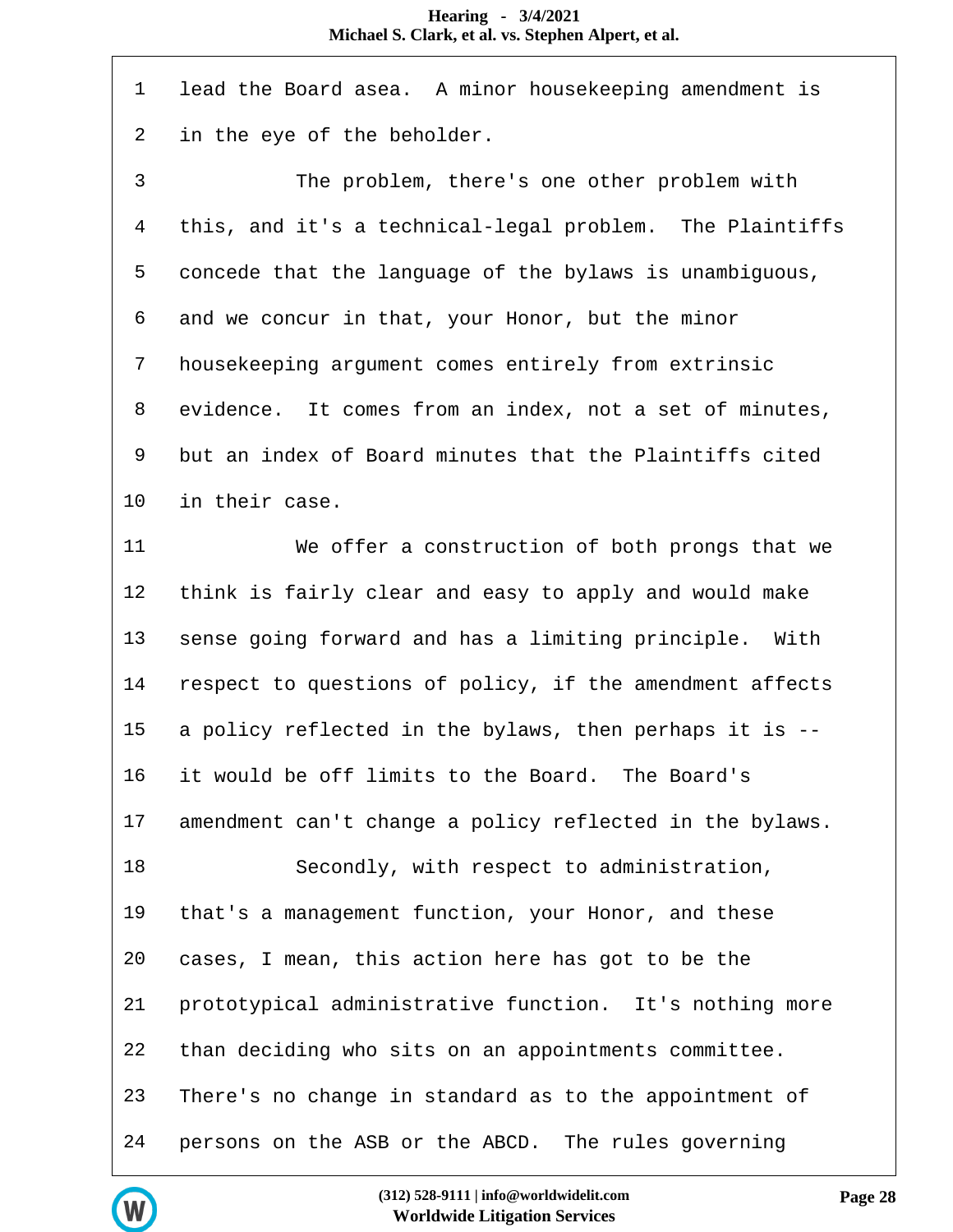| $\mathbf{1}$   | those remain the same. There's no change in the function  |
|----------------|-----------------------------------------------------------|
| 2              | of the ASB or ABCD. Again, those remain entirely the      |
| 3              | same.                                                     |
| $\overline{4}$ | The only thing that's changed here is who sits            |
| 5              | on a committee, and the appointment of persons to an      |
| 6              | appointments committee has got to be the most             |
| 7              | paradigmatic example that one can conjure of managing the |
| 8              | function of an organization, and that's all the Board has |
| 9              | done.                                                     |
| 10             | The final question is one of the amendment is             |
| 11             | permissible so long as it doesn't affect the substantive  |
| 12             | member rights of any of the Academy members, and here the |
| 13             | Plaintiffs don't tell us what member right is affected    |
| 14             | other than the right to vote on bylaws amendments, but    |
| 15             | that argument is circular, your Honor. No matter how one  |
| 16             | reads it, the argument is that members have been          |
| 17             | deprived -- must vote on this amendment because they      |
| 18             | otherwise would be deprived of their right to vote on     |
| 19             | amendments. That can't be the standard, otherwise, again  |
| 20             | the Board's authority to make bylaws and amendments would |
| 21             | be read out of the Article 15, and Wigod makes that an    |
| 22             | impermissible construction.                               |
| 23             | There are plenty of rights that are reflected             |
| 24             | in the amendments -- excuse me -- in the bylaws.<br>There |

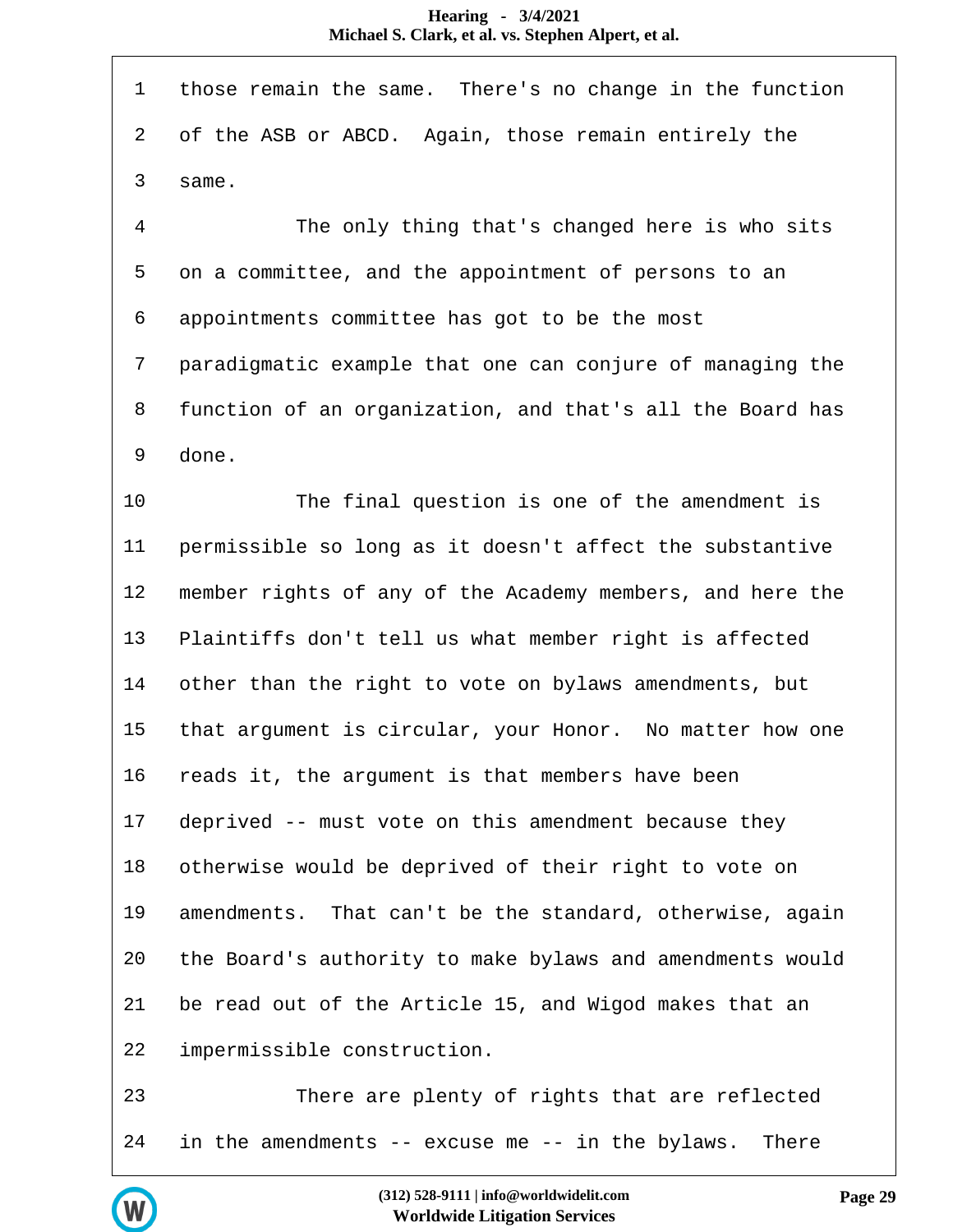| $\mathbf 1$    | are the rights of members to attend Academy meetings, to  |
|----------------|-----------------------------------------------------------|
| 2              | use the designation MAAA as their members. There are a    |
| 3              | host of rights that are available to members should they  |
| $\overline{4}$ | find themselves unfortunately within the disciplinary     |
| 5              | process, including the right to appear, to make written   |
| 6              | submissions, to have counsel present. So there are a      |
| 7              | plethora of rights that are reflected in the bylaws, but  |
| 8              | this one is not the right on which an amendment can turn  |
| 9              | or otherwise the Board would have no authority to make    |
| 10             | amendments, and again as we noted, that can't be the      |
| 11             | proper construction.                                      |
| 12             | So I'll sum up where we land on this, your                |
| 13             | Honor, and we think quite clearly the motion, our motion  |
| 14             | should be granted and the Plaintiffs' should be denied.   |
| 15             | As Mr. Siegel pointed out, the Plaintiffs are             |
| 16             | inadequate representatives. They have not alleged any     |
| 17             | injury to the Academy, and quite squarely on the merits,  |
| 18             | we believe that once this Court determines that the Board |
| 19             | is to decide the Bucket A-Bucket B question, that that's  |
| 20             | the end of the case; but even if the Court were to go     |
| 21             | further, the merits point clearly, the interpretation of  |
| 22             | Article 15 points clearly our way, and there's really not |
| 23             | a close call on this one.                                 |
| 24             | So respectfully, your Honor, we'd ask you to              |



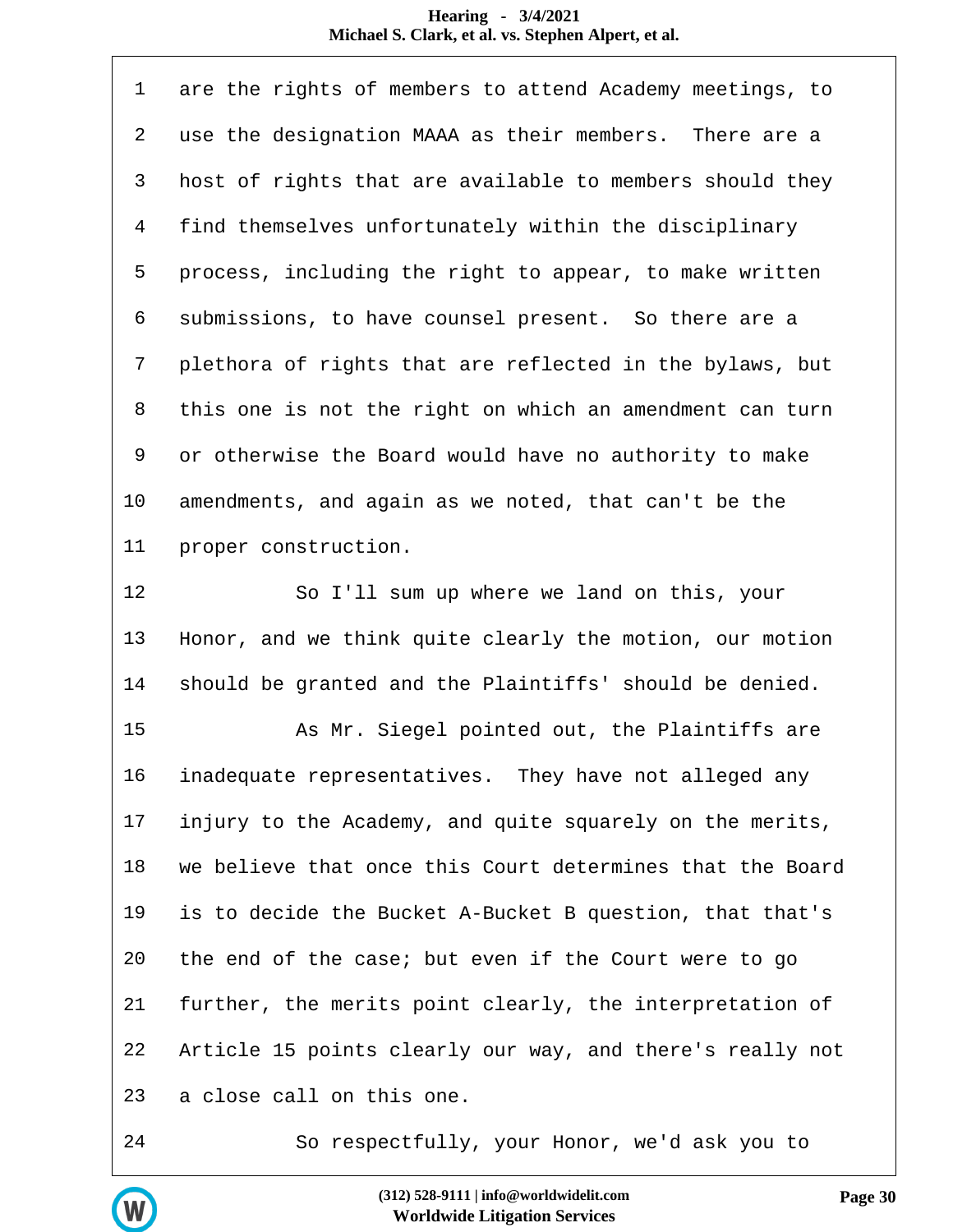grant the Defendants' motion and to deny the Plaintiffs', and thank you very much. THE COURT: Thank you, Counsel. Mr. Wright, anything? MR. WRIGHT: Just a couple of points to respond to, your Honor. First regarding the deference principle, you know, essentially the argument there appears to be that the Board gets to decide what's within its power and what's not, but that would require us necessarily to ignore Article 15 that limits what amendments can be made by the Board. It effectively means that any changes can be made and would render that provision meaningless. Again to the policy issue as well, if I understood the argument correctly, it's that, you know, any decision could be a policy, and therefore, the Board gets deference to decide what fits under that definition or what not, and so that kind of goes back to the deference issue of what is the point of Article 15 in the bylaws if the Board simply gets to decide what's within their power and what's not within their power. That holds certain powers from the members, powers that are reflected in the bylaws and saved for the members, and I think that goes to the substantive right issue as well

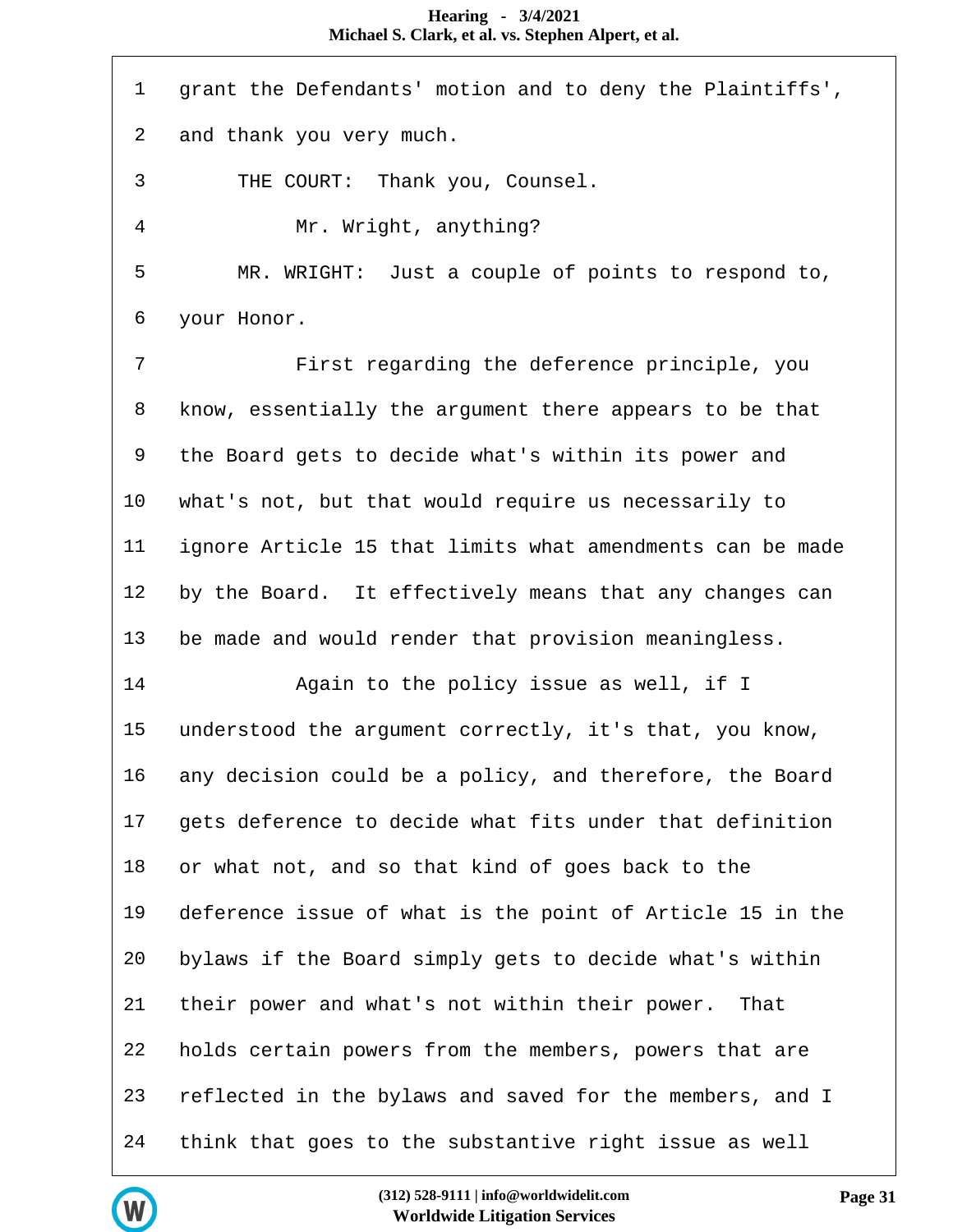| $\mathbf 1$ | because through the bylaws, the members had a right to    |
|-------------|-----------------------------------------------------------|
| 2           | vote on the challenged amendment and they were deprived   |
| 3           | of that right.                                            |
| 4           | And I just want to make another quick response            |
| 5           | regarding the conflict issue and what has been the        |
| 6           | reference to the Caufield case. Again, when we go back    |
| 7           | to the issues present there, we are looking at direct     |
| 8           | conflicts between the interest of the plaintiffs and the  |
| 9           | association that they are allegedly acting on behalf of.  |
| 10          | In that case, we had individual lawsuits                  |
| 11          | brought by the shareholders against the corporations and  |
| 12          | significant money judgments entered on behalf of those    |
| 13          | individual plaintiffs against the corporation. That is    |
| 14          | clearly a direct conflict between the interest of the     |
| 15          | plaintiffs and the interest of the association they are   |
| 16          | seeking to represent.                                     |
| 17          | Here I've seen nothing to indicate that                   |
| 18          | restoring the bylaws to what they once were would be      |
| 19          | damaging to the AAA, would confer a benefit on the CCA to |
| 20          | the detriment of the AAA. So that conflict that we see    |
| 21          | in Caufield is simply not present here.                   |
| 22          | And again regarding the issue of support, it is           |
| 23          | our position that there's no Illinois law that would      |
| 24          | require a certain threshold of support prior to allowing  |

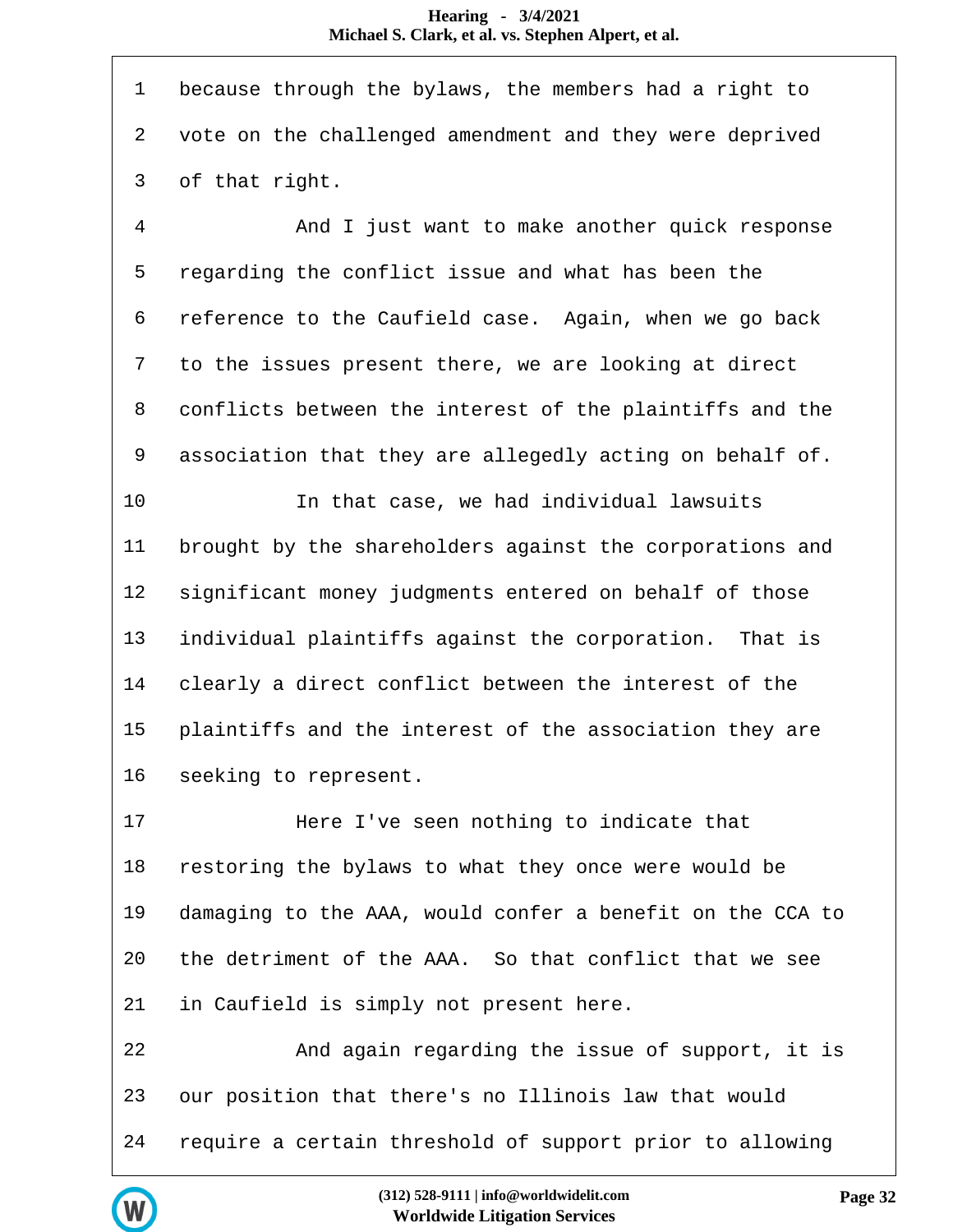| $\mathbf 1$ | this action to proceed, and I don't believe the           |
|-------------|-----------------------------------------------------------|
| 2           | Defendants have cited any.                                |
| 3           | Thank you, your Honor.                                    |
| 4           | THE COURT: Thank you, Mr. Wright.                         |
| 5           | Mr. Siegel, anything else from you?                       |
| 6           | MR. SIEGEL: Well, I'll briefly, briefly reply on          |
| 7           | the discussion of Caufield and attempt to distinguish it, |
| 8           | and just make two points.                                 |
| 9           | First, of course, you are asked to apply, you             |
| 10          | know, up to eight factors, a multifactor analysis, so     |
| 11          | it's a fact-specific inquiry that's submitted to you. So  |
| 12          | I don't think saying that one case is not exactly like    |
| 13          | another really addresses, you know, the factors that we   |
| 14          | discussed, four of which we think strongly indicate that  |
| 15          | at bottom, the case is being brought on behalf of the     |
| 16          | CCA.                                                      |
| 17          | But even to speak specifically about the facts            |
| 18          | of the case, I mean, it's somewhat analogous that the     |
| 19          | named Plaintiffs are purporting to sue for the Academy,   |
| 20          | but they are seeking what can fairly be described as a    |
| 21          | selfish interest to promote the CCA's goals by negating a |
| 22          | decision of the Academy to remove the CCA from            |
| 23          | representation on the selection committee.                |
| 24          | The named Plaintiffs are leaders of the CCA.              |

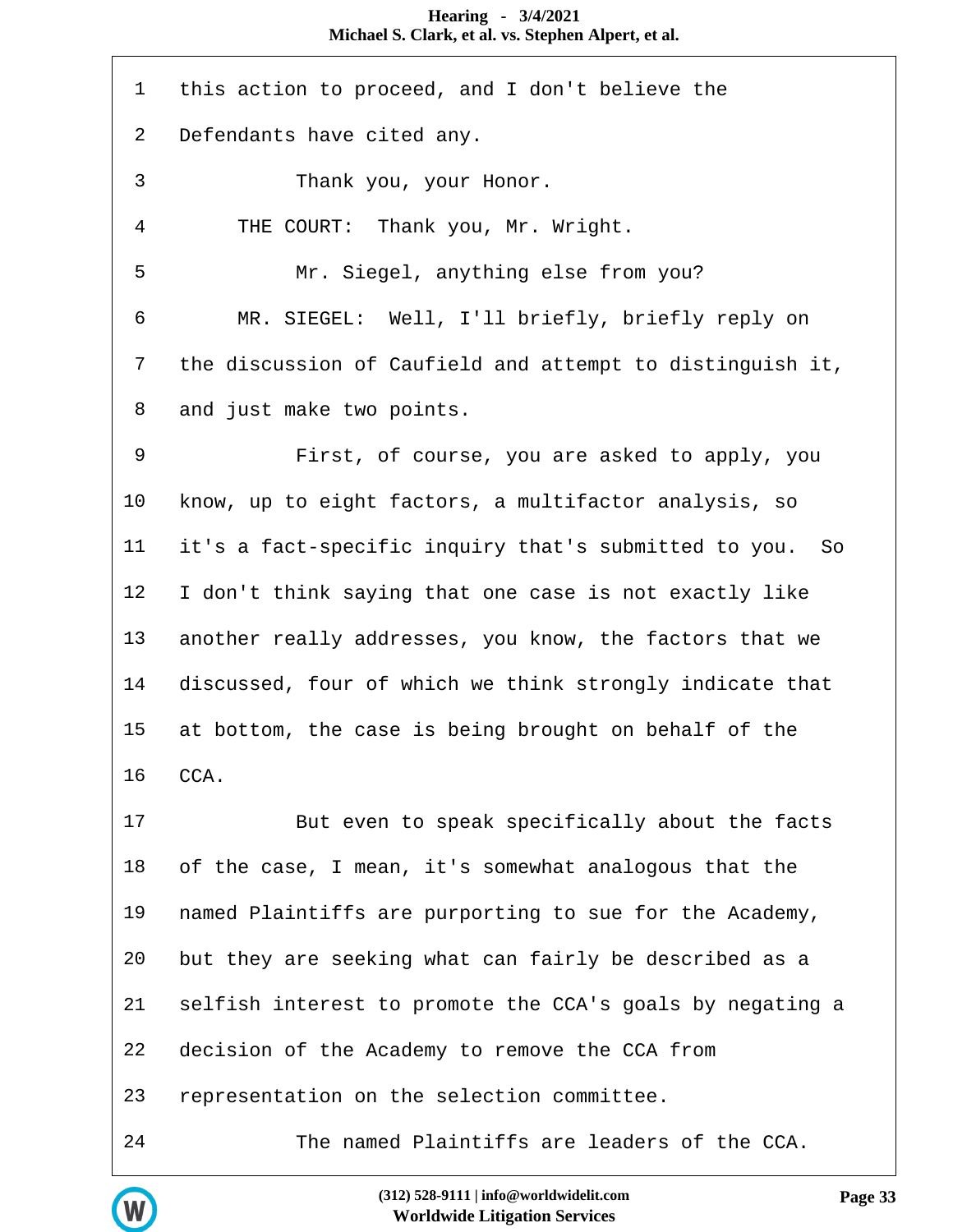| $\mathbf 1$    | They have contracts with the CCA requiring them to pursue |
|----------------|-----------------------------------------------------------|
| 2              | relief for the CCA, and those loyalty, and those          |
| 3              | contractual duties conflict with their duty to the        |
| $\overline{4}$ | Academy that they would owe as a fiduciary as derivative  |
| 5              | Plaintiffs. It's really not that -- it's pretty           |
| 6              | analogous I think to the facts in the Caufield case, so   |
| 7              | we think that's pretty squarely within Illinois law.      |
| $\, 8$         | I don't know if Mr. Monts had a response at all           |
| 9              | on the question of merits and deference principle that    |
| 10             | was raised, and I'm complete, and I appreciate your       |
| 11             | hearing us.                                               |
| 12             | THE COURT: Thank you, Mr. Siegel.                         |
| 13             | Mr. Monts, anything else from you?                        |
| 14             | MR. MONTS: Just one point, your Honor, on the             |
| 15             | deference point. There are, in response to Mr. Wright's   |
| 16             | point that the Board would be completely unconstrained,   |
| 17             | that's incorrect. We identified the seven exceptions      |
| 18             | that would apply to the deference principle, but none of  |
| 19             | them are applicable here, and Plaintiffs don't argue to   |
| 20             | the contrary.                                             |
| 21             | Secondly, I would point out that in the Finn              |
| 22             | case that we cited, there was an expressed provision in   |
| 23             | the bylaws there that the Board had final authority to    |
| 24             | determine for itself the meaning of the bylaws, and the   |

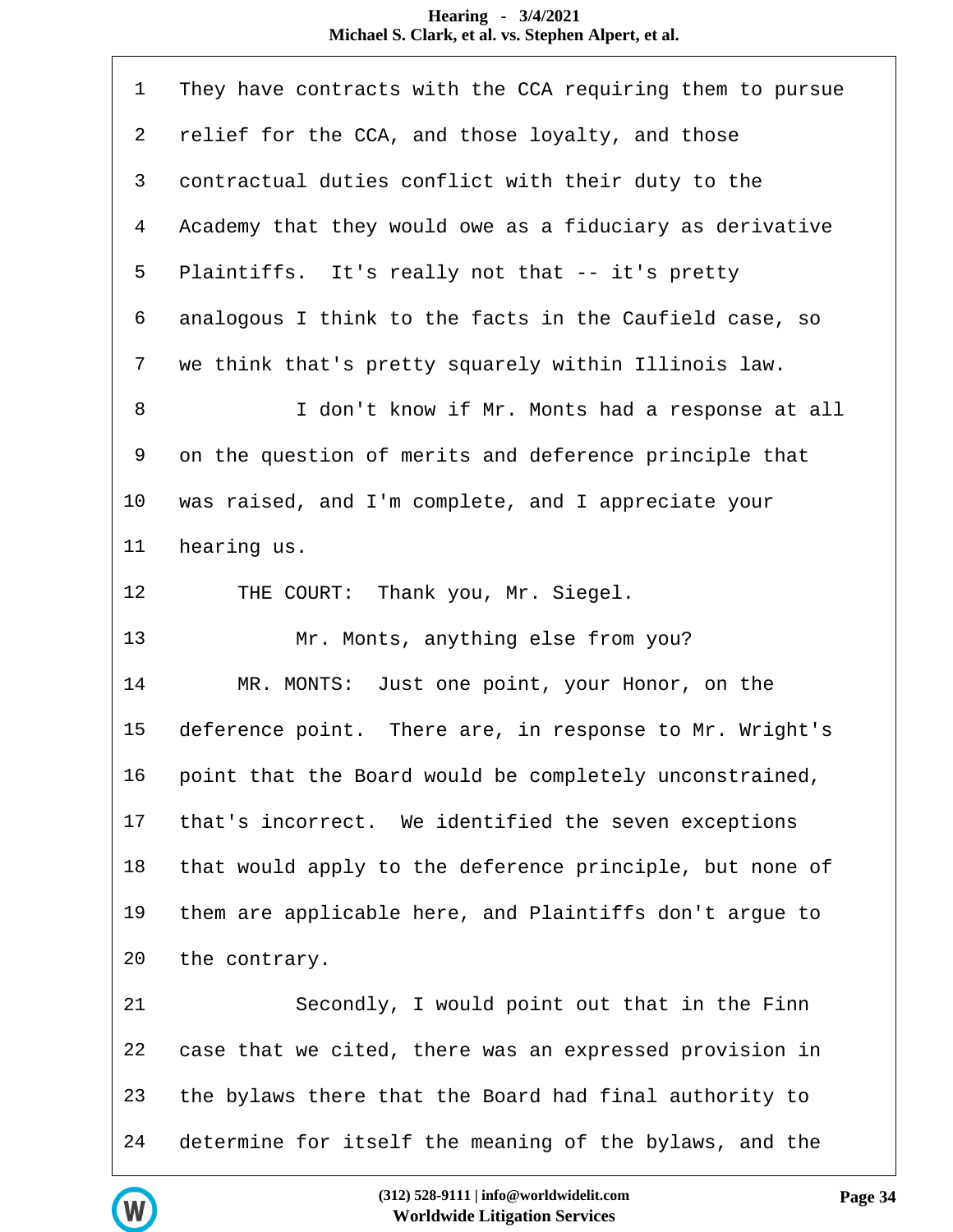| $\mathbf 1$  | First District had thought nothing amiss of that.        |
|--------------|----------------------------------------------------------|
| 2            | And then third, just as a practical matter here          |
| $\mathsf{3}$ | in the Academy's bylaws, there's a referendum provision  |
| 4            | that allows the members to propose bylaws amendments by  |
| 5            | following a petition procedure, and if they believed, if |
| 6            | the members believed that the Board had acted in excess  |
| 7            | of its authority, it could always -- they could always   |
| 8            | invoke that and repeal any amendment that they thought   |
| 9            | was problematic.                                         |
| 10           | So we think the deference principle is clearly           |
| 11           | held here and the concerns that Mr. Wright mentioned are |
| 12           | just simply inapplicable as a matter of law and as a     |
| 13           | matter of fact.                                          |
| 14           | Thank you, your Honor.                                   |
| 15           | THE COURT: Thank you all for your presentations.         |
| 16           | Your submissions were excellent in terms of identifying  |
| 17           | the specific issue -- issues, if you will, that you are  |
| 18           | requesting me to decide, and the parties have been       |
| 19           | well-represented by the three of you, and I don't think  |
| 20           | there should be any dispute about that.                  |
| 21           | What brings us to our motions this afternoon,            |
| 22           | let's talk a little bit about what summary judgment is   |
| 23           | and whether it's appropriate or not for the Court to     |
| 24           | determine a case based upon the presentations of summary |

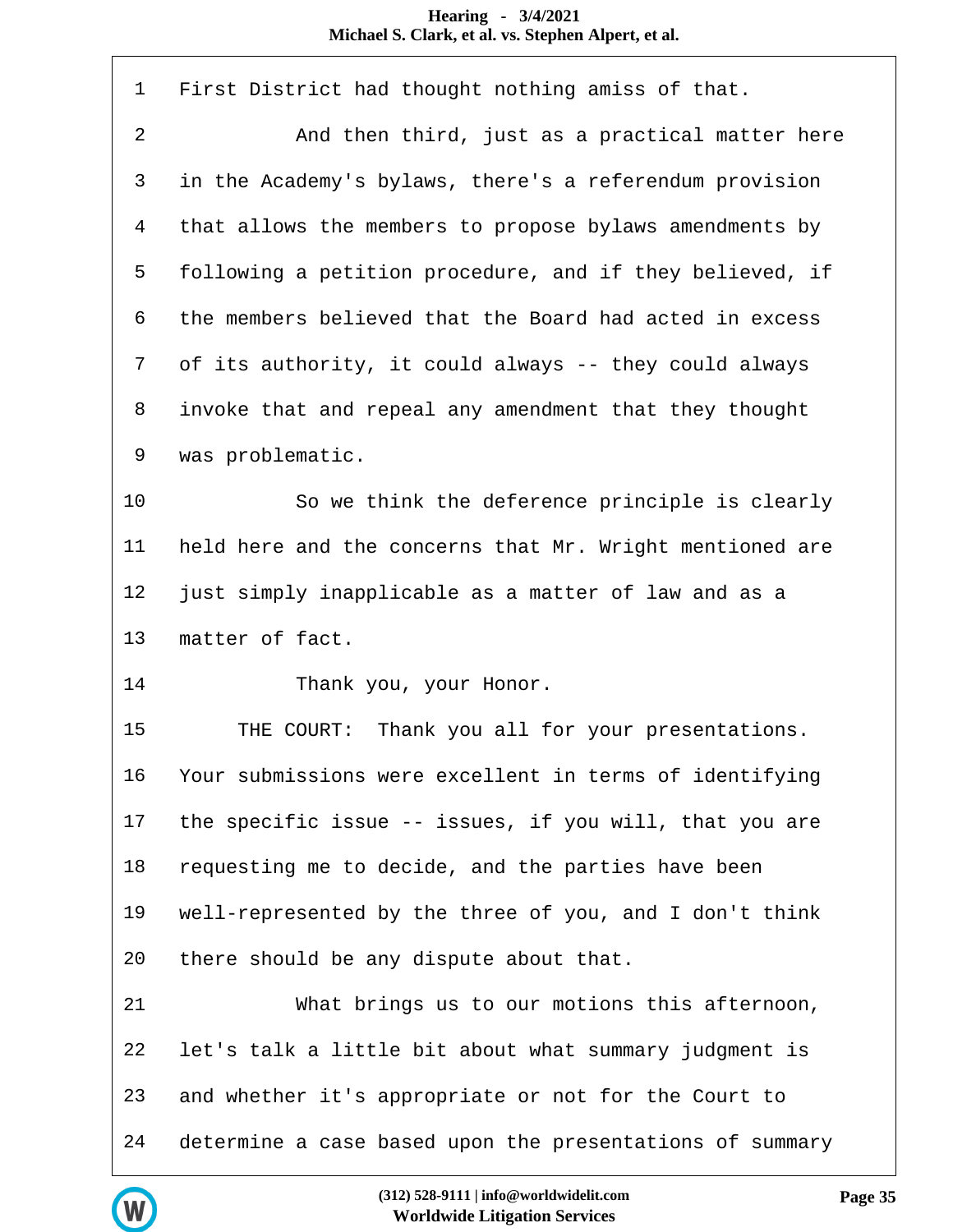| $\mathbf{1}$ | judgment motions such as are before me this afternoon.    |
|--------------|-----------------------------------------------------------|
| $\sqrt{2}$   | Summary judgment is proper where the pleadings,           |
| 3            | depositions, admissions, and affidavits on file reveal    |
| 4            | that there is no genuine issue of material fact and the   |
| 5            | moving party is entitled to a judgment as matter of law.  |
| 6            | As in this case, the parties filed cross-motions for      |
| 7            | summary judgment which create that only a question of law |
| 8            | is involved, and they invite and have invited this Court  |
| 9            | to decide the issues based on the record.                 |
| 10           | However, as our Supreme Court made clear, the             |
| 11           | filing of cross-motions for summary judgment does not     |
| 12           | establish that there was no genuine issue of material     |
| 13           | fact or obviate a Court to render summary judgment.       |
| 14           | THE REPORTER: I'm sorry, Judge. You're cutting in         |
| 15           | and out again.                                            |
| 16           | THE COURT: I don't know why.                              |
| 17           | -- summary judgment, that case is Pielet v.               |
| 18           | Pielet, P-I-E-L-E-T, the Public Domain cite, 2012, IL     |
| 19           | 112064. That's from Paragraph 28.                         |
| 20           | The Plaintiffs are proceeding on their Amended            |
| 21           | Complaint. In the Amended Complaint, the Plaintiffs       |
| 22           | provide a very detailed factual history of the American   |
| 23           | Academy of Actuaries referred to by the parties and now   |
| 24           | by this Court as AAA.                                     |

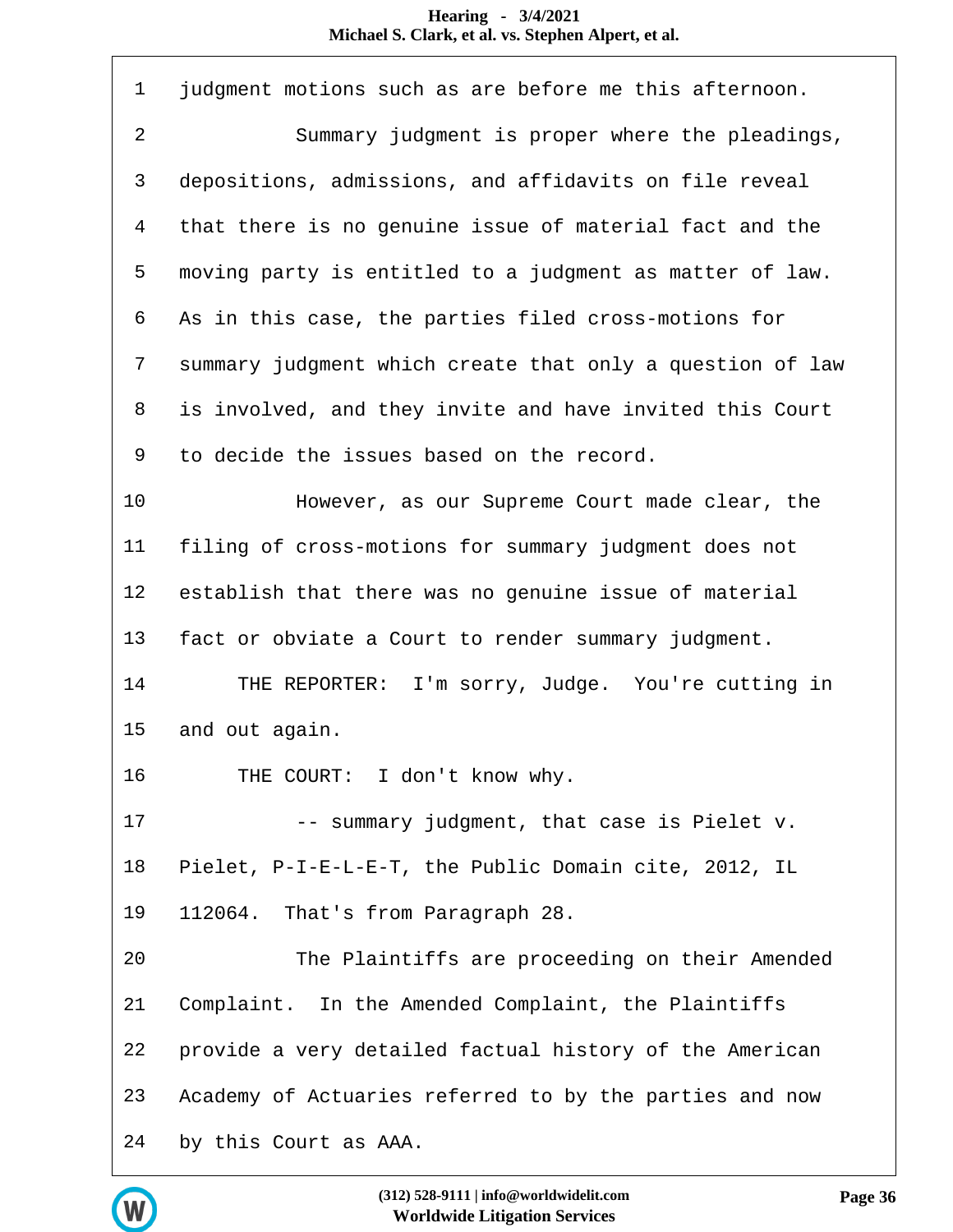| $\mathbf 1$    | What needs to be emphasized is that the                  |
|----------------|----------------------------------------------------------|
| $\overline{2}$ | material factual allegations are not in dispute. I will  |
| 3              | not detail all the allegations as they are not in        |
| $\overline{4}$ | dispute.                                                 |
| 5              | AAA is a nonprofit professional organization             |
| 6              | that was incorporated in 1966 and at all times through   |
| 7              | five distinct actuarial organizations. I will refer to   |
| 8              | those by their acronyms as are contained within the      |
| 9              | submissions and argued by the parties with the acronyms  |
| 10             | in place. The organizations CCA, ASPPA, COPA --          |
| 11             | THE REPORTER: I'm sorry, Judge. I'm not hearing          |
| 12             | all of the -- what you're saying.                        |
| 13             | THE COURT: Sorry to hear that.                           |
| 14             | THE REPORTER: The organizations CCA?                     |
| 15             | THE COURT: CCA, ASPPA, ACOPA, SOA, CAS, and AAA, or      |
| 16             | Tripple A.                                               |
| 17             | In 1988, the five organizations came together            |
| 18             | and created the Actuarial Standards Board which is known |
| 19             | by its acronym ASB.                                      |
| 20             | In 1992, the five organizations again came               |
| 21             | together and created the American Board for Counseling   |
| 22             | and Discipline, again, an acronym, ABCD. It's agreed by  |
| 23             | all five organizations that ASB and ABCD would be housed |
| 24             | within AAA, and that both ASB and ABCD would operate on  |

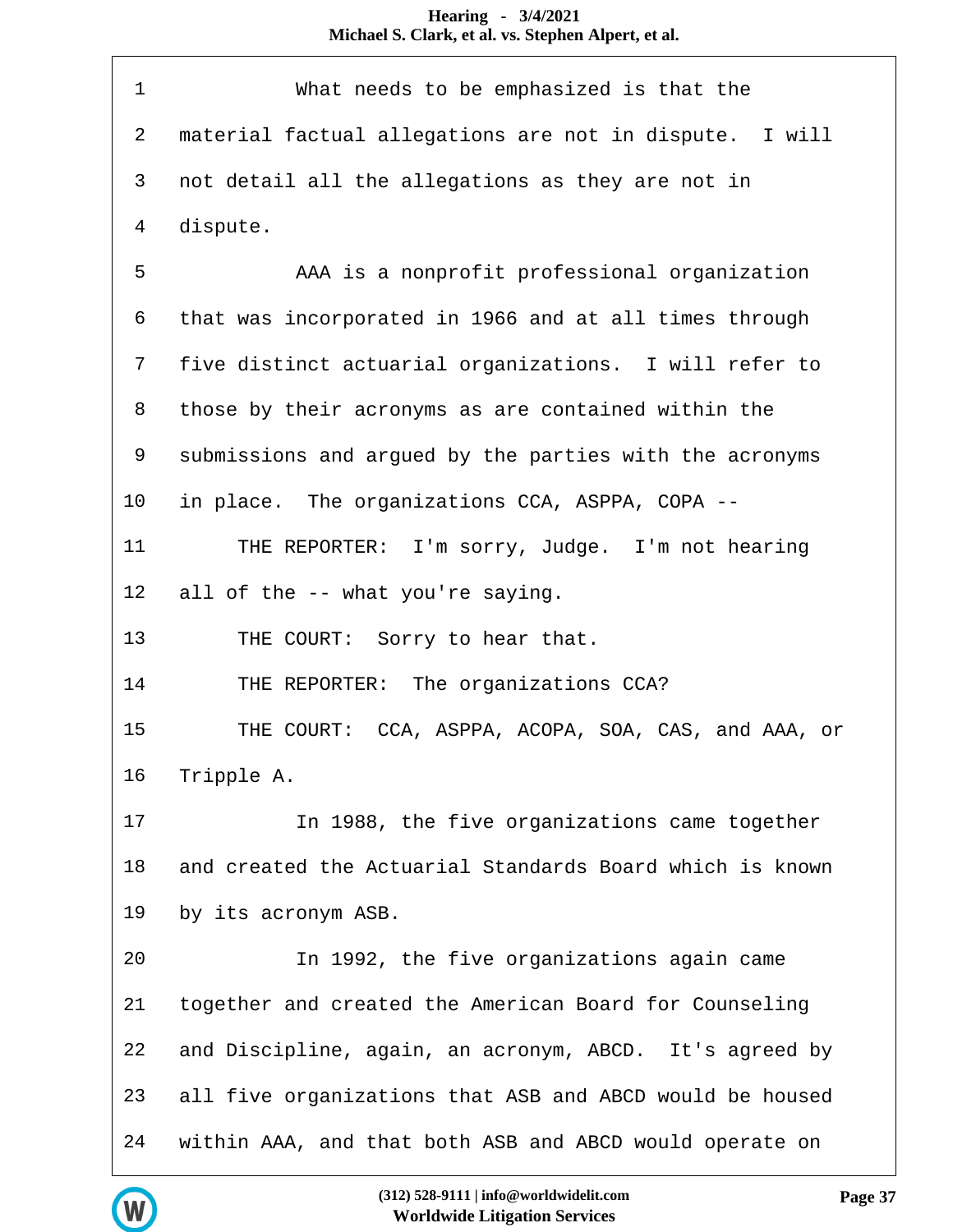| $\mathbf 1$ | behalf of all five actuarial organizations.               |
|-------------|-----------------------------------------------------------|
| 2           | Who determines who is appointed to ABCD and               |
| 3           | Members of the selection committee. The selection<br>ASB? |
| 4           | committee as of September 4th, 2018 was comprised of ten  |
| 5           | members, two each from the five actuarial organizations,  |
| 6           | president and president elect of each of these            |
| 7           | organizations, five times two, that's ten.                |
| 8           | On September 4th, 2018, AAA's Board voted to              |
| 9           | alter the composition of the selection committee          |
| 10          | following the recommendation of AAA's strategic planning  |
| 11          | committee. The decision changed the composition of the    |
| 12          | Board that it would include and -- not the board, but of  |
| 13          | the selection committee, so that it would include only    |
| 14          | the president and president elect of AAA, CAS, and SOA,   |
| 15          | but not CCA and ACOPA. This decision that was made by     |
| 16          | the Board was made as an amendment to AAA's bylaws.       |
| 17          | The Defendants in this case maintain that the             |
| 18          | Board was authorized to amend its bylaws pursuant to      |
| 19          | Article 15 of the AAA bylaws which permits the Board to   |
| 20          | amend the bylaws by a proper vote of the directors in     |
| 21          | order to adopt administrative, editorial, and technical   |
| 22          | amendments to the bylaws that do not involve questions of |
| 23          | policy or affect the substantive rights of the Academy's  |
| 24          | That is directly from Article 15 of AAA's<br>members.     |

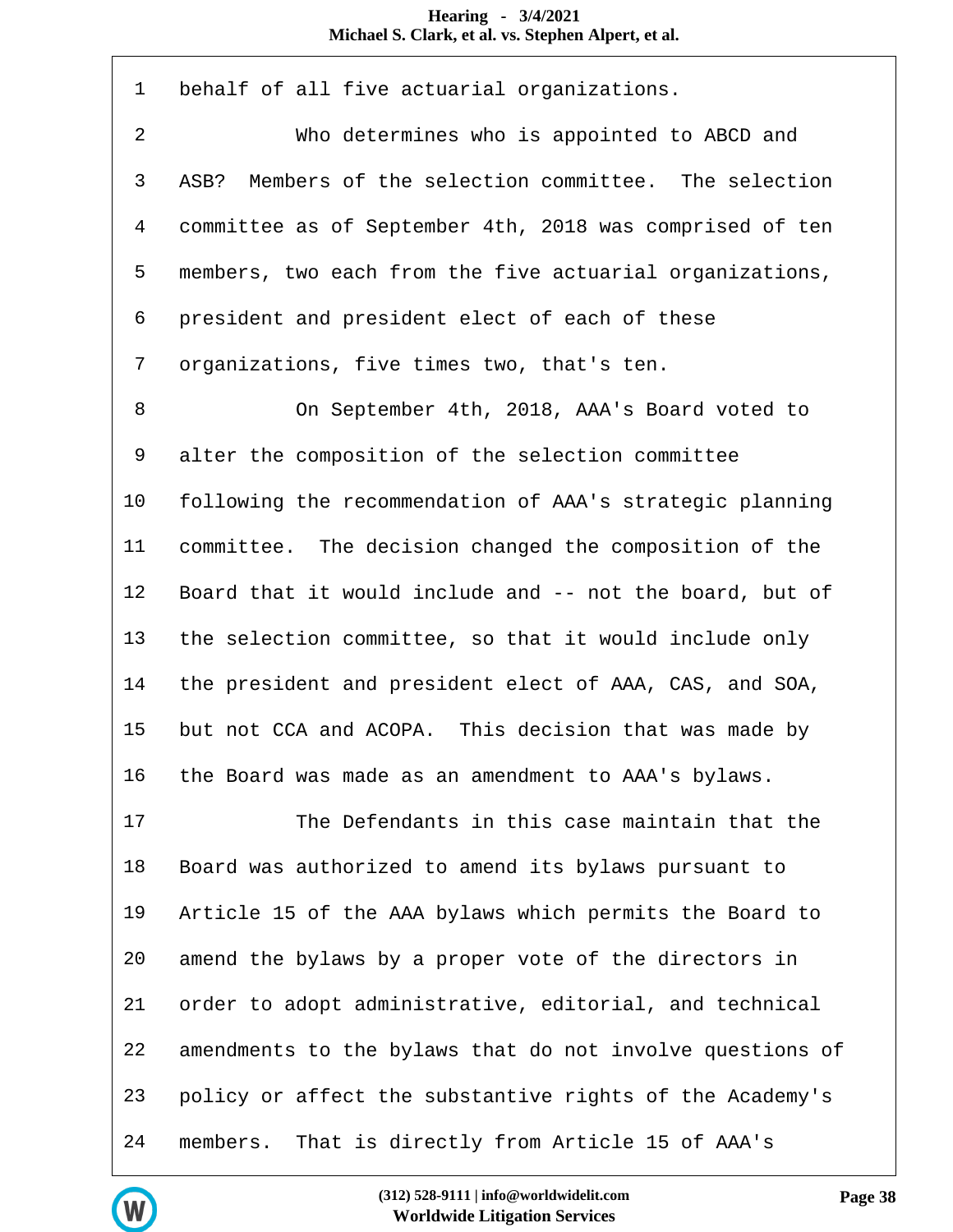| $\mathbf 1$    | bylaws.                                                   |
|----------------|-----------------------------------------------------------|
| $\overline{2}$ | The Defendants further assert that the changes            |
| 3              | that were made were administrative and did not affect any |
| $\overline{4}$ | substantive rights of the AAA members and did not involve |
| 5              | questions of policy.                                      |
| 6              | Plaintiffs maintain that quote-unquote serious            |
| 7              | questions of policy were implicated by the amendment that |
| 8              | was made and that it was not an administrative amendment, |
| 9              | and that it also affected the substantive rights of AAA's |
| 10             | members, including the Plaintiffs. As such, any           |
| 11             | alteration of the composition of the selection committee  |
| 12             | was required to be voted on by all members of AAA which   |
| 13             | the Plaintiffs maintain was required by Article 15 of the |
| 14             | bylaws.                                                   |
| 15             | Of some potential significance, the Board voted           |
| 16             | on and adopted the strategic planning committee's         |
| 17             | recommendation only after the Board concluded that it had |
| 18             | the authority to do so without a member vote.             |
| 19             | So we need to break this down. Did this                   |
| 20             | involve a question or questions of policy?<br>The         |
| 21             | Plaintiffs have never identified what policy was          |
| 22             | implicated by the change in the selection committee's     |
| 23             | composition.                                              |
| 24             | Plaintiffs do argue that the Academy had a                |

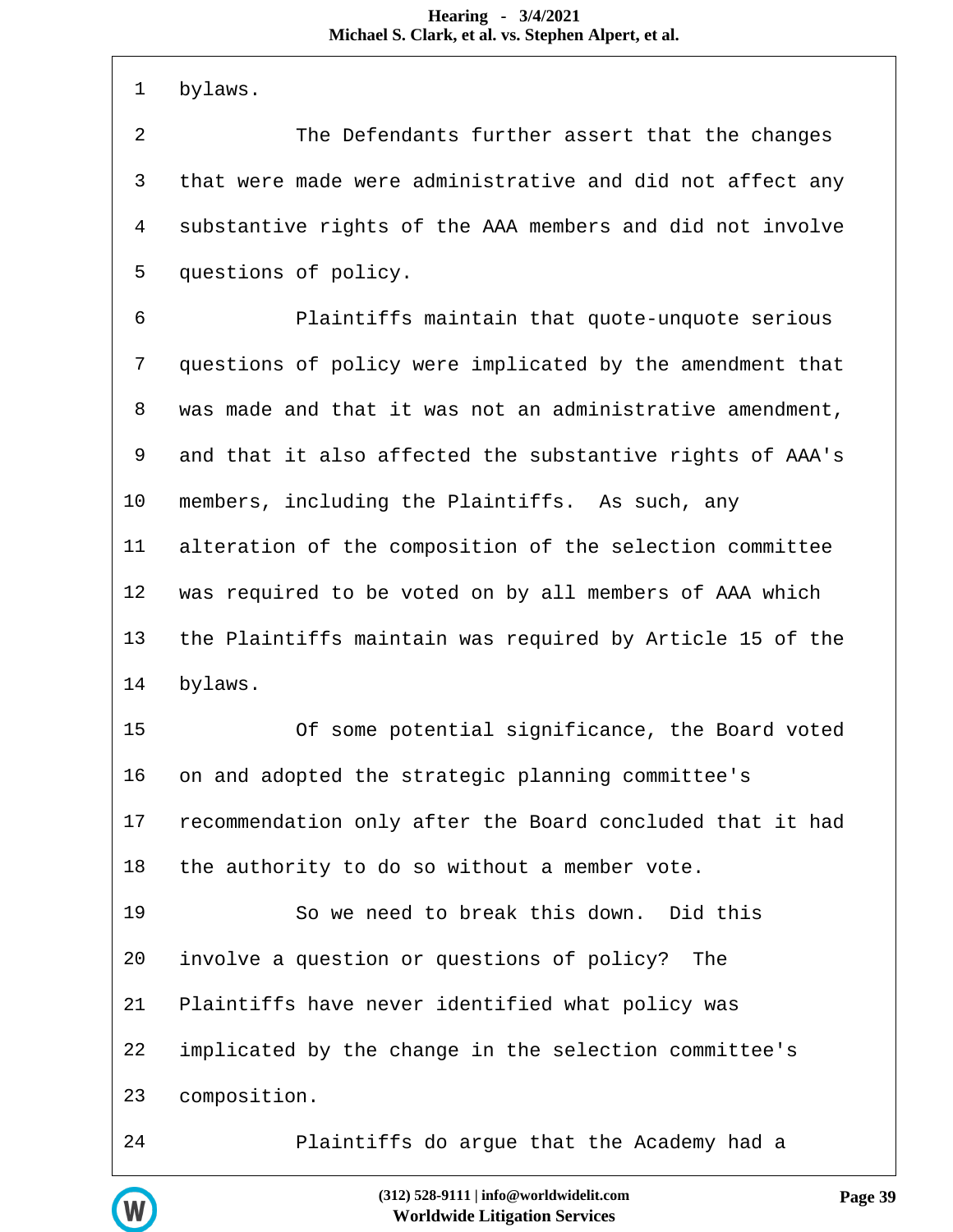| $\mathbf{1}$   | policy regarding the composition of the committee but     |
|----------------|-----------------------------------------------------------|
| 2              | never identify where the policy can be found. It does     |
| 3              | not exist. The Plaintiffs appear to conflate the          |
| $\overline{4}$ | practice with the policy of the Academy.                  |
| 5              | It is also clear that the questioned amendment            |
| 6              | was administrative in nature. The Academy had the         |
| 7              | authority to make the decision that it did as changed the |
| 8              | membership of an appointments committee. The standards    |
| 9              | governing how that appointment authority is exercised has |
| 10             | not changed.                                              |
| 11             | Did it affect the substantive rights of the               |
| 12             | Plaintiffs or the members of the Academy? The right the   |
| 13             | Plaintiffs referred to is a right to vote on proposed     |
| 14             | amendments to the bylaws, but the amendment does not      |
| 15             | affect a substantive right of any member as it affected   |
| 16             | only the composition of the selection committee.          |
| 17             | I think what is also significant and what                 |
| 18             | should be noted is the Supreme Court's decision in Angle  |
| 19             | versus Walsh. That case, although old, it appears at 258  |
| 20             | Illinois 98. It is a 1913 decision, as well as it's       |
| 21             | progeny, it cautions Courts from interfering with the     |
| 22             | enforcement of bylaws of voluntary associations.          |
| 23             | More recently, this issue has been addressed              |
| 24             | through Appellate Court decisions, both of which are from |

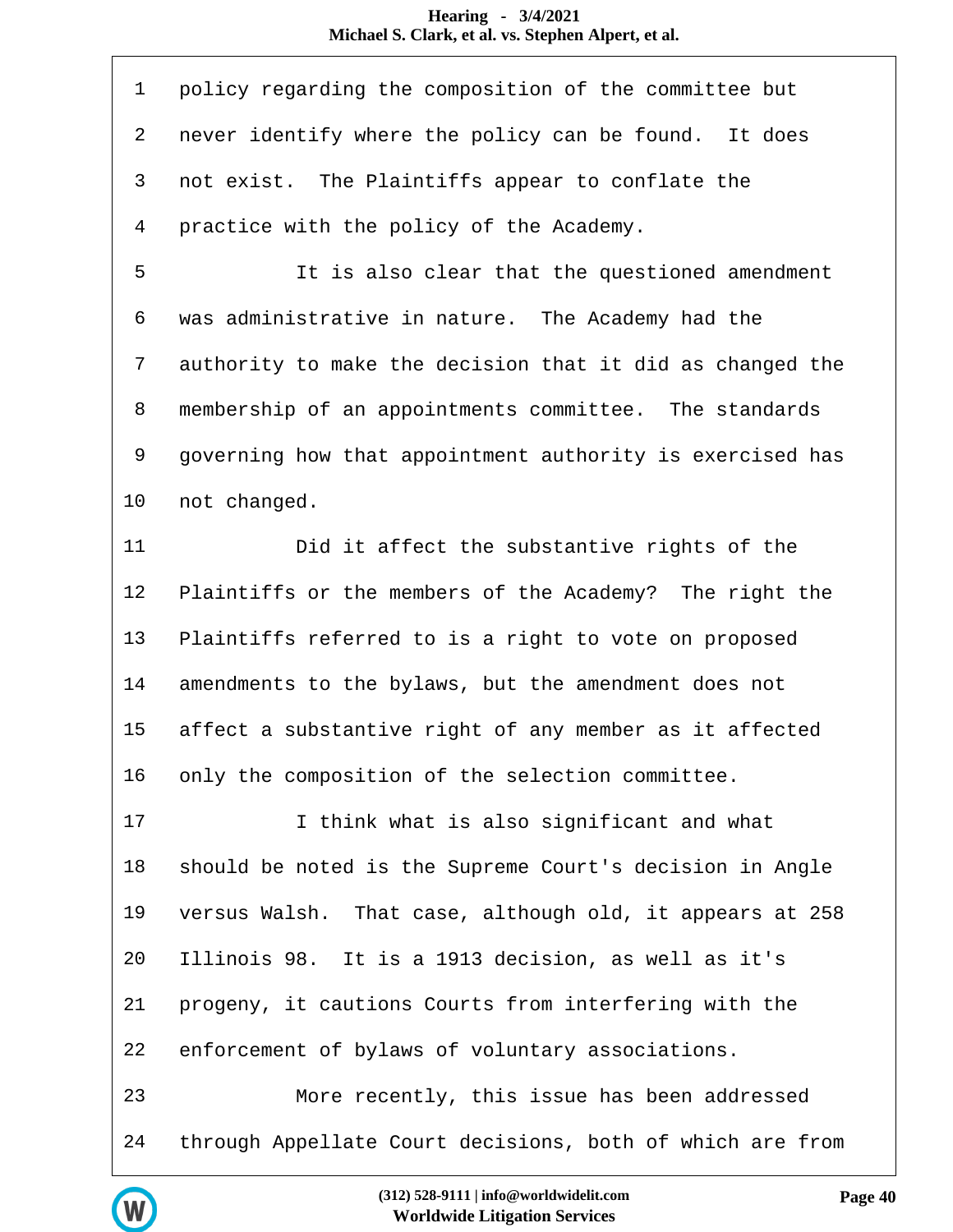| 1              | the First District, Finn versus Beverly Country Club case |
|----------------|-----------------------------------------------------------|
| $\overline{a}$ | which is at 298 Illinois Appellate 3d 565. It is a 1997   |
| 3              | decision, and much more recently in Gilyana, that's       |
| $\overline{4}$ | G-I-L-Y-A-N-A, versus Assyrian American Association of    |
| 5              | Chicago. The Public Domain cite is 2015 Ill. App --       |
| 6              | $150460 - -$                                              |
| 7              | MR. WRIGHT: Could you repeat that citation. You           |
| 8              | cut off.                                                  |
| 9              | THE COURT: Gilyana is 2015, First, 150460.                |
| 10             | In Gilyana, the Court noted that Angle's                  |
| 11             | bright-line rule has evolved and become less strict in    |
| 12             | terms of weighing in on membership disputes of            |
| 13             | voluntary --                                              |
| 14             | THE REPORTER: I'm sorry. Voluntary what? You're           |
| 15             | cutting off. I'm sorry.                                   |
| 16             | THE COURT: I don't know why.                              |
| 17             | THE REPORTER: Voluntary what?                             |
| 18             | THE COURT: Is anybody else having a difficult time        |
| 19             | hearing me?                                               |
| 20             | MR. WRIGHT: Yes, Judge. You do keep cutting in and        |
| 21             | out unfortunately.                                        |
| 22             | THE COURT: That is a shocker.                             |
| 23             | Well, you're doing exactly what I told you to             |
| 24             | do, so thank you for doing that, Ms. Laudien.             |

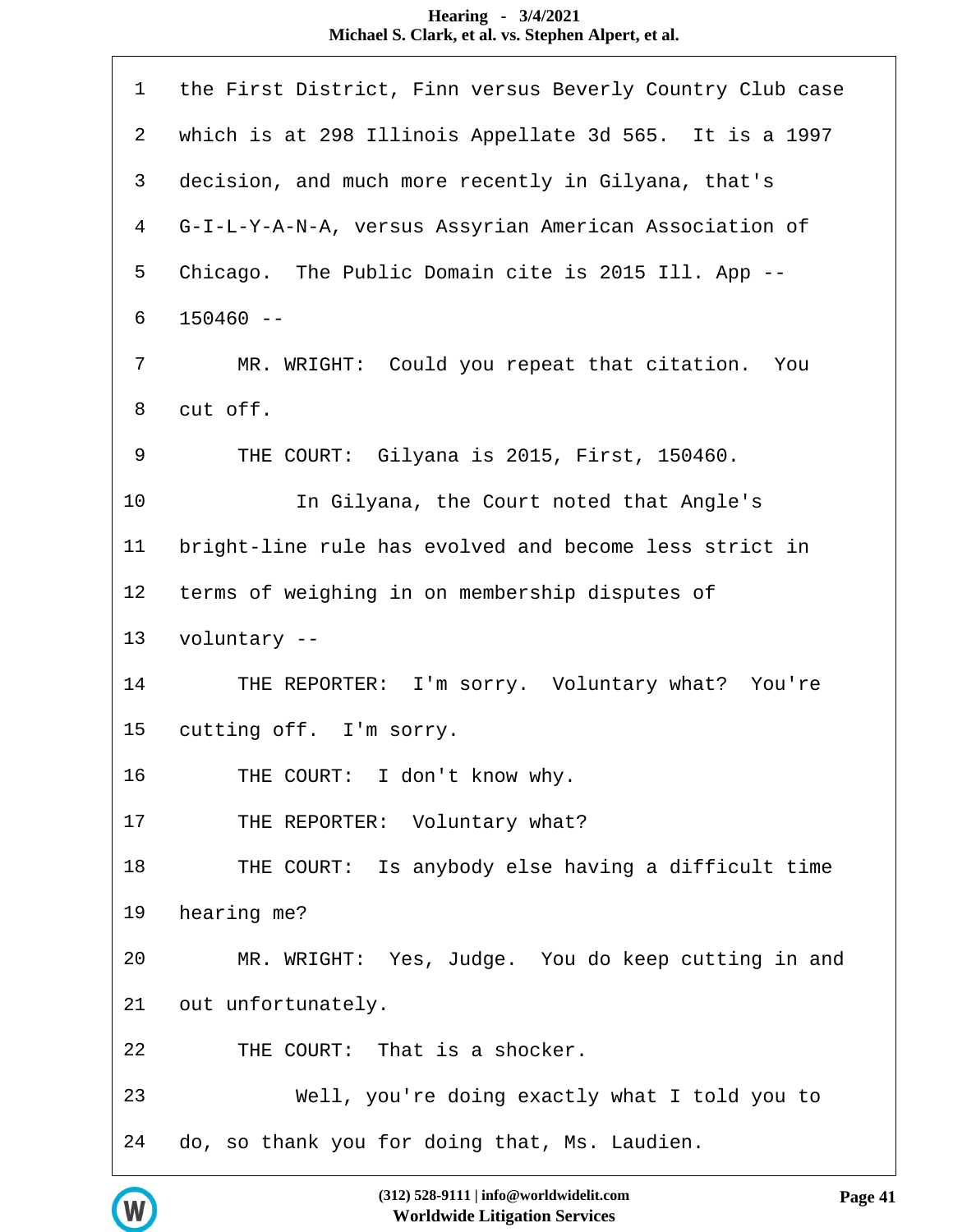| 1              | The Gylana cite, I will give it to you a third            |
|----------------|-----------------------------------------------------------|
| $\overline{2}$ | time, 2015 Ill. App. 1st, 150460. In Gylana, the Court    |
| 3              | noted that Angle's bright-line rule has evolved and       |
| $\overline{4}$ | become less strict in terms of weighing in on membership  |
| 5              | disputes of voluntarily organizations.                    |
| 6              | Three narrow exceptions have been identified              |
| 7              | and were identified in the Finn case. It is clear that    |
| 8              | the Plaintiff has not established any evidence that fits  |
| 9              | any of the three very narrow exceptions.                  |
| 10             | It's also of some significance in Gylana that             |
| 11             | the Court questioned whether any exceptions actually      |
| 12             | exist, and that is for another day, but the exceptions    |
| 13             | that were identified in Finn in discussing Gylana as well |
| 14             | as in the Angle case have not been established by the     |
| 15             | Plaintiffs in this case.                                  |
| 16             | So it is clear, the amendment to the bylaws               |
| 17             | relative to the selection committee is clear and          |
| 18             | unambiguous. It was within the authority of the Board to  |
| 19             | make this amendment to the bylaws in the manner that it   |
| 20             | did and without submitting the amendment to the Academy   |
| 21             | members for the vote, and it was consistent with          |
| 22             | Article 15 of the Academy's or AAA's bylaws.              |
| 23             | Several other arguments have been advanced by             |
| 24             | the parties relative to whether the Plaintiffs are proper |

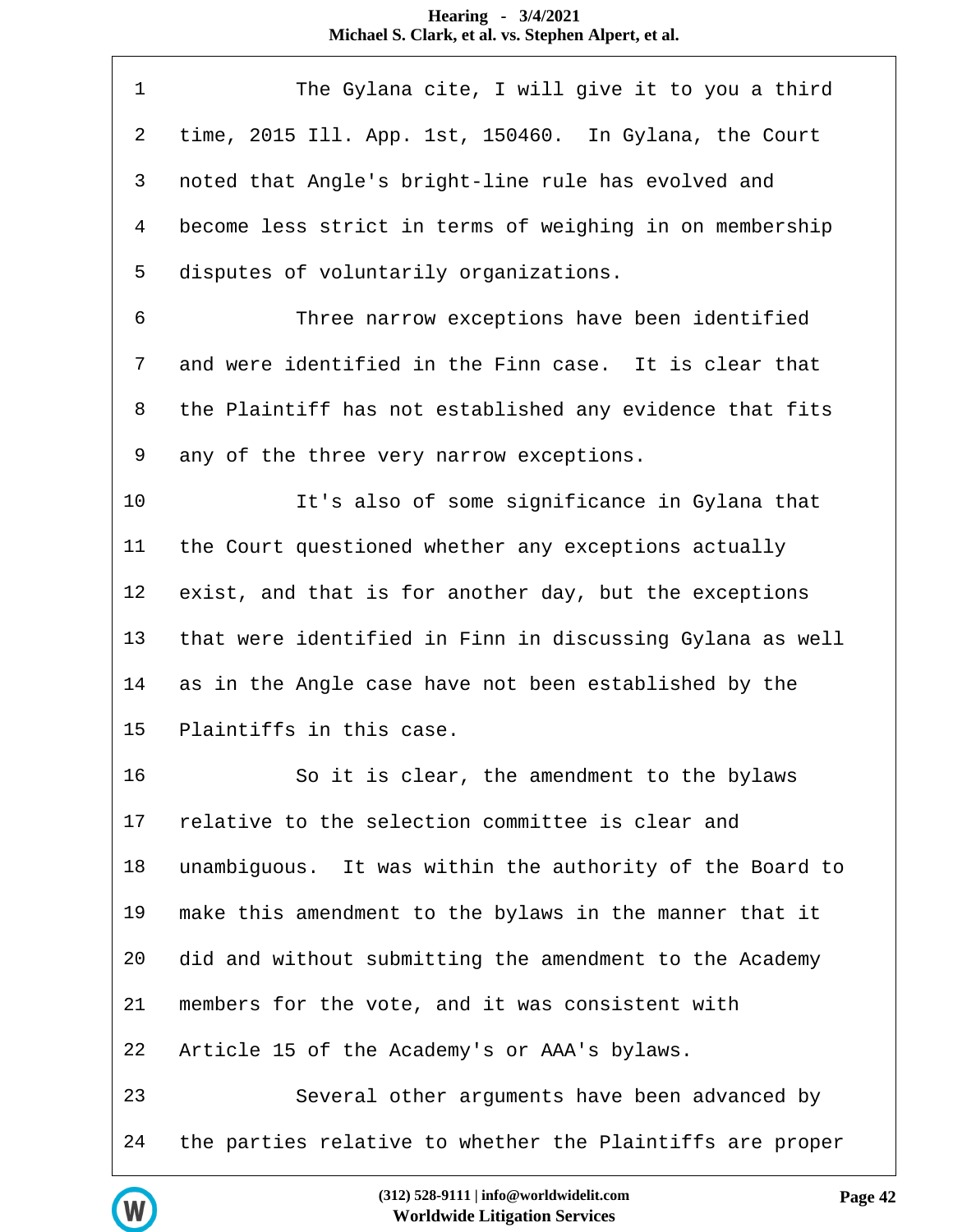| $\mathbf 1$    | parties to represent the Academy in a derivative capacity |
|----------------|-----------------------------------------------------------|
| $\overline{a}$ | and whether the Academy was injured due to the amendment. |
| 3              | However, those arguments are now moot and I will not      |
| $\overline{4}$ | weigh in on those as I am granting the Plaintiffs -- I'm  |
| 5              | granting the Defendants' motion for summary judgment and  |
| 6              | I'm denying the Plaintiffs' motion for summary judgment.  |
| 7              | Are there any questions?                                  |
| 8              | MR. SIEGEL: For the Plaintiffs -- I'm sorry. For          |
| 9              | the Defendants, thank you, your Honor, for your           |
| 10             | consideration.                                            |
| 11             | I don't have further questions.                           |
| 12             | MR. MONTS: Nothing from me, your Honor, and thank         |
| 13             | you very much.                                            |
| 14             | THE COURT: Mr. Wright?                                    |
| 15             | MR. WRIGHT: Thank you, Judge.                             |
| 16             | Nothing from me.                                          |
| 17             | THE COURT: All right. Mr. Siegel, if you'd prepare        |
| 18             | the order.                                                |
| 19             | And I'm a little concerned about our transcript           |
| 20             | because apparently I was cutting in and out, so it's up   |
| 21             | to you how you want to prepare that.                      |
| 22             | It could be referencing the transcript, for the           |
| 23             | reasons on the record, I am granting the Defendants'      |
| 24             | motion and denying the Plaintiffs' motion.                |

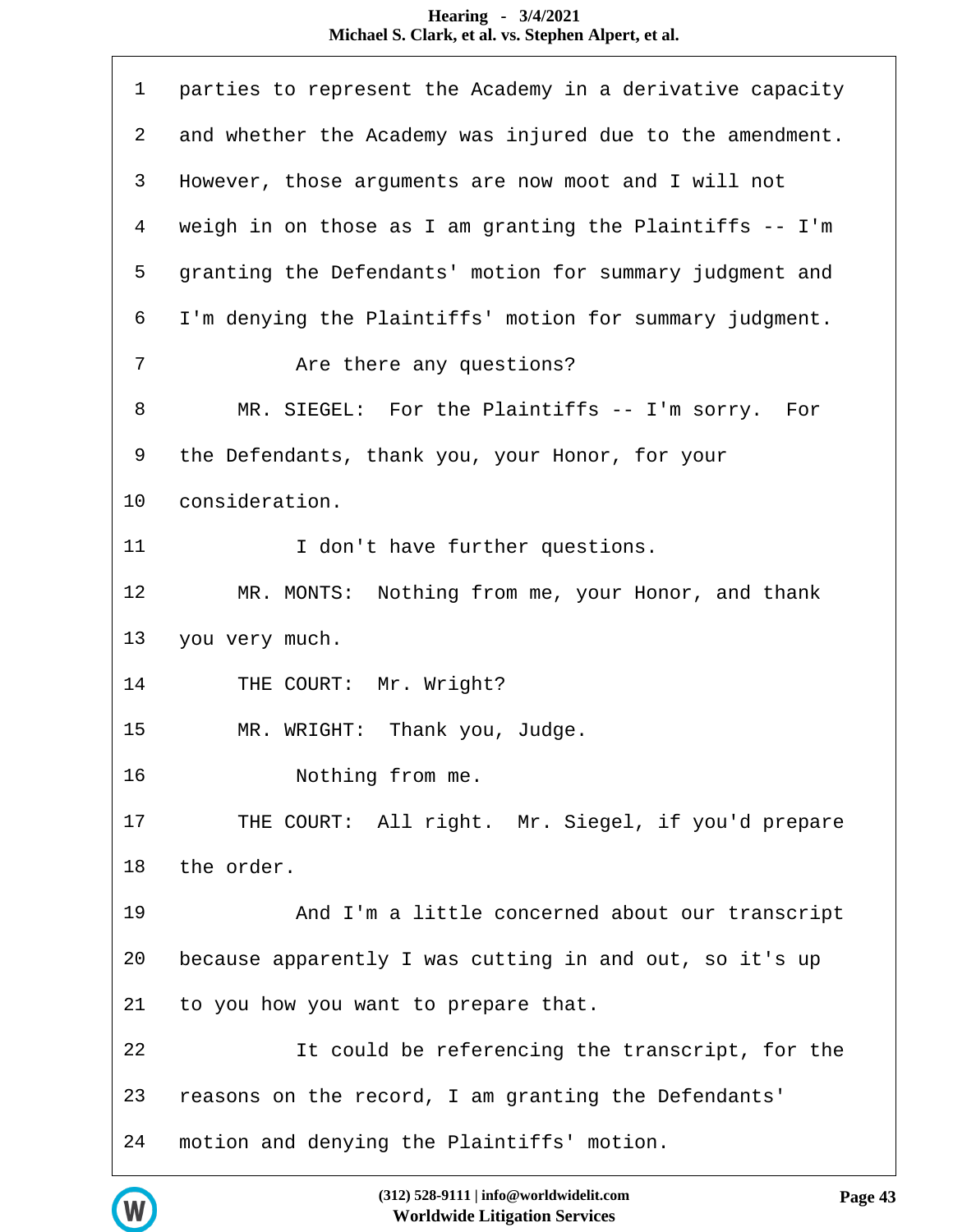| $\mathbf{1}$   | MR. SIEGEL: That's how I'll put it.                      |
|----------------|----------------------------------------------------------|
| $\overline{2}$ | THE COURT: All right. Prepare that in Word format,       |
| 3              | circulate that, of course, to Mr. Wright. Send that on   |
| $\overline{4}$ | in to Haley Comelia. Haley is my Law Clerk, and if you   |
| 5              | don't have her email address, it will be on the standing |
| 6              | order.                                                   |
| $\overline{7}$ | Thank you all in your presentations. You did             |
| 8              | an excellent job.                                        |
| 9              | Good luck to you and your respective clients.            |
| 10             | Thank you, Miss Laudien. I'm sorry to give you           |
| 11             | such a difficult time this afternoon.                    |
| 12             | THE REPORTER: I'll do my best.                           |
| 13             | THE COURT: I know you will.                              |
| 14             | Have a good day.                                         |
| 15             | MR. WRIGHT: Thank you, Judge.                            |
| 16             | (WHICH WERE ALL THE PROCEEDINGS                          |
| 17             | HAD IN THE AFOREMENTIONED CAUSE.)                        |
| 18             |                                                          |
| 19             |                                                          |
| 20             |                                                          |
| 21             |                                                          |
| 22             |                                                          |
| 23             |                                                          |
| 24             |                                                          |

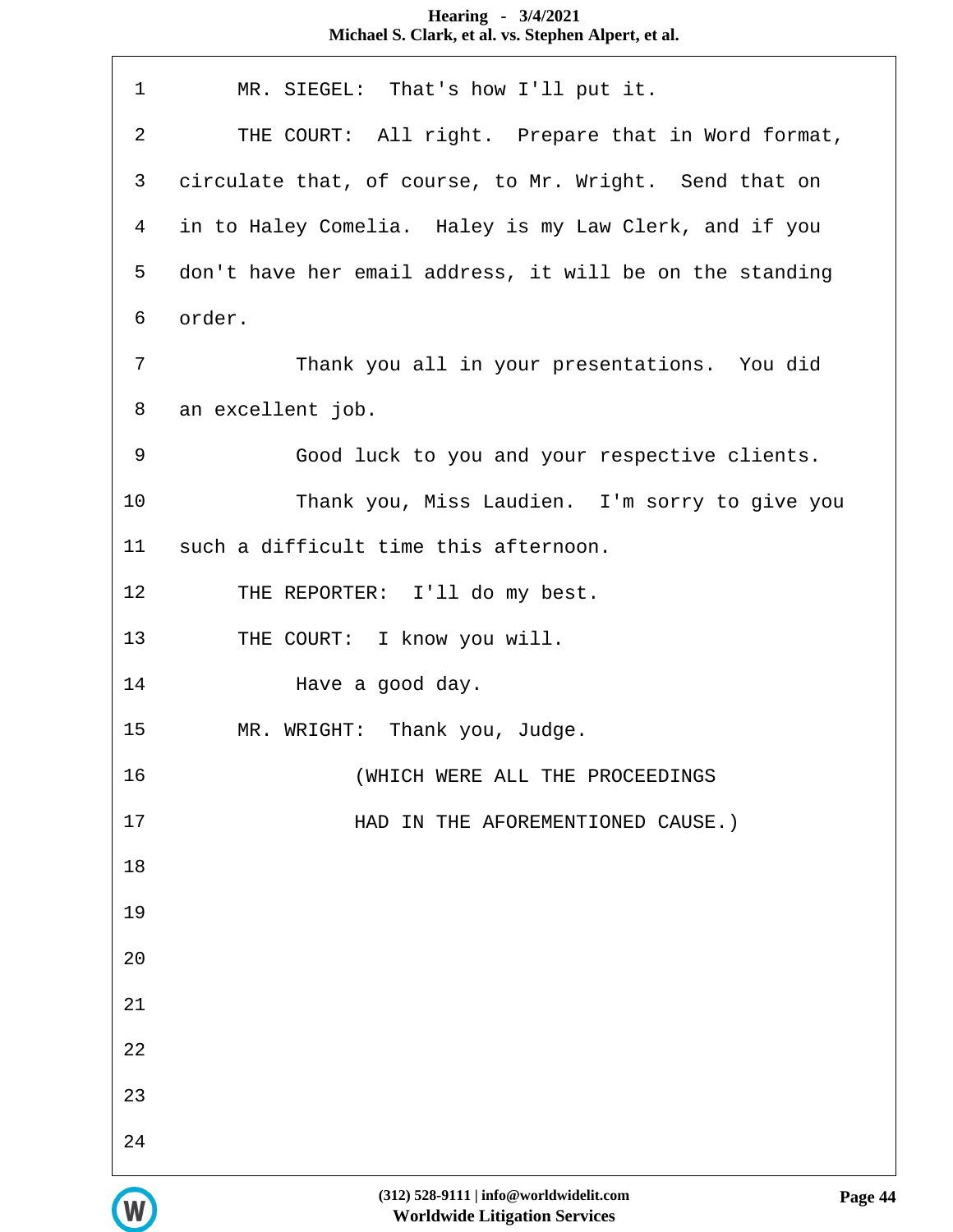| Hearing - $3/4/2021$                                |  |
|-----------------------------------------------------|--|
| Michael S. Clark, et al. vs. Stephen Alpert, et al. |  |

| $\mathbf 1$    | IN THE CIRCUIT COURT OF COOK COUNTY, ILLINOIS<br>COUNTY DEPARTMENT - CHANCERY DIVISION |
|----------------|----------------------------------------------------------------------------------------|
| $\overline{2}$ |                                                                                        |
| 3              |                                                                                        |
| $\overline{4}$ |                                                                                        |
| 5              | I, Laurel E. Laudien, a Certified Shorthand                                            |
| 6              | Reporter for the Circuit Court of Cook County, County                                  |
| 7              | Department - Chancery Division, do hereby certify that I                               |
| 8              | reported in shorthand the proceedings had at the hearing                               |
| 9              | in the above-entitled cause; that I thereafter caused the                              |
| 10             | foregoing to be transcribed into typewriting, which I                                  |
| 11             | hereby certify to be a true and accurate transcript of the                             |
| 12             | proceedings had before the Honorable MICHAEL T. MULLEN,                                |
| 13             | Judge of said court.                                                                   |
| 14             |                                                                                        |
| 15             | Lower / Caud                                                                           |
| 16             |                                                                                        |
| 17             |                                                                                        |
| 18             | Certified Shorthand Reporter<br>RMR, RPR, CSR #084.001871                              |
| 19             |                                                                                        |
| 20             |                                                                                        |
| 21             |                                                                                        |
| 22             |                                                                                        |
| 23             |                                                                                        |
|                | Dated this 5th day                                                                     |

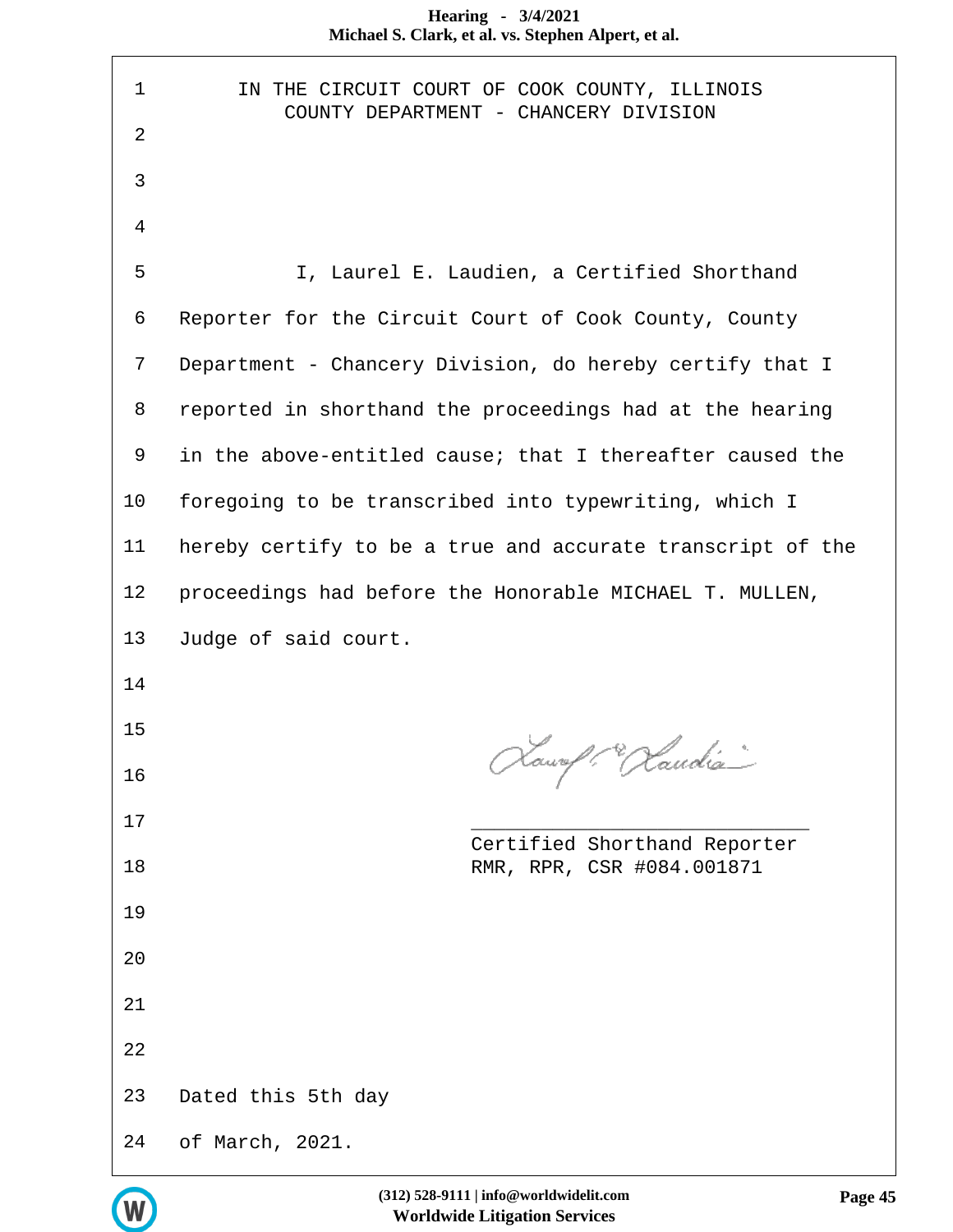| Hearing - $3/4/2021$                                |
|-----------------------------------------------------|
| Michael S. Clark, et al. vs. Stephen Alpert, et al. |

| advance $15:16$<br>3 $16:16$<br>6, 12 $42:20$ $43:1,2$<br>Academy's 17:8<br>advanced 42:23<br>< 0<br>30 $17:17$<br>21:17, 21 24:24<br><b>3d</b> 23:4 41:2<br>084.001871 45:18<br>adversarial 19:1<br>3rd 21:2<br>084-001871 2:24<br>35:3 38:23 42:22<br><b>affect</b> 7:9 13:20<br>29:11 38:23 39:3<br>$accurate$ 3:14<br>< 4 ><br>45:11<br>40:11, 15<br>$\langle 1 \rangle$<br>1 $17:12$ $18:1$<br>4th $1:16$ 5:1, 12,<br>achieve 18:21<br>affidavits $36:3$<br>10 $21:6$<br>14 38:4, 8<br>acknowledged 20:17<br><b>AFOREMENTIONE</b><br><b>ACOPA</b> 37:15<br>1051 $23:4$<br>$D$ 44:17<br>1054 23:4<br>< 5 ><br>38:15<br><b>afternoon</b> $3:2, 7, 24$<br>11 20:23 21:6<br>565 41:2<br>4:2, 7, 8 6:8 35:21<br><b>acronym</b> 37:19, 22<br>112064 36:19<br>acronyms $37:8,9$<br><b>5th</b> 45:23<br>$36:1$ 44:11<br>11A 17:11<br>acted $35:6$<br>agency 18:20<br>12 $18:10$<br>< 6 ><br>acting $32:9$<br>agents $18:19$<br>13 $18:10$<br>6 $18:2$<br>action 9:6, 9, 12, 14<br>aggrieved $9:13$<br>146 23:4<br>$10:4, 7, 17$ 13:6<br><b>agree</b> 12:19<br>< 8 ><br>15 13:17 24:24<br>$14:3, 14$ 15:23<br>agreed $12:10$<br>26:19 29:21 30:22<br>8 $20:1$<br>17:21 20:20 22:11<br>22:14 23:12 37:22<br>31:11, 19 38:19, 24<br>23:7, 10 28:20 33:1<br>agreement $15:15$<br>$\langle 9 \rangle$<br>39:13 42:22<br>actions $7:13$<br>agreements $17:5, 10$<br>98 40:20<br>150460 41:6, 9 42:2<br>actual 13:10 17:14<br>al $1:5, 8$<br>Albert 3:21<br>15777 1:7<br>990s 18:4, 5 22:16<br><b>Actuarial</b> 17:22<br>16 $20:18$<br>$37:7, 18$ $38:1, 5$<br><b>ALEXANDER</b> 1:20<br><b>ACTUARIES</b> 1:11<br>180129 12:16<br>4:1<br>$\langle A \rangle$<br>1913 40:20<br>AAA 8:9 9:23<br>$2:6$ 4:24 11:16, 21<br>allegations $37:2, 3$<br>1966 37:6<br>$10:10$ 32:19, 20<br>15:14 20:15 24:20<br>allege $23:14$<br>1986 23:4<br>36:24 37:5, 15, 24<br>alleged 26:4 30:16<br>36:23<br>allegedly 32:9<br>38:14, 19 39:4, 12<br>1988 37:17<br>addition 11:23<br>1992 37:20<br>AAA's 38:8, 10, 16,<br>14:22 17:19<br>allowing $6:11$<br>24 39:9 42:22<br>32:24<br>1997 41:2<br><b>address</b> 19:16 24:9<br>1st $42:2$<br><b>ABCD</b> 8:12 28:24<br>44:5<br>allows $35:4$<br>29:2 37:22, 23, 24<br>addressed 40:23<br>ALPERT 1:8<br>alter $38:9$<br>38:2<br>addresses 33:13<br>< 2 ><br>abide 17:21<br>2 17:12, 17 20:18<br>adequate 13:2<br>alteration 39:11<br>15:9, 22 16:6<br>$2:00$ 1:18<br>above-entitled 1:15<br>altered 5:11<br>20,000 20:4, 16<br>adequately 22:20<br>amend 38:18, 20<br>45:9<br>administration 22:4<br>2012 36:18<br><b>absence</b> 14:18, 22<br><b>Amended</b> 12:9<br><b>2015</b> 41:5, 9 42:2<br><b>A-Bucket</b> 30:19<br>28:18<br>18:1 20:24 36:20,<br><b>2018</b> 1:7 5:1, 12,<br><b>ACADEMY</b> 1:11<br>administrative 7:7,<br>21<br>14 17:5, 6 18:6<br>$2:6$ 4:24 7:2<br>14 8:14, 20 13:19<br>amending $7:4$<br>amendment 5:11<br>21:2 38:4, 8<br>22:3 27:4, 18<br>$11:16, 18$ 12:1<br>13:3, 10 14:24<br>2019 12:16 18:6<br>28:21 38:21 39:3,<br>$7:17,23$ 8:1, 2, 3, 5,<br>15:10, 12, 18 17:21<br>8 40:6<br>2021 1:17 45:24<br>7, 14, 18 9:1 10:23<br>24 11:23<br>$18:9, 15, 23$ 19:11,<br>admissions 36:3<br>13:7, 9, 11, 13, 16,<br>258 40:19<br>22, 24 20:3 21:15,<br><b>admit</b> 8:10, 15<br>17 17:4 20:17<br>16, 22 22:16, 17, 19,<br>28 36:19<br>$12:6$ 17:18<br>$21:3$ $23:16$ , $18$ , $23$<br>298 41:2<br>20 23:18, 20, 22<br><b>adopt</b> $22:3$ $25:3$ ,<br>25:7, 9, 11 27:2, 15,<br>$2B$ 21:7<br>24:20 26:12, 13, 14,<br>18 27:16 38:21<br>16 28:1, 14, 17<br>16 29:12 30:1, 17<br><b>adopted</b> 25:1 39:16<br>29:10, 17 30:8<br>33:19, 22 34:4<br>32:2 35:8 38:16 | <b>WORD INDEX</b> | $<$ 3 > | 36:23 39:24 40:4, | adopting $13:11$ |
|----------------------------------------------------------------------------------------------------------------------------------------------------------------------------------------------------------------------------------------------------------------------------------------------------------------------------------------------------------------------------------------------------------------------------------------------------------------------------------------------------------------------------------------------------------------------------------------------------------------------------------------------------------------------------------------------------------------------------------------------------------------------------------------------------------------------------------------------------------------------------------------------------------------------------------------------------------------------------------------------------------------------------------------------------------------------------------------------------------------------------------------------------------------------------------------------------------------------------------------------------------------------------------------------------------------------------------------------------------------------------------------------------------------------------------------------------------------------------------------------------------------------------------------------------------------------------------------------------------------------------------------------------------------------------------------------------------------------------------------------------------------------------------------------------------------------------------------------------------------------------------------------------------------------------------------------------------------------------------------------------------------------------------------------------------------------------------------------------------------------------------------------------------------------------------------------------------------------------------------------------------------------------------------------------------------------------------------------------------------------------------------------------------------------------------------------------------------------------------------------------------------------------------------------------------------------------------------------------------------------------------------------------------------------------------------------------------------------------------------------------------------------------------------------------------------------------------------------------------------------------------------------------------------------------------------------------------------------------------------------------------------------------------------------------------------------------------------------------------------------------------------------------------------------------------------------------------------------------------------------------------------------------------------------------------------------------------------------------------------------------------------------------------------------------------------------------------------------------------------------------------------------------------------------------------------------------------------------------------|-------------------|---------|-------------------|------------------|
|                                                                                                                                                                                                                                                                                                                                                                                                                                                                                                                                                                                                                                                                                                                                                                                                                                                                                                                                                                                                                                                                                                                                                                                                                                                                                                                                                                                                                                                                                                                                                                                                                                                                                                                                                                                                                                                                                                                                                                                                                                                                                                                                                                                                                                                                                                                                                                                                                                                                                                                                                                                                                                                                                                                                                                                                                                                                                                                                                                                                                                                                                                                                                                                                                                                                                                                                                                                                                                                                                                                                                                                                          |                   |         |                   |                  |
|                                                                                                                                                                                                                                                                                                                                                                                                                                                                                                                                                                                                                                                                                                                                                                                                                                                                                                                                                                                                                                                                                                                                                                                                                                                                                                                                                                                                                                                                                                                                                                                                                                                                                                                                                                                                                                                                                                                                                                                                                                                                                                                                                                                                                                                                                                                                                                                                                                                                                                                                                                                                                                                                                                                                                                                                                                                                                                                                                                                                                                                                                                                                                                                                                                                                                                                                                                                                                                                                                                                                                                                                          |                   |         |                   |                  |
|                                                                                                                                                                                                                                                                                                                                                                                                                                                                                                                                                                                                                                                                                                                                                                                                                                                                                                                                                                                                                                                                                                                                                                                                                                                                                                                                                                                                                                                                                                                                                                                                                                                                                                                                                                                                                                                                                                                                                                                                                                                                                                                                                                                                                                                                                                                                                                                                                                                                                                                                                                                                                                                                                                                                                                                                                                                                                                                                                                                                                                                                                                                                                                                                                                                                                                                                                                                                                                                                                                                                                                                                          |                   |         |                   |                  |
|                                                                                                                                                                                                                                                                                                                                                                                                                                                                                                                                                                                                                                                                                                                                                                                                                                                                                                                                                                                                                                                                                                                                                                                                                                                                                                                                                                                                                                                                                                                                                                                                                                                                                                                                                                                                                                                                                                                                                                                                                                                                                                                                                                                                                                                                                                                                                                                                                                                                                                                                                                                                                                                                                                                                                                                                                                                                                                                                                                                                                                                                                                                                                                                                                                                                                                                                                                                                                                                                                                                                                                                                          |                   |         |                   |                  |
|                                                                                                                                                                                                                                                                                                                                                                                                                                                                                                                                                                                                                                                                                                                                                                                                                                                                                                                                                                                                                                                                                                                                                                                                                                                                                                                                                                                                                                                                                                                                                                                                                                                                                                                                                                                                                                                                                                                                                                                                                                                                                                                                                                                                                                                                                                                                                                                                                                                                                                                                                                                                                                                                                                                                                                                                                                                                                                                                                                                                                                                                                                                                                                                                                                                                                                                                                                                                                                                                                                                                                                                                          |                   |         |                   |                  |
|                                                                                                                                                                                                                                                                                                                                                                                                                                                                                                                                                                                                                                                                                                                                                                                                                                                                                                                                                                                                                                                                                                                                                                                                                                                                                                                                                                                                                                                                                                                                                                                                                                                                                                                                                                                                                                                                                                                                                                                                                                                                                                                                                                                                                                                                                                                                                                                                                                                                                                                                                                                                                                                                                                                                                                                                                                                                                                                                                                                                                                                                                                                                                                                                                                                                                                                                                                                                                                                                                                                                                                                                          |                   |         |                   |                  |
|                                                                                                                                                                                                                                                                                                                                                                                                                                                                                                                                                                                                                                                                                                                                                                                                                                                                                                                                                                                                                                                                                                                                                                                                                                                                                                                                                                                                                                                                                                                                                                                                                                                                                                                                                                                                                                                                                                                                                                                                                                                                                                                                                                                                                                                                                                                                                                                                                                                                                                                                                                                                                                                                                                                                                                                                                                                                                                                                                                                                                                                                                                                                                                                                                                                                                                                                                                                                                                                                                                                                                                                                          |                   |         |                   |                  |
|                                                                                                                                                                                                                                                                                                                                                                                                                                                                                                                                                                                                                                                                                                                                                                                                                                                                                                                                                                                                                                                                                                                                                                                                                                                                                                                                                                                                                                                                                                                                                                                                                                                                                                                                                                                                                                                                                                                                                                                                                                                                                                                                                                                                                                                                                                                                                                                                                                                                                                                                                                                                                                                                                                                                                                                                                                                                                                                                                                                                                                                                                                                                                                                                                                                                                                                                                                                                                                                                                                                                                                                                          |                   |         |                   |                  |
|                                                                                                                                                                                                                                                                                                                                                                                                                                                                                                                                                                                                                                                                                                                                                                                                                                                                                                                                                                                                                                                                                                                                                                                                                                                                                                                                                                                                                                                                                                                                                                                                                                                                                                                                                                                                                                                                                                                                                                                                                                                                                                                                                                                                                                                                                                                                                                                                                                                                                                                                                                                                                                                                                                                                                                                                                                                                                                                                                                                                                                                                                                                                                                                                                                                                                                                                                                                                                                                                                                                                                                                                          |                   |         |                   |                  |
|                                                                                                                                                                                                                                                                                                                                                                                                                                                                                                                                                                                                                                                                                                                                                                                                                                                                                                                                                                                                                                                                                                                                                                                                                                                                                                                                                                                                                                                                                                                                                                                                                                                                                                                                                                                                                                                                                                                                                                                                                                                                                                                                                                                                                                                                                                                                                                                                                                                                                                                                                                                                                                                                                                                                                                                                                                                                                                                                                                                                                                                                                                                                                                                                                                                                                                                                                                                                                                                                                                                                                                                                          |                   |         |                   |                  |
|                                                                                                                                                                                                                                                                                                                                                                                                                                                                                                                                                                                                                                                                                                                                                                                                                                                                                                                                                                                                                                                                                                                                                                                                                                                                                                                                                                                                                                                                                                                                                                                                                                                                                                                                                                                                                                                                                                                                                                                                                                                                                                                                                                                                                                                                                                                                                                                                                                                                                                                                                                                                                                                                                                                                                                                                                                                                                                                                                                                                                                                                                                                                                                                                                                                                                                                                                                                                                                                                                                                                                                                                          |                   |         |                   |                  |
|                                                                                                                                                                                                                                                                                                                                                                                                                                                                                                                                                                                                                                                                                                                                                                                                                                                                                                                                                                                                                                                                                                                                                                                                                                                                                                                                                                                                                                                                                                                                                                                                                                                                                                                                                                                                                                                                                                                                                                                                                                                                                                                                                                                                                                                                                                                                                                                                                                                                                                                                                                                                                                                                                                                                                                                                                                                                                                                                                                                                                                                                                                                                                                                                                                                                                                                                                                                                                                                                                                                                                                                                          |                   |         |                   |                  |
|                                                                                                                                                                                                                                                                                                                                                                                                                                                                                                                                                                                                                                                                                                                                                                                                                                                                                                                                                                                                                                                                                                                                                                                                                                                                                                                                                                                                                                                                                                                                                                                                                                                                                                                                                                                                                                                                                                                                                                                                                                                                                                                                                                                                                                                                                                                                                                                                                                                                                                                                                                                                                                                                                                                                                                                                                                                                                                                                                                                                                                                                                                                                                                                                                                                                                                                                                                                                                                                                                                                                                                                                          |                   |         |                   |                  |
|                                                                                                                                                                                                                                                                                                                                                                                                                                                                                                                                                                                                                                                                                                                                                                                                                                                                                                                                                                                                                                                                                                                                                                                                                                                                                                                                                                                                                                                                                                                                                                                                                                                                                                                                                                                                                                                                                                                                                                                                                                                                                                                                                                                                                                                                                                                                                                                                                                                                                                                                                                                                                                                                                                                                                                                                                                                                                                                                                                                                                                                                                                                                                                                                                                                                                                                                                                                                                                                                                                                                                                                                          |                   |         |                   |                  |
|                                                                                                                                                                                                                                                                                                                                                                                                                                                                                                                                                                                                                                                                                                                                                                                                                                                                                                                                                                                                                                                                                                                                                                                                                                                                                                                                                                                                                                                                                                                                                                                                                                                                                                                                                                                                                                                                                                                                                                                                                                                                                                                                                                                                                                                                                                                                                                                                                                                                                                                                                                                                                                                                                                                                                                                                                                                                                                                                                                                                                                                                                                                                                                                                                                                                                                                                                                                                                                                                                                                                                                                                          |                   |         |                   |                  |
|                                                                                                                                                                                                                                                                                                                                                                                                                                                                                                                                                                                                                                                                                                                                                                                                                                                                                                                                                                                                                                                                                                                                                                                                                                                                                                                                                                                                                                                                                                                                                                                                                                                                                                                                                                                                                                                                                                                                                                                                                                                                                                                                                                                                                                                                                                                                                                                                                                                                                                                                                                                                                                                                                                                                                                                                                                                                                                                                                                                                                                                                                                                                                                                                                                                                                                                                                                                                                                                                                                                                                                                                          |                   |         |                   |                  |
|                                                                                                                                                                                                                                                                                                                                                                                                                                                                                                                                                                                                                                                                                                                                                                                                                                                                                                                                                                                                                                                                                                                                                                                                                                                                                                                                                                                                                                                                                                                                                                                                                                                                                                                                                                                                                                                                                                                                                                                                                                                                                                                                                                                                                                                                                                                                                                                                                                                                                                                                                                                                                                                                                                                                                                                                                                                                                                                                                                                                                                                                                                                                                                                                                                                                                                                                                                                                                                                                                                                                                                                                          |                   |         |                   |                  |
|                                                                                                                                                                                                                                                                                                                                                                                                                                                                                                                                                                                                                                                                                                                                                                                                                                                                                                                                                                                                                                                                                                                                                                                                                                                                                                                                                                                                                                                                                                                                                                                                                                                                                                                                                                                                                                                                                                                                                                                                                                                                                                                                                                                                                                                                                                                                                                                                                                                                                                                                                                                                                                                                                                                                                                                                                                                                                                                                                                                                                                                                                                                                                                                                                                                                                                                                                                                                                                                                                                                                                                                                          |                   |         |                   |                  |
|                                                                                                                                                                                                                                                                                                                                                                                                                                                                                                                                                                                                                                                                                                                                                                                                                                                                                                                                                                                                                                                                                                                                                                                                                                                                                                                                                                                                                                                                                                                                                                                                                                                                                                                                                                                                                                                                                                                                                                                                                                                                                                                                                                                                                                                                                                                                                                                                                                                                                                                                                                                                                                                                                                                                                                                                                                                                                                                                                                                                                                                                                                                                                                                                                                                                                                                                                                                                                                                                                                                                                                                                          |                   |         |                   |                  |
|                                                                                                                                                                                                                                                                                                                                                                                                                                                                                                                                                                                                                                                                                                                                                                                                                                                                                                                                                                                                                                                                                                                                                                                                                                                                                                                                                                                                                                                                                                                                                                                                                                                                                                                                                                                                                                                                                                                                                                                                                                                                                                                                                                                                                                                                                                                                                                                                                                                                                                                                                                                                                                                                                                                                                                                                                                                                                                                                                                                                                                                                                                                                                                                                                                                                                                                                                                                                                                                                                                                                                                                                          |                   |         |                   |                  |
|                                                                                                                                                                                                                                                                                                                                                                                                                                                                                                                                                                                                                                                                                                                                                                                                                                                                                                                                                                                                                                                                                                                                                                                                                                                                                                                                                                                                                                                                                                                                                                                                                                                                                                                                                                                                                                                                                                                                                                                                                                                                                                                                                                                                                                                                                                                                                                                                                                                                                                                                                                                                                                                                                                                                                                                                                                                                                                                                                                                                                                                                                                                                                                                                                                                                                                                                                                                                                                                                                                                                                                                                          |                   |         |                   |                  |
|                                                                                                                                                                                                                                                                                                                                                                                                                                                                                                                                                                                                                                                                                                                                                                                                                                                                                                                                                                                                                                                                                                                                                                                                                                                                                                                                                                                                                                                                                                                                                                                                                                                                                                                                                                                                                                                                                                                                                                                                                                                                                                                                                                                                                                                                                                                                                                                                                                                                                                                                                                                                                                                                                                                                                                                                                                                                                                                                                                                                                                                                                                                                                                                                                                                                                                                                                                                                                                                                                                                                                                                                          |                   |         |                   |                  |
|                                                                                                                                                                                                                                                                                                                                                                                                                                                                                                                                                                                                                                                                                                                                                                                                                                                                                                                                                                                                                                                                                                                                                                                                                                                                                                                                                                                                                                                                                                                                                                                                                                                                                                                                                                                                                                                                                                                                                                                                                                                                                                                                                                                                                                                                                                                                                                                                                                                                                                                                                                                                                                                                                                                                                                                                                                                                                                                                                                                                                                                                                                                                                                                                                                                                                                                                                                                                                                                                                                                                                                                                          |                   |         |                   |                  |
|                                                                                                                                                                                                                                                                                                                                                                                                                                                                                                                                                                                                                                                                                                                                                                                                                                                                                                                                                                                                                                                                                                                                                                                                                                                                                                                                                                                                                                                                                                                                                                                                                                                                                                                                                                                                                                                                                                                                                                                                                                                                                                                                                                                                                                                                                                                                                                                                                                                                                                                                                                                                                                                                                                                                                                                                                                                                                                                                                                                                                                                                                                                                                                                                                                                                                                                                                                                                                                                                                                                                                                                                          |                   |         |                   |                  |
|                                                                                                                                                                                                                                                                                                                                                                                                                                                                                                                                                                                                                                                                                                                                                                                                                                                                                                                                                                                                                                                                                                                                                                                                                                                                                                                                                                                                                                                                                                                                                                                                                                                                                                                                                                                                                                                                                                                                                                                                                                                                                                                                                                                                                                                                                                                                                                                                                                                                                                                                                                                                                                                                                                                                                                                                                                                                                                                                                                                                                                                                                                                                                                                                                                                                                                                                                                                                                                                                                                                                                                                                          |                   |         |                   |                  |
|                                                                                                                                                                                                                                                                                                                                                                                                                                                                                                                                                                                                                                                                                                                                                                                                                                                                                                                                                                                                                                                                                                                                                                                                                                                                                                                                                                                                                                                                                                                                                                                                                                                                                                                                                                                                                                                                                                                                                                                                                                                                                                                                                                                                                                                                                                                                                                                                                                                                                                                                                                                                                                                                                                                                                                                                                                                                                                                                                                                                                                                                                                                                                                                                                                                                                                                                                                                                                                                                                                                                                                                                          |                   |         |                   |                  |
|                                                                                                                                                                                                                                                                                                                                                                                                                                                                                                                                                                                                                                                                                                                                                                                                                                                                                                                                                                                                                                                                                                                                                                                                                                                                                                                                                                                                                                                                                                                                                                                                                                                                                                                                                                                                                                                                                                                                                                                                                                                                                                                                                                                                                                                                                                                                                                                                                                                                                                                                                                                                                                                                                                                                                                                                                                                                                                                                                                                                                                                                                                                                                                                                                                                                                                                                                                                                                                                                                                                                                                                                          |                   |         |                   |                  |
|                                                                                                                                                                                                                                                                                                                                                                                                                                                                                                                                                                                                                                                                                                                                                                                                                                                                                                                                                                                                                                                                                                                                                                                                                                                                                                                                                                                                                                                                                                                                                                                                                                                                                                                                                                                                                                                                                                                                                                                                                                                                                                                                                                                                                                                                                                                                                                                                                                                                                                                                                                                                                                                                                                                                                                                                                                                                                                                                                                                                                                                                                                                                                                                                                                                                                                                                                                                                                                                                                                                                                                                                          |                   |         |                   |                  |
|                                                                                                                                                                                                                                                                                                                                                                                                                                                                                                                                                                                                                                                                                                                                                                                                                                                                                                                                                                                                                                                                                                                                                                                                                                                                                                                                                                                                                                                                                                                                                                                                                                                                                                                                                                                                                                                                                                                                                                                                                                                                                                                                                                                                                                                                                                                                                                                                                                                                                                                                                                                                                                                                                                                                                                                                                                                                                                                                                                                                                                                                                                                                                                                                                                                                                                                                                                                                                                                                                                                                                                                                          |                   |         |                   |                  |
|                                                                                                                                                                                                                                                                                                                                                                                                                                                                                                                                                                                                                                                                                                                                                                                                                                                                                                                                                                                                                                                                                                                                                                                                                                                                                                                                                                                                                                                                                                                                                                                                                                                                                                                                                                                                                                                                                                                                                                                                                                                                                                                                                                                                                                                                                                                                                                                                                                                                                                                                                                                                                                                                                                                                                                                                                                                                                                                                                                                                                                                                                                                                                                                                                                                                                                                                                                                                                                                                                                                                                                                                          |                   |         |                   |                  |
|                                                                                                                                                                                                                                                                                                                                                                                                                                                                                                                                                                                                                                                                                                                                                                                                                                                                                                                                                                                                                                                                                                                                                                                                                                                                                                                                                                                                                                                                                                                                                                                                                                                                                                                                                                                                                                                                                                                                                                                                                                                                                                                                                                                                                                                                                                                                                                                                                                                                                                                                                                                                                                                                                                                                                                                                                                                                                                                                                                                                                                                                                                                                                                                                                                                                                                                                                                                                                                                                                                                                                                                                          |                   |         |                   |                  |
|                                                                                                                                                                                                                                                                                                                                                                                                                                                                                                                                                                                                                                                                                                                                                                                                                                                                                                                                                                                                                                                                                                                                                                                                                                                                                                                                                                                                                                                                                                                                                                                                                                                                                                                                                                                                                                                                                                                                                                                                                                                                                                                                                                                                                                                                                                                                                                                                                                                                                                                                                                                                                                                                                                                                                                                                                                                                                                                                                                                                                                                                                                                                                                                                                                                                                                                                                                                                                                                                                                                                                                                                          |                   |         |                   |                  |
|                                                                                                                                                                                                                                                                                                                                                                                                                                                                                                                                                                                                                                                                                                                                                                                                                                                                                                                                                                                                                                                                                                                                                                                                                                                                                                                                                                                                                                                                                                                                                                                                                                                                                                                                                                                                                                                                                                                                                                                                                                                                                                                                                                                                                                                                                                                                                                                                                                                                                                                                                                                                                                                                                                                                                                                                                                                                                                                                                                                                                                                                                                                                                                                                                                                                                                                                                                                                                                                                                                                                                                                                          |                   |         |                   |                  |
|                                                                                                                                                                                                                                                                                                                                                                                                                                                                                                                                                                                                                                                                                                                                                                                                                                                                                                                                                                                                                                                                                                                                                                                                                                                                                                                                                                                                                                                                                                                                                                                                                                                                                                                                                                                                                                                                                                                                                                                                                                                                                                                                                                                                                                                                                                                                                                                                                                                                                                                                                                                                                                                                                                                                                                                                                                                                                                                                                                                                                                                                                                                                                                                                                                                                                                                                                                                                                                                                                                                                                                                                          |                   |         |                   |                  |
|                                                                                                                                                                                                                                                                                                                                                                                                                                                                                                                                                                                                                                                                                                                                                                                                                                                                                                                                                                                                                                                                                                                                                                                                                                                                                                                                                                                                                                                                                                                                                                                                                                                                                                                                                                                                                                                                                                                                                                                                                                                                                                                                                                                                                                                                                                                                                                                                                                                                                                                                                                                                                                                                                                                                                                                                                                                                                                                                                                                                                                                                                                                                                                                                                                                                                                                                                                                                                                                                                                                                                                                                          |                   |         |                   |                  |
|                                                                                                                                                                                                                                                                                                                                                                                                                                                                                                                                                                                                                                                                                                                                                                                                                                                                                                                                                                                                                                                                                                                                                                                                                                                                                                                                                                                                                                                                                                                                                                                                                                                                                                                                                                                                                                                                                                                                                                                                                                                                                                                                                                                                                                                                                                                                                                                                                                                                                                                                                                                                                                                                                                                                                                                                                                                                                                                                                                                                                                                                                                                                                                                                                                                                                                                                                                                                                                                                                                                                                                                                          |                   |         |                   |                  |
|                                                                                                                                                                                                                                                                                                                                                                                                                                                                                                                                                                                                                                                                                                                                                                                                                                                                                                                                                                                                                                                                                                                                                                                                                                                                                                                                                                                                                                                                                                                                                                                                                                                                                                                                                                                                                                                                                                                                                                                                                                                                                                                                                                                                                                                                                                                                                                                                                                                                                                                                                                                                                                                                                                                                                                                                                                                                                                                                                                                                                                                                                                                                                                                                                                                                                                                                                                                                                                                                                                                                                                                                          |                   |         |                   |                  |
|                                                                                                                                                                                                                                                                                                                                                                                                                                                                                                                                                                                                                                                                                                                                                                                                                                                                                                                                                                                                                                                                                                                                                                                                                                                                                                                                                                                                                                                                                                                                                                                                                                                                                                                                                                                                                                                                                                                                                                                                                                                                                                                                                                                                                                                                                                                                                                                                                                                                                                                                                                                                                                                                                                                                                                                                                                                                                                                                                                                                                                                                                                                                                                                                                                                                                                                                                                                                                                                                                                                                                                                                          |                   |         |                   |                  |
|                                                                                                                                                                                                                                                                                                                                                                                                                                                                                                                                                                                                                                                                                                                                                                                                                                                                                                                                                                                                                                                                                                                                                                                                                                                                                                                                                                                                                                                                                                                                                                                                                                                                                                                                                                                                                                                                                                                                                                                                                                                                                                                                                                                                                                                                                                                                                                                                                                                                                                                                                                                                                                                                                                                                                                                                                                                                                                                                                                                                                                                                                                                                                                                                                                                                                                                                                                                                                                                                                                                                                                                                          |                   |         |                   |                  |
|                                                                                                                                                                                                                                                                                                                                                                                                                                                                                                                                                                                                                                                                                                                                                                                                                                                                                                                                                                                                                                                                                                                                                                                                                                                                                                                                                                                                                                                                                                                                                                                                                                                                                                                                                                                                                                                                                                                                                                                                                                                                                                                                                                                                                                                                                                                                                                                                                                                                                                                                                                                                                                                                                                                                                                                                                                                                                                                                                                                                                                                                                                                                                                                                                                                                                                                                                                                                                                                                                                                                                                                                          |                   |         |                   |                  |
|                                                                                                                                                                                                                                                                                                                                                                                                                                                                                                                                                                                                                                                                                                                                                                                                                                                                                                                                                                                                                                                                                                                                                                                                                                                                                                                                                                                                                                                                                                                                                                                                                                                                                                                                                                                                                                                                                                                                                                                                                                                                                                                                                                                                                                                                                                                                                                                                                                                                                                                                                                                                                                                                                                                                                                                                                                                                                                                                                                                                                                                                                                                                                                                                                                                                                                                                                                                                                                                                                                                                                                                                          |                   |         |                   |                  |
|                                                                                                                                                                                                                                                                                                                                                                                                                                                                                                                                                                                                                                                                                                                                                                                                                                                                                                                                                                                                                                                                                                                                                                                                                                                                                                                                                                                                                                                                                                                                                                                                                                                                                                                                                                                                                                                                                                                                                                                                                                                                                                                                                                                                                                                                                                                                                                                                                                                                                                                                                                                                                                                                                                                                                                                                                                                                                                                                                                                                                                                                                                                                                                                                                                                                                                                                                                                                                                                                                                                                                                                                          |                   |         |                   |                  |
|                                                                                                                                                                                                                                                                                                                                                                                                                                                                                                                                                                                                                                                                                                                                                                                                                                                                                                                                                                                                                                                                                                                                                                                                                                                                                                                                                                                                                                                                                                                                                                                                                                                                                                                                                                                                                                                                                                                                                                                                                                                                                                                                                                                                                                                                                                                                                                                                                                                                                                                                                                                                                                                                                                                                                                                                                                                                                                                                                                                                                                                                                                                                                                                                                                                                                                                                                                                                                                                                                                                                                                                                          |                   |         |                   |                  |
|                                                                                                                                                                                                                                                                                                                                                                                                                                                                                                                                                                                                                                                                                                                                                                                                                                                                                                                                                                                                                                                                                                                                                                                                                                                                                                                                                                                                                                                                                                                                                                                                                                                                                                                                                                                                                                                                                                                                                                                                                                                                                                                                                                                                                                                                                                                                                                                                                                                                                                                                                                                                                                                                                                                                                                                                                                                                                                                                                                                                                                                                                                                                                                                                                                                                                                                                                                                                                                                                                                                                                                                                          |                   |         |                   |                  |
|                                                                                                                                                                                                                                                                                                                                                                                                                                                                                                                                                                                                                                                                                                                                                                                                                                                                                                                                                                                                                                                                                                                                                                                                                                                                                                                                                                                                                                                                                                                                                                                                                                                                                                                                                                                                                                                                                                                                                                                                                                                                                                                                                                                                                                                                                                                                                                                                                                                                                                                                                                                                                                                                                                                                                                                                                                                                                                                                                                                                                                                                                                                                                                                                                                                                                                                                                                                                                                                                                                                                                                                                          |                   |         |                   |                  |
|                                                                                                                                                                                                                                                                                                                                                                                                                                                                                                                                                                                                                                                                                                                                                                                                                                                                                                                                                                                                                                                                                                                                                                                                                                                                                                                                                                                                                                                                                                                                                                                                                                                                                                                                                                                                                                                                                                                                                                                                                                                                                                                                                                                                                                                                                                                                                                                                                                                                                                                                                                                                                                                                                                                                                                                                                                                                                                                                                                                                                                                                                                                                                                                                                                                                                                                                                                                                                                                                                                                                                                                                          |                   |         |                   |                  |
|                                                                                                                                                                                                                                                                                                                                                                                                                                                                                                                                                                                                                                                                                                                                                                                                                                                                                                                                                                                                                                                                                                                                                                                                                                                                                                                                                                                                                                                                                                                                                                                                                                                                                                                                                                                                                                                                                                                                                                                                                                                                                                                                                                                                                                                                                                                                                                                                                                                                                                                                                                                                                                                                                                                                                                                                                                                                                                                                                                                                                                                                                                                                                                                                                                                                                                                                                                                                                                                                                                                                                                                                          |                   |         |                   |                  |
|                                                                                                                                                                                                                                                                                                                                                                                                                                                                                                                                                                                                                                                                                                                                                                                                                                                                                                                                                                                                                                                                                                                                                                                                                                                                                                                                                                                                                                                                                                                                                                                                                                                                                                                                                                                                                                                                                                                                                                                                                                                                                                                                                                                                                                                                                                                                                                                                                                                                                                                                                                                                                                                                                                                                                                                                                                                                                                                                                                                                                                                                                                                                                                                                                                                                                                                                                                                                                                                                                                                                                                                                          |                   |         |                   |                  |
|                                                                                                                                                                                                                                                                                                                                                                                                                                                                                                                                                                                                                                                                                                                                                                                                                                                                                                                                                                                                                                                                                                                                                                                                                                                                                                                                                                                                                                                                                                                                                                                                                                                                                                                                                                                                                                                                                                                                                                                                                                                                                                                                                                                                                                                                                                                                                                                                                                                                                                                                                                                                                                                                                                                                                                                                                                                                                                                                                                                                                                                                                                                                                                                                                                                                                                                                                                                                                                                                                                                                                                                                          |                   |         |                   |                  |

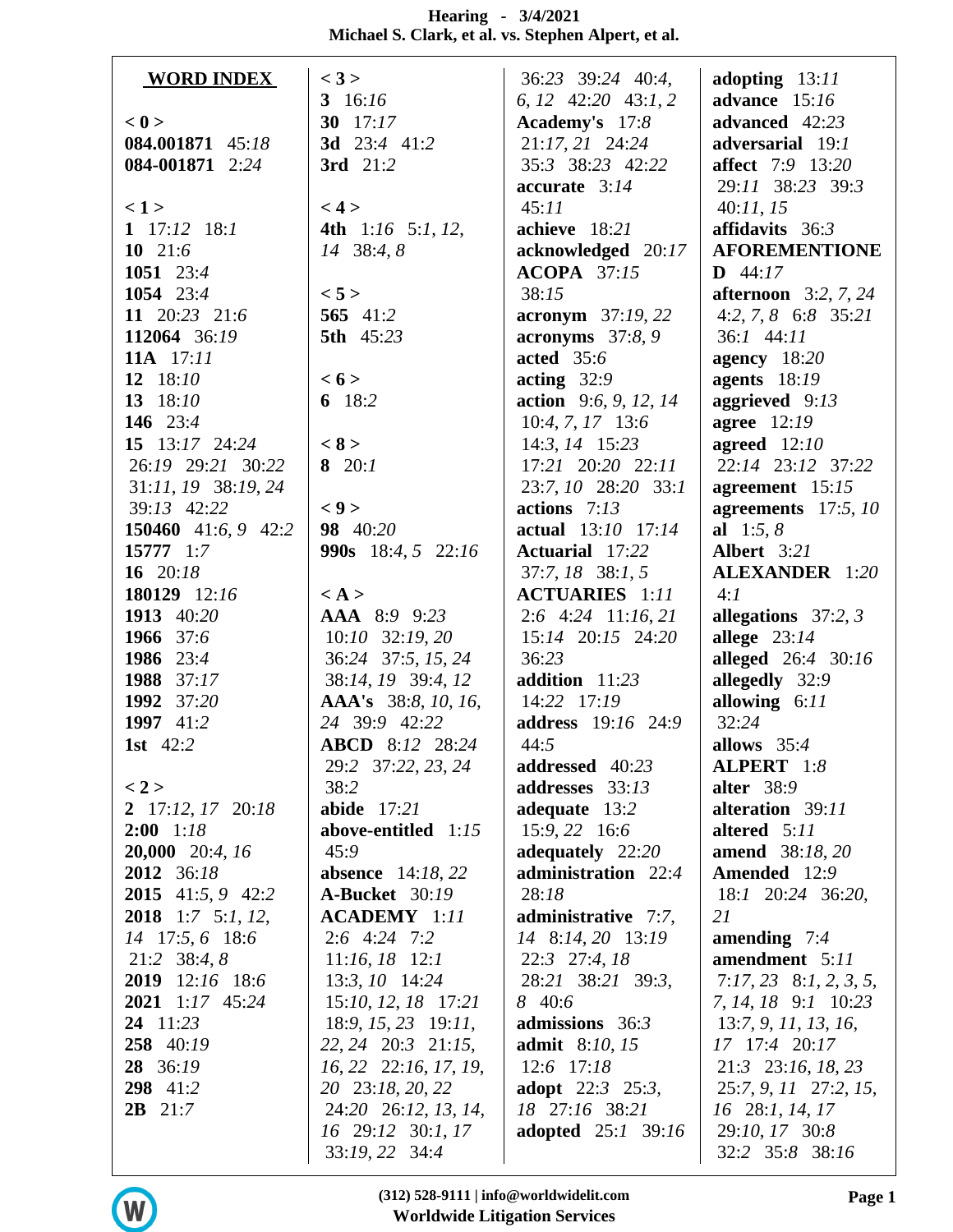| 39:7, 8 40:5, 14           | arbitrariness $26:3, 5$     | available $30:3$            | <b>briefly</b> 13:23 19:16         |
|----------------------------|-----------------------------|-----------------------------|------------------------------------|
| 42:16, 19, 20 43:2         | <b>ArcelorMittal</b> 12:15  |                             | 22:24 24:21 33:6                   |
| amendments $7:7,8$         | argue 6:9 9:8, 13           | $<$ B $>$                   | <b>briefs</b> 6:11 25:24           |
| 8:6 13:18 22:3             | 34:19 39:24                 | back 21:13, 20              | 26:1                               |
| 25:1, 18 27:20             | argued $37:9$               | 22:7 31:18 32:6             | bright-line $41:11$                |
| 29:14, 19, 20, 24          | arguing $9:1$ 11:10,        | <b>based</b> 4:14 7:12      | 42:3                               |
| 30:10 31:11 35:4           | 13 13:22                    | $12:20$ 19:14, 20           | <b>bring</b> $15:16$ 17:7          |
| 38:22 40:14                | argument $4:11$             | 35:24 36:9                  | 19:1 25:23                         |
| <b>AMERICAN</b> 1:11       | $10:1$ $11:13$ $26:6$       | <b>Basically</b> 14:6       | bringing $9:6$ 20:12               |
| $2:6$ 4:24 11:16, 20       | 28:7 29:15, 16              | 27:23                       | <b>brings</b> $5:11$ $23:10$       |
| 24:19 36:22 37:21          | 31:8, 15                    | beginning $17:6$            | 35:21                              |
| 41:4                       | arguments 6:20              | <b>behalf</b> 1:20, 24 2:2  | broad $25:2$                       |
| amiss $35:1$               | 10:3 19:2 42:23             | 4:1 18:7, 23 20:12          | <b>brought</b> 17:7 18:7,          |
| analogous 33:18            | 43:3                        | 23:11 24:18 26:15           | 22 22:16 25:10                     |
| 34:6                       | Article 13:17               | 32:9, 12 33:15 38:1         | $32:11$ $33:15$                    |
| analysis $33:10$           | 24:24 26:19 29:21           | beholder 28:2               | <b>Bucket</b> 25:2, 4, 7,          |
| analyzing 16:5             | 30:22 31:11, 19             | believe $4:14$ $6:1$        | 20, 21 30:19                       |
| and/or $8:16$              | 38:19, 24 39:13             | $9:4$ 10:21 13:8            | burden $10:4$                      |
| <b>Angle</b> 40:18 42:14   | 42:22                       | 15:11 25:5 26:22            | bylaws $4:24$ 5:1,                 |
| <b>Angle's</b> 41:10 42:3  | Articles 21:6               | $30:18$ 33:1                | $10 \quad 6:4 \quad 7:2, 4, 6, 8,$ |
| <b>Answer</b> 8:15 25:7    | ASB 8:12 17:22,             | believed $35:5, 6$          | 16, 21 10:11, 12, 14,              |
| answered 12:6              | 23 28:24 29:2               | <b>benefit</b> 9:20 18:15   | 16, 22 13:17 17:21                 |
| anybody $41:18$            | 37:19, 23, 24 38:3          | 21:22 22:12, 17             | $21:1, 7, 12$ $24:24$              |
| apologize $10:13$          | ascertain 26:20             | 32:19                       | 25:8, 15 28:5, 15,                 |
| App 12:16 23:4             | asea $28:1$                 | <b>benefits</b> 23:18, 20   | 17 29:14, 20, 24                   |
| 41:5 42:2                  | <b>asked</b> 33:9           | <b>best</b> 9:7 18:18       | 30:7 31:20, 23                     |
| apparently 43:20           | aspersion 19:8              | 19:10 44:12                 | 32:1, 18 34:23, 24                 |
| appear 30:5 40:3           | <b>ASPPA</b> 37:10, 15      | <b>Beverly</b> 41:1         | 35:3, 4 38:16, 18,                 |
| appeared $5:1$             | assert 39:2                 | <b>bit</b> 35:22            | 19, 20, 22 39:1, 14                |
| appearing $24:18$          | <b>Association</b> 9:7      | <b>Board</b> 7:2, 3, 6, 16  | 40:14, 22 42:16, 19,               |
| appears $3:1$ $31:8$       | $10:14$ , $15$ $18:8$       | 9:10, 12 10:18, 22          | 22                                 |
| 40:19                      | 32:9, 15 41:4               | $12:1$ 13:7, 11, 18         |                                    |
| Appellate 40:24            | associations 40:22          | $17:23$ $22:2$ $23:3$ ,     | $<$ C $>$                          |
| 41:2                       | assume $9:19$               | 24 25:3, 8, 17 26:7,        | call 30:23                         |
| applicable $34:19$         | Assyrian 41:4               | 21 27:10, 16, 24            | called $17:20$                     |
| <b>applies</b> 13:23 14:10 | attached 5:24               | $28:1, 9, 16$ 29:8          | capacity $15:20$ 43:1              |
| apply 28:12 33:9           | attachments 6:5             | 30:9, 18 31:9, 12,          | care $5:21$                        |
| 34:18                      | attack 10:24                | 16, 20 34:16, 23            | CAS 37:15 38:14                    |
| appointed 38:2             | attacking 8:23              | 35:6 37:18, 21              | case $4:22$ 6:19 7:1,              |
| appointment 28:23          | <b>attempt</b> 10:24 33:7   | 38:8, 12, 16, 18, 19        | 11 8:21 9:17, 18                   |
| 29:5 40:9                  | <b>attend</b> $4:12 \ 30:1$ | 39:15, 17 42:18             | $10:15$ 12:14, 16, 17,             |
| appointments 28:22         | attention 11:9              | <b>Board's</b> 7:13 8:5     | 20, 21 14:13 18:14                 |
| 29:6 40:8                  | attorneys 5:9               | $10:10$ $25:12$ $26:20$     | $22:8$ , 13, 16 $23:3$             |
| appreciate $6:23$          | attorney's $17:16$          | 27:3 28:16 29:20            | 25:14, 23, 24 26:1,                |
| 34:10                      | authenticity 5:18           | <b>body</b> 10:19 25:19     | 18, 23, 24 28:10                   |
| appropriate 25:22          | authority $8:6$ 9:12,       | <b>bottom</b> $33:15$       | 30:20 32:6, 10                     |
| 35:23                      | 18 25:18 29:20              | <b>break</b> 39:19          | 33:12, 15, 18 34:6,                |
| approval $10:18,23$        | 30:9 34:23 35:7             | <b>bred</b> $25:12$         | 22 35:24 36:6, 17                  |
| approve $22:2$             | 39:18 40:7, 9 42:18         | <b>brief</b> $6:17$         | 38:17 40:19 41:1                   |
| approximately $1:17$       | authorized 38:18            | <b>briefing</b> $8:3$ 24:23 | 42:7, 14, 15                       |
|                            |                             |                             |                                    |
|                            |                             |                             |                                    |

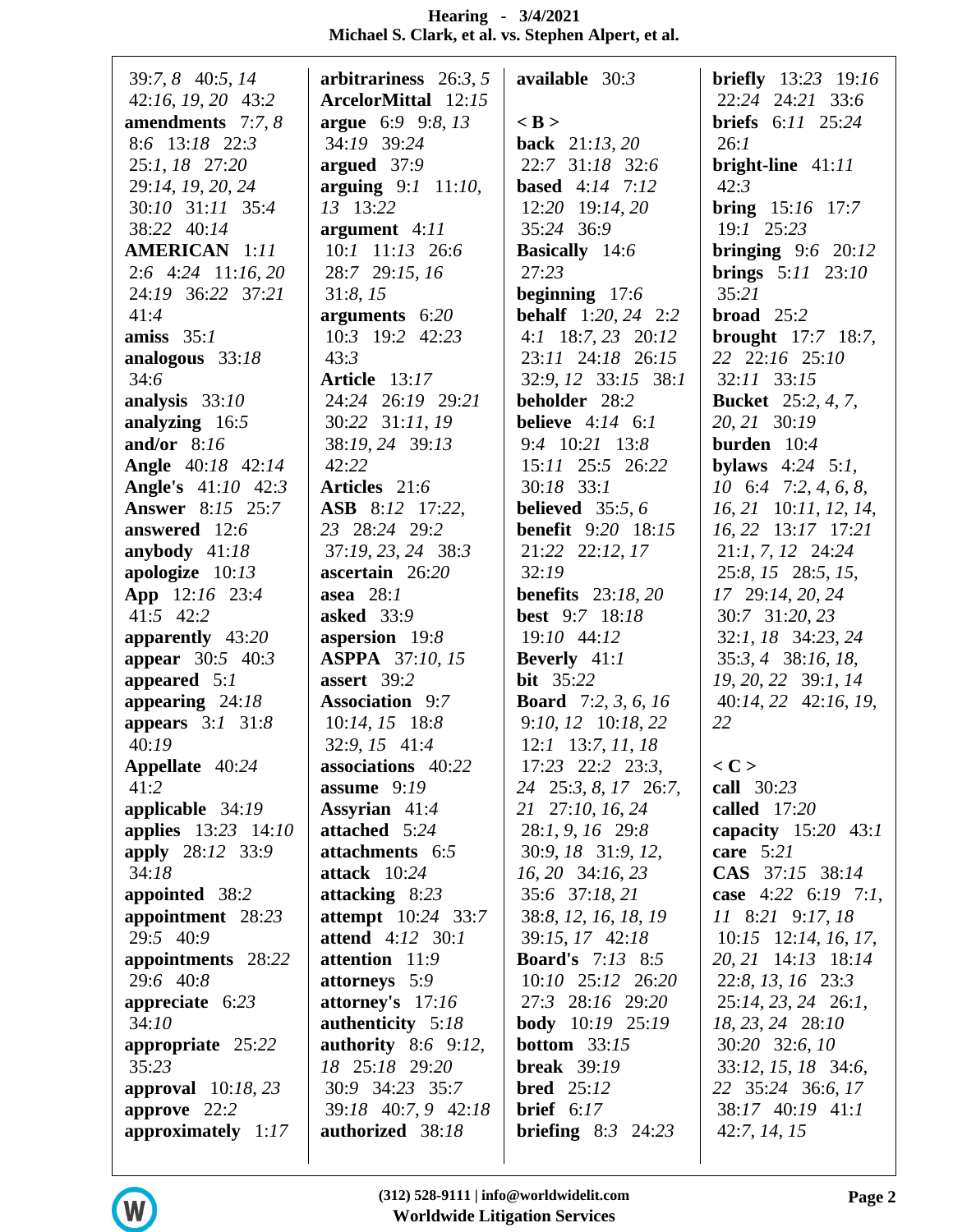| cases 6:6, 7 10:6           | circular $29:15$          | Complaint $6:3$             | contracted 17:3                |
|-----------------------------|---------------------------|-----------------------------|--------------------------------|
| 20:6, 9 28:20               | circulate 44:3            | $11:3$ $12:9$ $18:1$        | 20:21                          |
| <b>Casualty</b> 12:14, 15   | circumstance 14:10        | 20:24 23:14 36:21           | contracts $22:15$              |
| categories 25:2             | citation $41:7$           | complete 5:20               | 34:1                           |
| Caufield 9:18               | cite 20:6 36:18           | 34:10                       | contractual 17:14              |
| 15:23, 24 16:4              | $41:5$ $42:1$             | completely 34:16            | 18:21 19:12, 20, 22            |
| 22:7, 8 23:8 32:6,          | cited 6:6 12:14           | composition 7:21            | 34:3                           |
| 21 33:7 34:6                | $17:12, 16$ 22:7          | 10:17 38:9, 11              | contrary $9:6$ 15:17           |
| cause 1:15 13:5             | 25:24 26:1 28:9           | 39:11, 23 40:1, 16          | 34:20                          |
| $14:3$ , $13$ $23:7$        | 33:2 34:22                | comprised 38:4              | contrast $9:18$                |
| 44:17 45:9                  | claim $14:17, 19, 23$     | concede 28:5                | controlled $7:3$               |
| caused 45:9                 | $15:1$ $20:12$ $26:2$     | conceded 25:22              | converted 27:14                |
| cautions 40:21              | clarification 7:24        | concern $8:11$              | <b>COOK</b> 1:3 45:1, 6        |
| CCA 8:9 9:8, 16,            | <b>CLARK</b> 1:5 3:21     | concerned 7:15              | COPA 8:9 37:10                 |
| 20 15:14 16:19, 20,         | clear 5:18 8:1            | 9:14, 24 43:19              | copy 4:23 5:9, 10              |
| 24 17:1, 3, 14, 19,         | 13:2 14:9 18:13           | concerning $10:8$           | core $7:1$                     |
| 22, 23 18:8, 12, 13,        | 21:22 24:13 28:12         | concerns $7:12$ 8:8         | corporate 16:1                 |
| 15, 20 19:12, 20, 23        | $36:10$ 40:5 42:7,        | 35:11                       | 23:10                          |
| 20:21, 22 21:12, 14         | 16, 17                    | concluded 39:17             | corporation $11:19$            |
| 22:15, 16, 18 32:19         | clearly 3:8 25:8          | concrete 23:20              | 23:11, 12 32:13                |
| $33:16, 22, 24$ $34:1,$     | 30:13, 21, 22 32:14       | concur $28:6$               | corporations 32:11             |
| 2 37:10, 14, 15             | 35:10                     | conduct $7:3$               | <b>correct</b> 3:16 4:16,      |
| 38:15                       | <b>Clerk</b> 44:4         | confer 32:19                | 17                             |
| <b>CCA's</b> $15:16$ 17:8,  | clients $4:15$ $44:9$     | Conference 15:13            | correctly 31:15                |
| 20 18:4 33:21               | close 30:23               | confirms $18:17$            | costs $17:15$                  |
| certain 31:22 32:24         | closely-held 20:5, 9      | conflate $40:3$             | <b>Counsel</b> 3:11, 12,       |
| certainly 14:8              | Club $41:1$               | <b>conflict</b> 16:2, 5, 9, | 23 4:3, 6 11:12                |
| 21:24                       | collusion 26:3            | 13 18:18 19:13              | 19:8 24:12 30:6                |
| <b>Certified</b> 2:24 45:5, | combination 16:7          | 32:5, 14, 20 34:3           | 31:3                           |
| 17                          | Comelia 44:4              | conflicts 13:2 19:7,        | Counseling 37:21               |
| certify 45:7, 11            | comes 28:7, 8             | 9, 11 32:8                  | Country $41:1$                 |
| <b>CH</b> 1:7               | coming $18:11$            | conjure $29:7$              | <b>COUNTY</b> 1:2, 3           |
| challenged 7:17, 22         | commitment 18:21          | consequence $9:11$          | $23:2, 3$ 45:1, 6              |
| 8:1, 2, 5, 7, 24            | committed 27:23           | consider 3:19 16:4          | <b>couple</b> 11:10 14:1       |
| $10:23$ 13:7, 9, 16         | committee $7:5, 12,$      | 20:14                       | 31:5                           |
| $17:4$ $20:17$ $21:3$       | 21 8:17, 19 10:17,        | consideration 43:10         | course 9:9, 11                 |
| 23:16, 17, 23 32:2          | 19 17:9, 24 21:5, 9,      | consistent 9:13             | $11:23$ $14:4$ $20:8$          |
| challenges 3:9              | 13, 17, 20 23:19          | 42:21                       | 25:18 27:10 33:9               |
| <b>CHANCERY</b> 1:3         | 28:22 29:5, 6             | constitute 15:9             | 44:3                           |
| 45:1, 7                     | $33:23$ $38:3, 4, 9, 11,$ | construction 27:6,          | <b>COURT</b> 1:3, 16           |
| change 8:11, 16, 18,        | 13 39:11 40:1, 8,         | 19 28:11 29:22              | $3:1, 2, 5, 7, 18$ 4:2,        |
| 20 28:17, 23 29:1           | 16 42:17                  | 30:11                       | 7, 9, 18, 21 5:6, 17           |
| 39:22                       | committee's 39:16,        | construed $25:15$           | 6:16, 18 $7:20$ 9:21,          |
| changed $10:9$ 29:4         | 22                        | Consulting $15:13$          | 24 10:9 11:2, 5                |
| 38:11 40:7, 10              | common $8:13$             | contained 37:8              | 12:20 18:24 19:9               |
| changes $7:21$              | Company $12:15$           | <b>Cont'd</b> $2:1$         | 20:14 23:12 24:11,             |
| 31:12 39:2                  | 20:5,9                    | contend 14:20               | 20 25:10 30:18, 20             |
| <b>Chicago</b> $25:14$ 41:5 | <b>compared</b> 19:18, 21 | contention 18:14            | $31:3$ $33:4$ $34:12$          |
| <b>CIRCUIT</b> $1:3$ 45:1,  | competing $7:12$          | contents 6:2                | $35:15$ , $23$ $36:8$ , $10$ , |
| 6                           |                           | contract 10:14              | 13, 16, 24 37:13, 15           |
|                             |                           | 19:14, 20 26:10, 13         | 40:24 41:9, 10, 16,            |

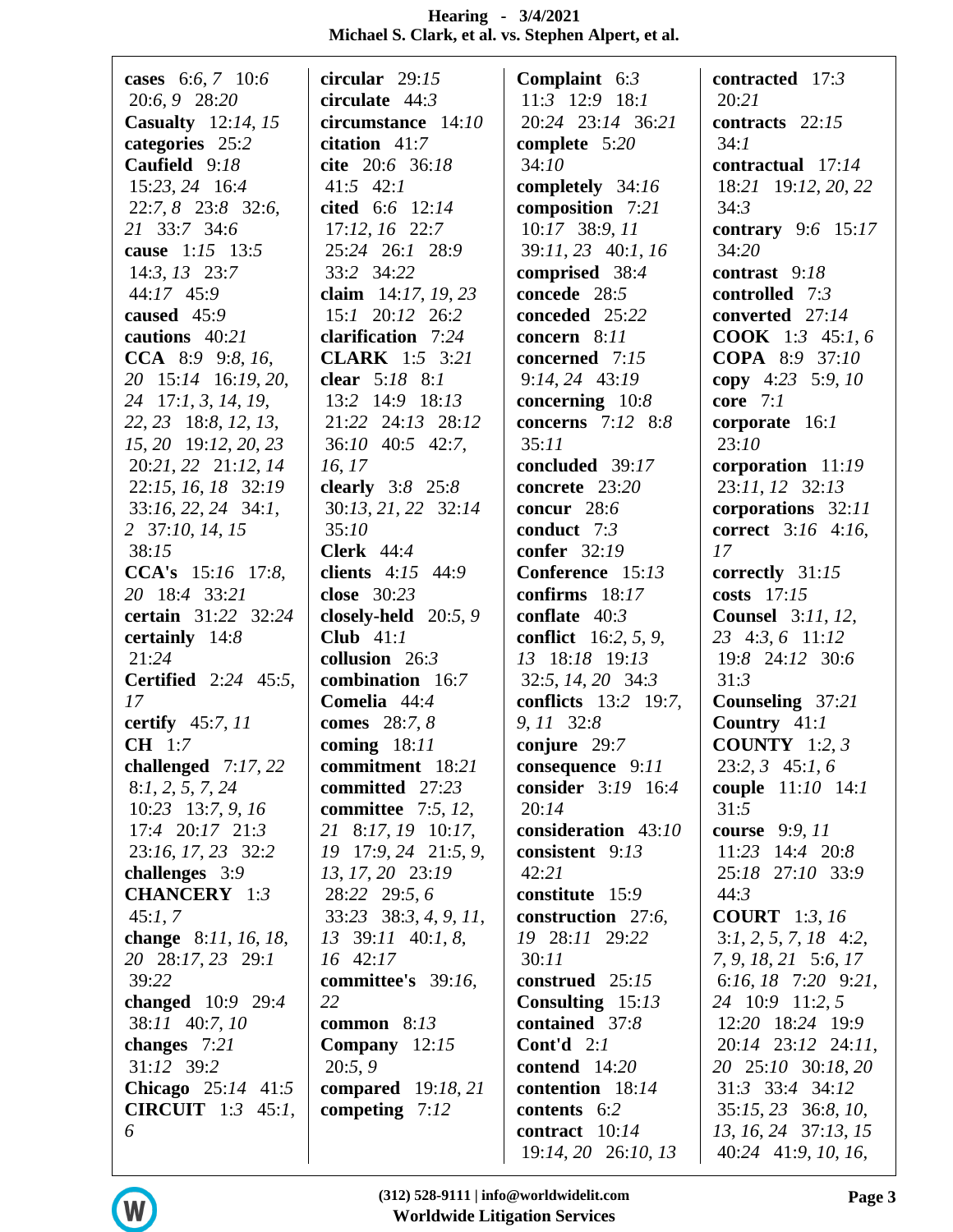| 18, 22 42:2, 11             | 18:9 20:18, 23            | diminish $21:21$             | duty $15:17$ 19:20                |
|-----------------------------|---------------------------|------------------------------|-----------------------------------|
| 43:14, 17 44:2, 13          | 22:10, 22 24:19           | diminishes $21:17$           | 34:3                              |
| 45:1, 6, 13                 | $31:1$ $33:2$ $38:17$     | DINSMORE 1:20                | Dyson $23:9$                      |
| Courts $40:21$              | 39:2 43:5, 9, 23          | direct $19:13$ 32:7,         |                                   |
| <b>Court's</b> 7:24 12:7    | Defendant's 14:18         | 14                           | E >                               |
| 40:18                       | 17:24                     | directly $38:24$             | easily $27:2$                     |
| create 36:7                 | deference 26:18           | <b>Director</b> 2:5 11:14,   | easy 28:12                        |
| created 37:18, 21           | 27:7 31:7, 17, 19         | 15                           | economic 26:10, 14                |
| creates $14:8$              | 34:9, 15, 18 35:10        | directors 38:20              | editorial $7:7,14$                |
| cross-motions $4:10$        | defined 8:2               | disapproved $20:16$          | 38:21                             |
| $12:18$ 36:6, 11            | definition 31:17          | disciplinary 30:4            | effect $21:11$                    |
| <b>CSR</b> $2:24$ 45:18     | degree $20:1$             | Discipline 37:22             | effectively 25:12                 |
| current 5:23 11:24          | Delaware 22:8             | discovery 12:4               | 31:12                             |
| $16:24$ 17:1, 19            | deliberate 26:8           | 23:22                        | eight 16:4, 12                    |
| cut $41:8$                  | demonstrates 8:7          | discuss $14:4$ 16:16         | 33:10                             |
| cutting $5:4$ 36:14         | denied $30:14$            | 20:19 22:24                  | either 5:14 8:18                  |
| 41:15, 20 43:20             | deny $31:1$               | discussed 23:17              | 13:14 14:17 23:23                 |
|                             | denying $43:6, 24$        | 33:14                        | elect 21:9, 13, 19                |
| $<$ D $>$                   | <b>DEPARTMENT</b>         |                              | 38:6, 14                          |
|                             |                           | discussing $14:1$<br>42:13   | element 14:16, 19,                |
| damaged $10:10$             | 1:3 $45:1, 7$             | discussion 33:7              | 23 24:4                           |
| damages $10:1, 10$          | depend $19:1, 5$          |                              | elements 14:13                    |
| damaging $32:19$            | dependent 15:21           | dismiss $4:15$ 12:8<br>23:13 | email $44:5$                      |
| date $13:9$                 | depends 18:24             |                              |                                   |
| <b>dated</b> 17:5 45:23     | depositions 12:11<br>36:3 | dismissed $23:13$            | <b>Emerald</b> 22:7, 8, 9         |
| Davis $23:9$                |                           | dispositive 19:15            | emphasized 37:1                   |
| day $1:17$ $3:10$           | <b>deprived</b> 29:17, 18 | dispute 7:18 12:12           | enacted 10:16                     |
| 6:22 21:2 42:12             | 32:2                      | 14:6 26:22 35:20             | enacting $10:23$                  |
| 44:14 45:23                 | derivative 9:14           | 37:2,4                       | encompasses 11:18                 |
| decide 12:20 19:3           | $10:7$ 12:9 13:2, 5       | disputed 14:7                | enforcement 40:22                 |
| 26:20 30:19 31:9,           | $14:3$ 15:1, 21, 24       | disputes $41:12$ 42:5        | enter 21:24                       |
| 17, 20 35:18 36:9           | 18:1, 22 19:19            | distinct 37:7                | entered 15:3 22:21                |
| decides 25:6, 19            | 20:8, 20 22:11            | distinguish $33:7$           | 24:7 32:12                        |
| deciding $28:22$            | 23:9 34:4 43:1            | <b>District</b> 12:16 23:3,  | entering $12:23$                  |
| decision 26:20              | derive $9:20$             | 8 35:1 41:1                  | entirely 28:7 29:2                |
| 27:11, 14 31:16             | described 33:20           | divide $24:24$               | entitled 14:15 15:5               |
| 33:22 38:11, 15             | designation 30:2          | <b>DIVISION</b> 1:3          | 36:5                              |
| 40:7, 18, 20 41:3           | detail $37:3$             | 45:1, 7                      | entity 16:10 20:2,                |
| decisions 27:13             | detailed 36:22            | document 12:4                | 12<br>essential $8:16$            |
| 40:24                       | determine 34:24           | documents 12:5               |                                   |
| declaration 7:19            | 35:24                     | doing $3:19$ 5:7             | $14:19, 23$ 24:4                  |
| declaratory $10:5, 8$       | determines 30:18          | 41:23, 24                    | essentially $9:1$<br>$21:19$ 31:8 |
| 23:1, 5                     | 38:2                      | <b>Domain</b> 36:18 41:5     |                                   |
| dedicated 8:22              | detriment 9:22            | <b>Downs</b> $2:5$ 11:14     | establish $14:13$                 |
| Defendant 1:12              | 32:20                     | driver $8:10$                | 23:7 36:12                        |
| 2:2 11:18 15:4              | developed 19:10           | driving $16:17, 20$          | established $42:8,14$             |
| 24:19                       | difference 24:23          | 18:14                        | et 1:5, $8$                       |
| <b>Defendants</b> $1:9, 24$ | differing $8:8$           | <b>dual</b> 18:19            | everybody $3:1$                   |
| 4:6 8:10, 15, 22            | differs $14:11$           | <b>due</b> 26:11 43:2        | evidence 9:4 10:21                |
| 9:7, 19 10:24               | difficult $41:18$         | duly-enacted 7:16,           | $13:10, 13$ $14:18, 22$           |
| $11:17$ $12:24$ $14:11$ ,   | 44:11                     | 20                           | $15:10$ $16:22$ $17:14$ ,         |
| 15, 21 17:10, 17            |                           | duties $34:3$                |                                   |

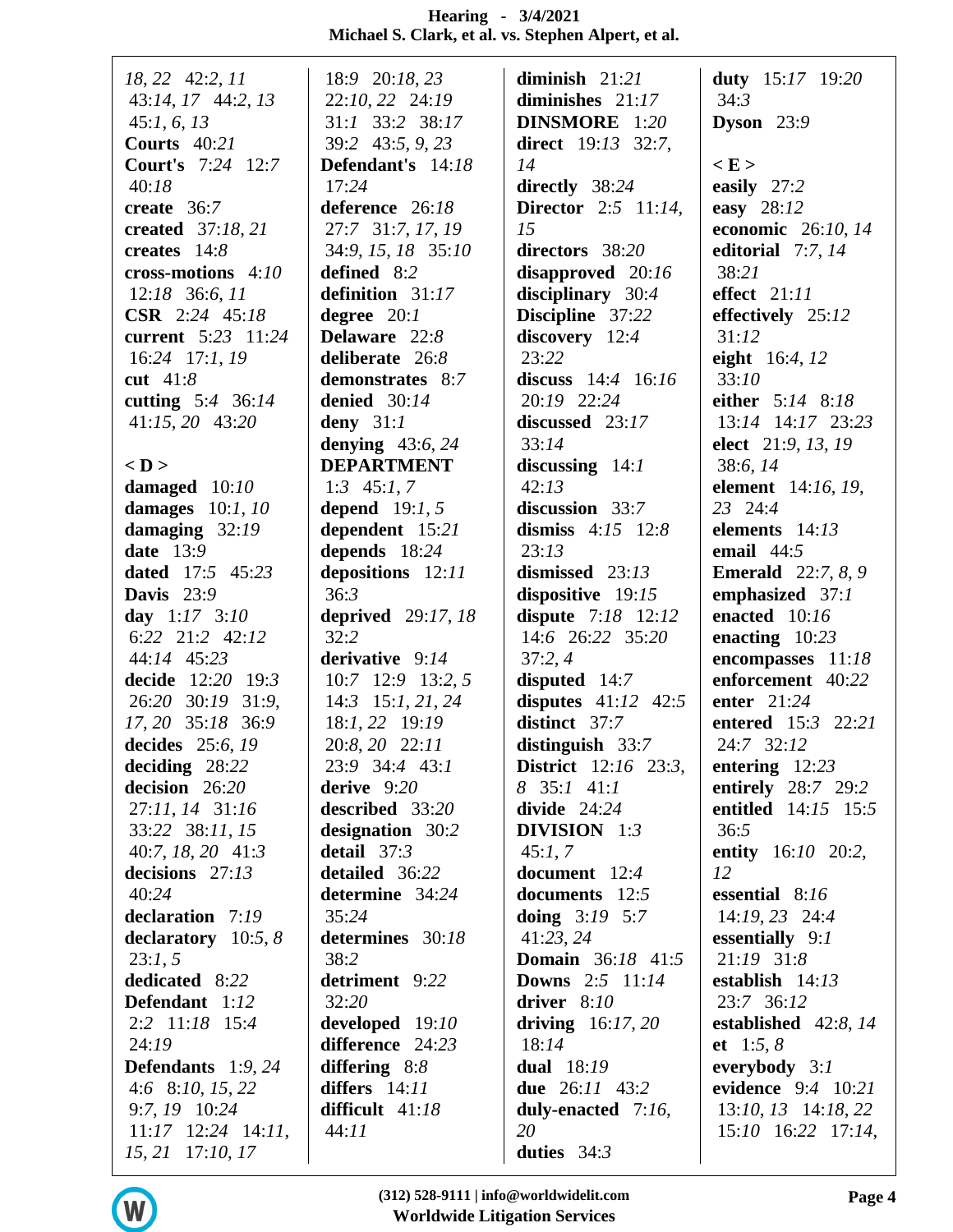| $16$ 23:16, 21 24:2,       | <b>factual</b> 19:2 36:22   | format $44:2$                 | grant 9:21 11:2               |
|----------------------------|-----------------------------|-------------------------------|-------------------------------|
| 5 28:8 42:8                | 37:2                        | <b>former</b> 11:24 16:24     | 31:1                          |
| evolved $41:11$ $42:3$     | factually 19:6              | forth $23:6$                  | granted $30:14$               |
| exactly 5:7 13:8,          | fail 9:3 16:12              | <b>forward</b> $6:15$ $28:13$ | granting $43:4, 5, 23$        |
| 16 22:13 33:12             | failed $10:22$              | foul $9:2$                    | ground $13:15$ 14:2,          |
| 41:23                      | failure 10:11 23:14         | found $40:2$                  | 3 15:7 22:21 24:9             |
| example 23:13, 19          | fair $15:22$                | four $16:12$ 33:14            | grounds $11:11$               |
| 29:7                       | fairly $14:9$ 22:19         | frankly $16:18$               | $12:23$ $14:21$ $15:3$ ,      |
| excellent 35:16            | 28:12 33:20                 | fraud $26:3$                  | 5 16:7 22:23                  |
| 44:8                       | fall 26:18                  | function 8:19                 | Gylana 42:1, 2, 10,           |
| exception 26:17            | falls 25:7, 20              | 10:20 28:19, 21               | 13                            |
| exceptions $26:2, 9$       | familiar $13:24$            | 29:1, 8                       |                               |
| 34:17 42:6, 9, 11, 12      | far $10:6$                  | functioning $8:16$            | $\langle H \rangle$           |
| excess 35:6                | fatal $16:14$               | functions 10:19               | <b>Haley</b> $44:4$           |
| Exchange 25:15             | favor 14:18, 22             | funded 9:8                    | <b>half</b> $13:6, 8$ $23:15$ |
| exchanged $12:4, 5, 6$     | federal 18:5                | funding $9:16$ 17:4,          | <b>hand</b> $15:4$ $21:15$    |
| excuse 10:12 29:24         | fees $17:16$                | 10                            | happen $7:18$                 |
| <b>Executive</b> 2:5       | fiduciaries 16:1            | <b>further</b> 23:9 26:24     | harder 22:2                   |
| 11:14, 15                  | 22:19                       | 27:1 30:21 39:2               | <b>harm</b> $9:2$ $24:2$      |
| exercised 40:9             | fiduciary $15:17,20$        | 43:11                         | harmed $23:23$                |
| <b>Exhibit</b> 17:17 18:1, | 34:4                        |                               | hear $3:10, 11$ $37:13$       |
| 2 20:18, 23                | fifths $7:11$               | $\langle G \rangle$           | hearing $1:14$ 4:3            |
| Exhibits 5:23              | file $12:17$ 36:3           | generally $13:4$              | $10:1$ 11:9, 15 12:7          |
| 17:11 18:9, 11             | <b>filed</b> 5:20 18:4      | 15:10                         | 34:11 37:11 41:19             |
| exist 40:3 42:12           | 36:6                        | genuine 14:8 36:4,            | 45:8                          |
| existence $25:13$          | filing $23:1, 5$ 36:11      | 12                            | <b>held</b> 35:11             |
| explained 23:9             | final $24:9$ $29:10$        | Gilyana 41:3, 9, 10           | He'll 11:12                   |
| explaining 13:22           | 34:23                       | $G-I-L-Y-A-N-A$               | help $19:3$                   |
| explains 22:9              | find 10:9 16:7              | 41:4                          | helpful $14:5$                |
| express 7:5 19:19          | 30:4                        | give 42:1 44:10               | hey $20:7$                    |
| expressed 18:21            | <b>Finn</b> $25:23$ $34:21$ | given $8:13$                  | highlight $6:20$              |
| 34:22                      | $41:1$ 42:7, 13             | gives $23:18$                 | history 36:22                 |
| expressly 13:18            | <b>First</b> 9:4, 15 11:8   | $g_0$ 22:7 26:24              | <b>HOGAN</b> 2:2 11:12        |
| extensive $12:3, 4$        | $12:16$ 13:1 15:7           | 27:12, 14 30:20               | holding $9:5$                 |
| extrinsic 28:7             | $16:15, 23$ 18:17           | 32:6                          | <b>holds</b> 25:15 31:22      |
| eye 28:2                   | 23:8, 13 27:7 31:7          | <b>goal</b> $3:14$ $21:17$    | <b>Honor</b> 3:24 4:8, 17     |
|                            | 33:9 35:1 41:1, 9           | goals 8:9 18:21               | 6:24 $10:12$ 11:7             |
| $\langle F \rangle$        | fits $27:2$ $31:17$         | 33:21                         | 13:24 21:24 24:14,            |
| fact $8:10, 15$ 13:7       | 42:8                        | goats $26:21$                 | 18 25:6 26:23                 |
| 14:9 15:15 17:15           | five $20:10$ 37:7, 17,      | <b>goes</b> $15:24$ $31:18$ , | 27:10 28:6, 19                |
| 19:21 23:24 35:13          | 20, 23 38:1, 5, 7           | 24                            | 29:15 30:13, 24               |
| 36:4, 13                   | focus $27:3$                | <b>going</b> $12:13$ $13:22$  | 31:6 33:3 34:14               |
| factor 16:15 19:17         | focusing $8:21$             | 19:4 24:9 28:13               | 35:14 43:9, 12                |
| 20:1, 19                   | <b>follow</b> $10:11,22$    | <b>Good</b> 3:7, 24 4:2, 7,   | Honorable 1:15                |
| factors $16:4, 12$         | following $35:5$            | 8 6:15 44:9, 14               | 45:12                         |
| 19:16 33:10, 13            | 38:10                       | governing $28:24$             | host $30:3$                   |
| facts $12:11,22$           | <b>force</b> $16:17, 21$    | 40:9                          | hour $1:17$                   |
| 14:7 23:7 33:17            | 17:21 18:14                 | government 18:5               | <b>housed</b> 37:23           |
| 34:6                       | forces $25:9$               | governs $10:15$               | housekeeping $4:12$           |
| fact-specific 33:11        | foregoing $45:10$           | 13:18                         | 27:19 28:1, 7                 |
|                            |                             |                               |                               |

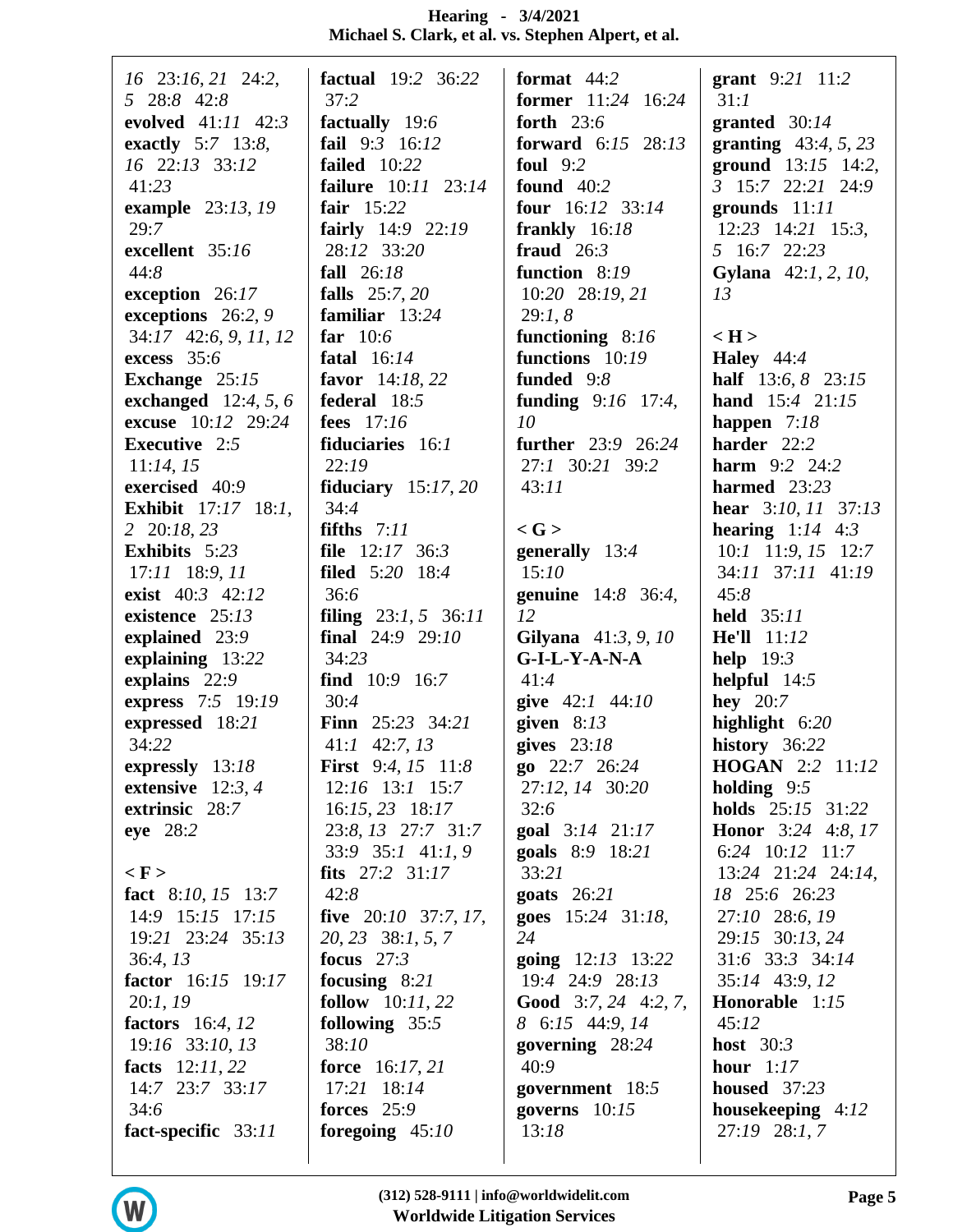| hurry $6:18$              | <b>injury</b> $10:4$ 13:10, | <b>Judge</b> $1:16$ 5:4, 16 | limiting $28:13$                 |
|---------------------------|-----------------------------|-----------------------------|----------------------------------|
|                           | 13 14:2, 24 23:14           | 6:10 $36:14$ $37:11$        | limits 28:16 31:11               |
| < I >                     | 30:17                       | 41:20 43:15 44:15           | listing $21:4, 8$                |
| identified $26:12,17$     | inquiry $22:10$             | 45:13                       | Litigation $3:5$ 9:8             |
| 34:17 39:21 42:6,         | 33:11                       | judgment $4:10$             | 16:18, 21 17:4                   |
| 7, 13                     | insoluble 19:14             | 11:4 12:2, 10, 18,          | 18:22 19:19                      |
| <b>identifies</b> 16:4    | intended 8:18               | 24 14:16 15:3, 6            | <b>little</b> 8:4 35:22          |
| identify $3:3,22$         | 10:20                       | $22:1, 21$ $23:2, 5$        | 43:19                            |
| 24:12 26:16 40:2          | <b>interest</b> 9:7 10:1    | 24:7 27:10 35:22            | <b>LLP</b> $1:20$ $2:2$          |
| identifying $35:16$       | 13:2 15:21 16:9,            | 36:1, 2, 5, 7, 11, 13,      | logistical 3:9                   |
| identity $24:13$          | 14 32:8, 14, 15             | $17\;43:5,6$                | long $29:11$                     |
| ignore 31:11              | 33:21                       | judgments 32:12             | <b>longer</b> $4:21 \quad 10:19$ |
| IL 36:18                  | interests 7:13              |                             | <b>look</b> 26:19                |
| III $41:5$ $42:2$         | $15:16$ 16:2, 3             | $\langle K \rangle$         | <b>looked</b> 22:9               |
| <b>ILLINOIS</b> $1:1, 3$  | 19:11,18                    | keep $41:20$                | looking $27:1$ 32:7              |
| $11:19$ $12:16$ $15:18$   | interfering $40:21$         | Kendall 23:3                | $lot$ 22:2                       |
| 22:24 23:4 32:23          | interpretation 30:21        | kind 13:17 22:6             | Lovells $11:12$                  |
| 34:7 40:20 41:2           | interrogatories 12:5        | 31:18                       | <b>LOVELS</b> $2:2$              |
| 45:1                      | introduce 4:4               | <b>know</b> 9:24 $12:2$     | loyalties $19:12$                |
| immaterial 9:16           | <b>invite</b> 12:20 36:8    | 13:23 14:7, 9 15:7          | loyalty $16:20$ 34:2             |
| impermissible 29:22       | invited 36:8                | 16:15 18:4, 24              | luck $44:9$                      |
| implicated 39:7, 22       | invoke 35:8                 | 19:20 20:7, 10, 11          |                                  |
| implicating 26:11         | <b>involve</b> 13:20 26:2   | 22:6 23:1 31:8, 15          | < M >                            |
| important $5:19$          | 27:16 38:22 39:4,           | 33:10, 13 34:8              | <b>MAAA</b> 30:2                 |
| inadequate 14:2           | 20                          | 36:16 41:16 44:13           | <b>MACEY</b> 1:20 4:5            |
| 16:7 30:16                | involved 6:19               | <b>known</b> 37:18          | magnitude 19:17                  |
| inapplicable 35:12        | 12:20 36:8                  |                             | main 15:11                       |
| <b>include</b> 7:8 38:12, | <b>irrational</b> 26:7      | < L >                       | maintain 38:17                   |
| 13                        | irrationality 26:6          | land 30:12                  | 39:6, 13                         |
| including $6:4$ 30:5      | <b>issue</b> $5:17$ $7:1$   | language $7:6$ 28:5         | maintained 22:12                 |
| 39:10                     | $9:16$ 10:1 12:18           | <b>Laudien</b> 2:24 3:4,    | majority 8:22                    |
| incorporated 37:6         | 14:8 19:6 25:6              | 7, 16 41:24 44:10           | making $27:11$                   |
| incorrect 34:17           | 31:14, 19, 24 32:5,         | 45:5                        | management 28:19                 |
| independence 8:11         | 22 35:17 36:4, 12           | <b>Laurel</b> $2:24$ $3:4$  | managing $29:7$                  |
| independent $12:23$       | 40:23                       | 45:5                        | manner $13:11$                   |
| 13:15 22:20               | <b>issues</b> 6:14, 16      | law $10:8$ 12:19, 24        | 23:23 42:19                      |
| indeterminate             | $11:21, 22$ 32:7            | 15:18 22:24 32:23           | <b>March</b> 1:17 45:24          |
| 27:20, 24                 | 35:17 36:9                  | 34:7 35:12 36:5, 7          | <b>Marla</b> 17:20               |
| <b>index</b> 28:8, 9      | <b>Item</b> $17:17$         | 44:4                        | Mary 2:5 11:14                   |
| indicate 32:17            | items $18:3$                | <b>Lawrence</b> $4:13$      | material 12:11                   |
| 33:14                     | <b>iterated</b> 10:2        | lawsuit $9:15$ 18:7         | 14:9 36:4, 12 37:2               |
| indicating $8:17$         | its $7:2$ 8:13 9:12         | lawsuits $32:10$            | <b>matter</b> 3:8 4:9            |
| indication 9:22           | $10:11, 22$ 15:12           | <b>Lead</b> $11:12$ $28:1$  | $12:24$ $29:15$ $35:2$ ,         |
| indications $16:16$ ,     | $17:21$ $18:21$ $21:12$ ,   | leaders $33:24$             | $12, 13$ 36:5                    |
| 19                        | 19 22:16 31:9               | leadership 17:1             | matters $4:12$                   |
| individual $32:10, 13$    | 35:7 37:19 38:18            | leaving $14:3$              | McCarthy $4:13,21$               |
| individuals $11:24$       |                             | <b>Lee</b> $25:24$          | McDonald 23:2                    |
| injunctive $17:7$         | < J >                       | <b>legal</b> $13:23$ $14:6$ | <b>mean</b> $26:6$ $28:20$       |
| injured 43:2              | <b>job</b> $6:15$ 44:8      | 19:2 25:16                  | 33:18                            |
| injuries $23:11$          | joined $11:11$              | legally $19:6$              | meaning $17:22$                  |
|                           |                             |                             |                                  |
|                           |                             |                             |                                  |

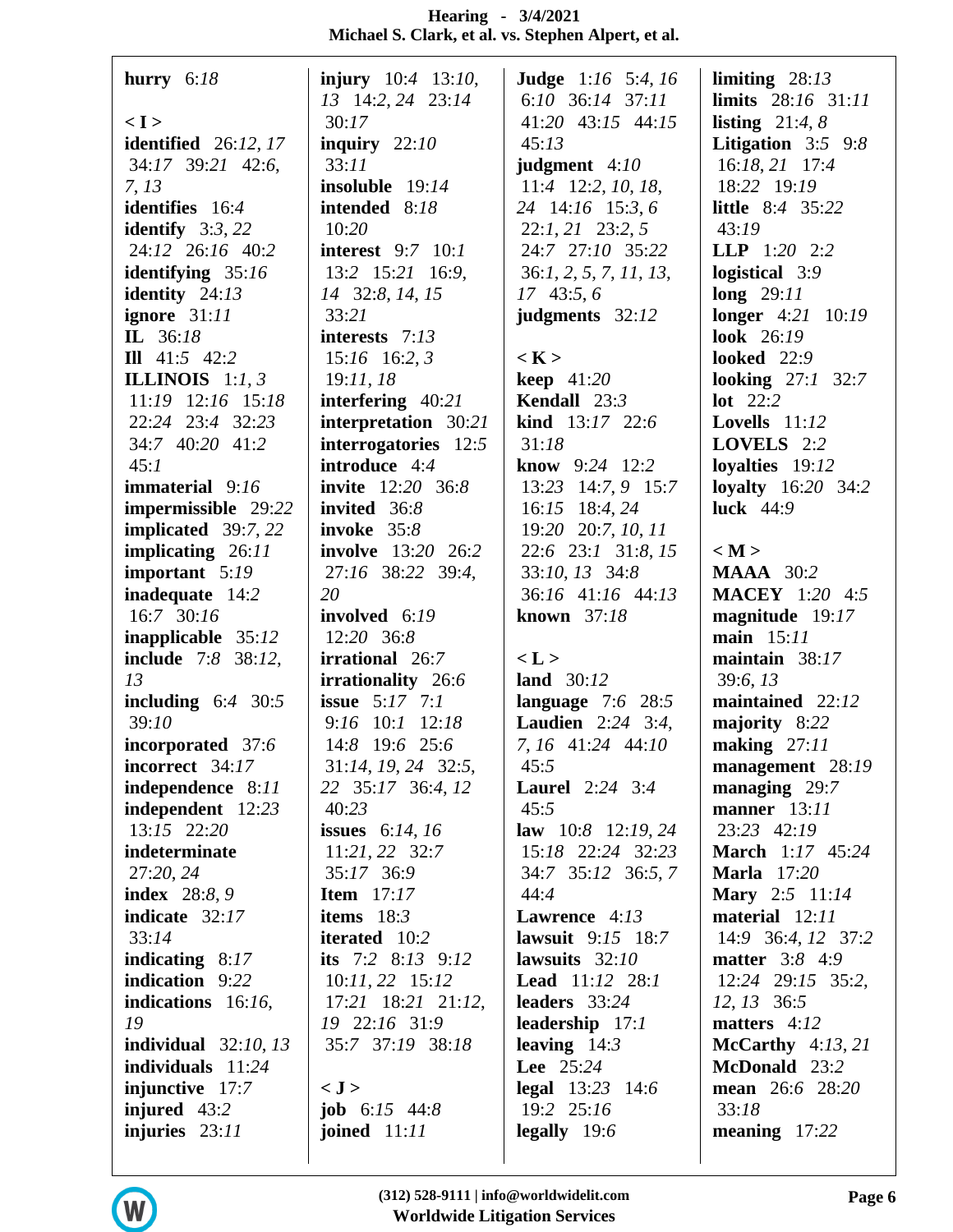| 34:24                             | 11:1                      | offer 27:19 28:11          | 23:24                       |
|-----------------------------------|---------------------------|----------------------------|-----------------------------|
| meaningless $31:13$               | motive $17:13$            | offered 27:21              | paying $17:15$              |
| means $31:12$                     | motives 8:24              | <b>Okay</b> 5:6, 17        | penalty 18:5                |
| mechanism $27:13$                 | moving $36:5$             | old 40:19                  | perjury $18:5$              |
| meetings $30:1$                   | MULLEN 1:16               | <b>Once</b> 25:22 30:18    | permissible 29:11           |
| <b>member</b> 7:4, 17             | 45:12                     | 32:18                      | permit 7:6                  |
| 10:18, 23 13:12, 19               | multifactor 33:10         | one-fifth $21:20$          | permits 13:18               |
| $17:24$ $25:3, 4, 10,$            |                           | <b>ones</b> 25:2           | 38:19                       |
| 12 29:12, 13 39:18                | $\langle N \rangle$       | one-third 21:18            | personal 19:18              |
| 40:15                             | <b>name</b> 3:4 21:6      | 23:18                      | <b>persons</b> 20:2 28:24   |
| members $7:5, 10,$                | <b>named</b> 13:1 15:8,   | operate 37:24              | 29:5                        |
| 22 11:24 13:3, 21                 | 15, 19 16:10, 11, 17,     | opinion $9:17$             | pertinent 16:13             |
| $15:10, 12$ 18:7                  | 20, 23 17:2, 15           | opposing $20:11$           | petition 35:5               |
| 19:24 20:5, 16                    | 18:18 20:14 21:22         | order 15:5 38:21           | <b>Pielet</b> 36:17, 18     |
| $21:8$ 24:1 29:12,                | 22:1, 18 33:19, 24        | 43:18 44:6                 | P-I-E-L-E-T 36:18           |
| 16 30:1, 2, 3 31:22,              | <b>narrow</b> 42:6, 9     | ordinary 26:17             | place 9:15 27:7             |
| 23 32:1 35:4, 6                   | natural $9:11$            | organization 11:20         | 37:10                       |
| 38:3, 5, 24 39:4, 10,             | nature $40:6$             | 20:4, 13 22:5 29:8         | places $6:21$               |
| 12 40:12 42:21                    | nearly $20:4$             | 37:5                       | Plaintiff $6:1, 9$          |
| membership 11:20                  | necessarily $31:10$       | organizations $21:4$ ,     | 15:21 17:20 20:8            |
| 19:21 20:3, 13                    | necessary $8:16$ 22:4     | 10 37:7, 10, 14, 17,       | $22:1$ 42:8                 |
| 40:8 41:12 42:4                   | need 23:6 39:19           | 20, 23 38:1, 5, 7          | <b>Plaintiffs</b> $1:6, 20$ |
| mention $11:10$                   | needed $14:24$            | 42:5                       | $3:23$ 4:1, 4, 13, 22       |
| $12:13$ 18:3                      | needs 15:3 26:24          | outcome 8:24               | 7:19 8:23, 24 9:5,          |
| mentioned 20:4                    | 37:1                      | outside 8:5 9:12           | 9 10:3, 24 13:1             |
| 35:11                             | negating $33:21$          | outweigh $19:23$           | 14:11, 12, 17, 19, 23       |
| Mercantile 25:15                  | never 39:21 40:2          | overcome $11:1$            | 15:4, 9, 11, 15, 18,        |
| merely 7:13 8:14                  | nickname 24:16            | owe 15:17 34:4             | 19 16:1, 10, 11, 17,        |
| merits 11:13 13:16                | <b>Nominal</b> 1:12 2:2   |                            | 20, 23 17:2, 15             |
| $14:4$ $24:10,21$                 | $11:18$ 24:19             | $\langle P \rangle$        | 18:18 19:9, 13, 17          |
| 26:7 30:17, 21 34:9               | nonprofit 37:5            | $p.m$ 1:18                 | 20:2, 15, 21 21:22          |
| <b>MICHAEL</b> $1:5$ , $15$       | note 24:24                | Packerview 15:23           | 22:1, 14, 18 25:23          |
| 45:12                             | noted 30:10 40:18         | page 18:10 20:18           | 26:4, 6, 11, 15 27:5,       |
| minor $27:19$ $28:1$ ,            | $41:10$ $42:3$            | 23:4                       | 8, 19 28:4, 9 29:13         |
| 6                                 | not-for-profit $11:19$    | <b>papers</b> 11:9 15:8    | $30:14, 15$ $31:1$          |
|                                   | <b>NOVACK</b> 1:20 4:5    | paradigmatic 29:7          | 32:8, 13, 15 33:19,         |
| minority 20:7<br>minutes $28:8,9$ | November 17:6             | <b>Paragraph</b> 36:19     | 24 34:5, 19 36:20,          |
| mistake $26:3$                    |                           | Paragraphs 17:12           | 21 39:6, 10, 13, 21,        |
| <b>money</b> 32:12                | 0>                        | part $4:22$                | 24 40:3, 12, 13             |
| <b>MONTS</b> 2:2 11:12            | objection $4:19,20$       | participating $21:10$      | $42:15, 24$ $43:4, 6, 8,$   |
| 14:4 24:8, 14, 15                 | 5:13                      | particularly 18:19         | 24                          |
| 34:8, 13, 14 43:12                | objectivity 8:12          | <b>parties</b> 6:4, 6, 19  | planning $38:10$            |
| moot $43:3$                       | obligations 17:14         | $12:3, 9, 17$ 16:3         | 39:16                       |
| <b>motion</b> 8:7 $11:4$          | 19:12, 22                 | $19:1$ 35:18 36:6,         | pleadings 36:2              |
| $12:8$ 14:11, 12, 15              | observed $12:17$          | 23 37:9 42:24 43:1         | please $24:20$              |
| 23:13 30:13 31:1                  | <b>obviate</b> 23:6 36:13 | <b>Partners</b> 22:7, 8, 9 | pleasure $24:17$            |
| 43:5, 6, 24                       | Obviously 11:17           | <b>party</b> 9:13 36:5     | plenty $29:23$              |
| motions $4:11$                    | 15:7 19:4                 | pass $22:3$                | plethora 30:7               |
| $35:21$ $36:1$                    | $o'clock$ 1:18            | passage $23:24$            | point 11:13 13:24           |
| motivations 9:6                   | October 17:5              | <b>passed</b> 13:7 17:4    | 22:6 24:8 30:21             |
|                                   |                           |                            |                             |
|                                   |                           |                            |                             |

**Hearing - 3/4/2021 Michael S. Clark, et al. vs. Stephen Alpert, et al.**

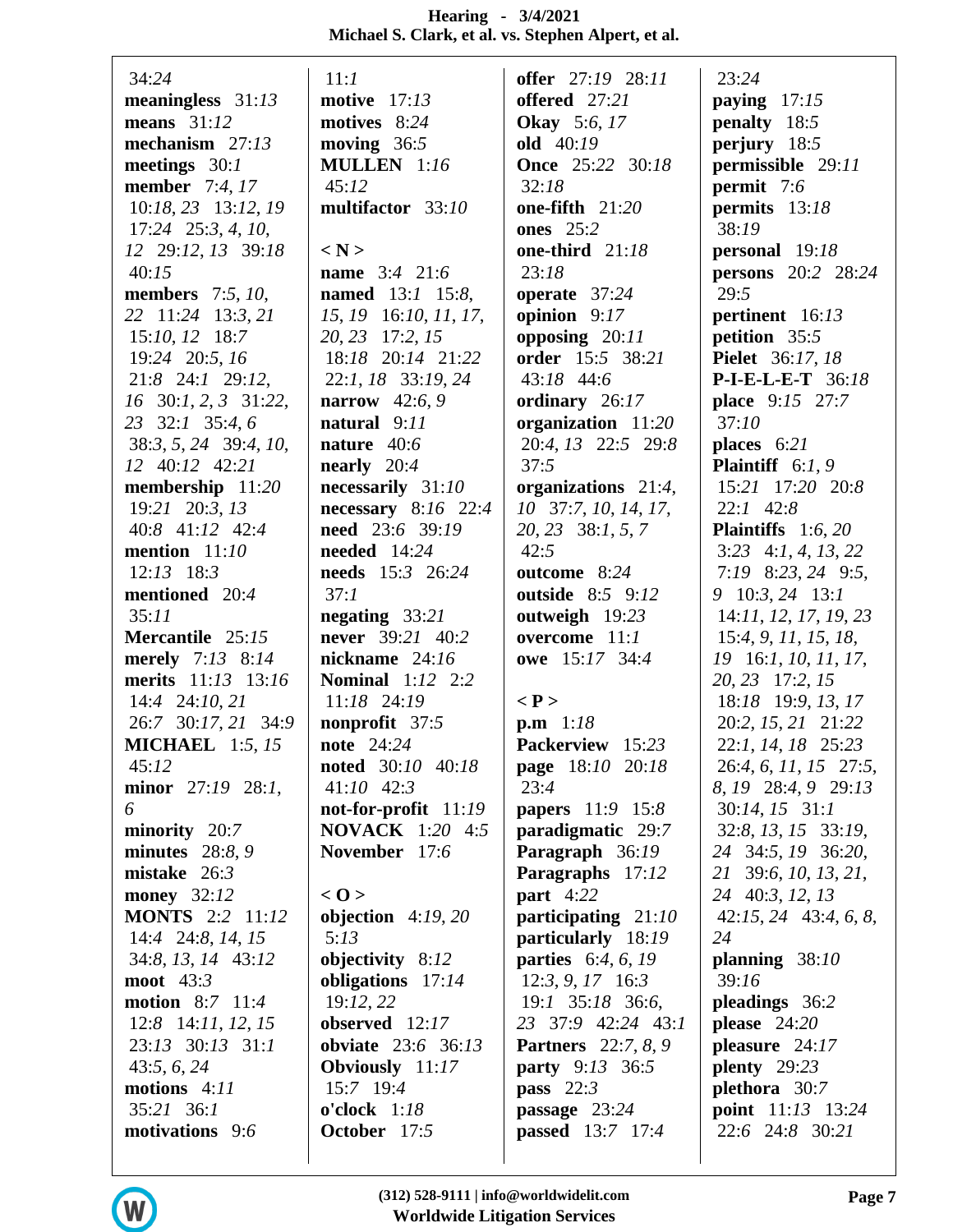| 31:19 34:14, 15, 16,           | procedure 35:5            | question 8:4 12:19           | 40:13                            |
|--------------------------------|---------------------------|------------------------------|----------------------------------|
| 21                             | proceed 12:10 33:1        | $13:20$ $17:13$ $25:5$ ,     | referring $8:2$                  |
| pointed $30:15$                | proceeding $3:8$          | 8, 9 27:8, 15, 17, 23        | <b>reflected</b> 28:15, 17       |
| <b>points</b> 17:11 30:22      | 36:20                     | 29:10 30:19 34:9             | 29:23 30:7 31:23                 |
| $31:5$ $33:8$                  | <b>PROCEEDINGS</b>        | 36:7 39:20                   | regarding $31:7$                 |
| <b>policy</b> 7:9, 15 8:9      | $1:14$ $3:15$ $44:16$     | questioned 40:5              | $32:5, 22$ 40:1                  |
| $11:21$ 13:20 27:4,            | 45:8, 12                  | 42:11                        | reiterated 10:2                  |
| 8, 9, 15, 17, 21               | process 8:22 26:11        | questions $7:9, 15$          | relative $19:17$                 |
| 28:14, 15, 17 31:14,           | 30:5                      | 14:5 27:21 28:14             | 42:17,24                         |
| 16 38:23 39:5, 7,              | produced 12:5             | 38:22 39:5, 7, 20            | relief $9:21$ 10:5, 8            |
| 20, 21 40:1, 2, 4              | profession 11:22          | 43:7,11                      | 11:2 17:8 21:14                  |
| political 8:8                  | professional 18:8         | quick $32:4$                 | 23:11 34:2                       |
| position $9:2$ 10:3            | 37:5                      | quite 30:13, 17              | <b>rely</b> 19:9                 |
| 15:8 17:8 32:23                | professionalism           | quoted 20:22                 | <b>remain</b> 16:24 29:1,        |
| positions $6:12$ 9:2           | 11:21                     | quotes $17:11$               | $\overline{2}$                   |
| 19:3,10                        | progeny 40:21             | quote-unquote 39:6           | remaining $16:11$                |
| potential 39:15                | promote 33:21             | quoting $23:2, 4$            | <b>remedy</b> 20:20, 22          |
| <b>power</b> 25:12 27:3        | prongs 27:4 28:11         |                              | <b>remove</b> 7:4 33:22          |
| 31:9,21                        | <b>proper</b> 30:11 36:2  | $<$ R $>$                    | removing $7:11$                  |
| powers 31:22                   | 38:20 42:24               | raised $34:10$               | <b>render</b> 31:13 36:13        |
| practical 35:2                 | <b>Properties</b> 12:15   | rational 26:8                | rendered 25:17                   |
| practice 40:4                  | <b>Property</b> 12:14     | <b>read</b> 29:21            | repeal $35:8$                    |
| precursor $5:14$               | 26:10, 13                 | readily 19:23                | <b>repeat</b> $3:11$ $41:7$      |
| prepare $43:17,21$             | propose $35:4$            | reading $4:14$               | reply $33:6$                     |
| 44:2                           | proposed $40:13$          | <b>reads</b> 29:16           | REPORT 1:14                      |
| <b>PRESENT</b> 1:19            | prosecution 15:22         | really $21:14, 15, 21$       | reported 45:8                    |
| $2:1, 5 \quad 6:12 \quad 30:6$ | prototypical 28:21        | 30:22 33:13 34:5             | <b>Reporter</b> 2:24 3:2,        |
| 32:7, 21                       | <b>prove</b> 10:4 14:12   | reason $24:6$                | $3, 4, 5, 17$ 5:4                |
| presentations 35:15,           | provide 36:22             | <b>reasonably</b> $6:14$     | 36:14 37:11, 14                  |
| 24 44:7                        | provided $4:23$ 5:2,      | reasoning $19:3, 9$          | 41:14, 17 44:12                  |
| presently $5:10$               | 9, 22 6:4 9:19            | <b>reasons</b> 24:3 27:9,    | 45:6, 17                         |
| president 17:19                | 10:6, 16                  | 11 43:23                     | represent 3:22                   |
| 21:9, 12, 13, 19               | provides $23:1$           | received 20:2                | $11:17,23$ 15:12                 |
| 38:6, 14                       | provision $31:13$         | recognize $6:18$             | $16:3$ $20:3$ $22:20$            |
| presidents 16:24               | 34:22 35:3                | recommendation               | $32:16$ 43:1                     |
| pretty $34:5, 7$               | proxies $15:13$           | 38:10 39:17                  | representation $16:8$            |
| prevail $15:2, 5$              | <b>public</b> 11:21 36:18 | <b>record</b> $5:15, 20, 24$ | 21:5 33:23                       |
| $21:23$ $24:4,5$               | 41:5                      | 6:13 8:6 9:5                 | representative                   |
| prevailing $24:6$              | purport $20:3$            | 12:21 13:10 19:2             | $10:19$ 14:2 15:18,              |
| primarily $22:17$              | purportedly 18:22         | 20:15 23:17, 21              | 20                               |
| principle $24:22, 23$          | purporting 33:19          | 24:13 36:9 43:23             | representatives                  |
| 27:7 28:13 31:7                | pursuant 38:18            | records $12:3$               | 13:3 15:9 16:6                   |
| 34:9, 18 35:10                 | <b>pursue</b> 9:14 34:1   | <b>redline</b> 5:3, 10, 15   | 30:16                            |
| <b>prior</b> $5:1 \ 10:3$      | pursuit 17:7              | 21:1,6                       | representative's                 |
| 12:2 32:24                     | <b>put</b> 17:22 19:5     | refer $37:7$                 | 15:22                            |
| probably $27:12$               | 22:16 26:1 44:1           | reference $32:6$             | <b>request</b> $4:23 \quad 11:2$ |
| problem $18:16$                | putting $6:16$            | referencing $43:22$          | 17:17                            |
| 28:3,4                         |                           | referendum $35:3$            | requested $5:2$ 9:20             |
| problematic 35:9               | < Q >                     | referred $15:14$             | 11:3                             |
| problems $27:6, 22$            | qualified $15:19$         | 24:15, 22 36:23              | requesting $35:18$               |
|                                |                           |                              | requests $12:5, 6$               |
|                                |                           |                              |                                  |

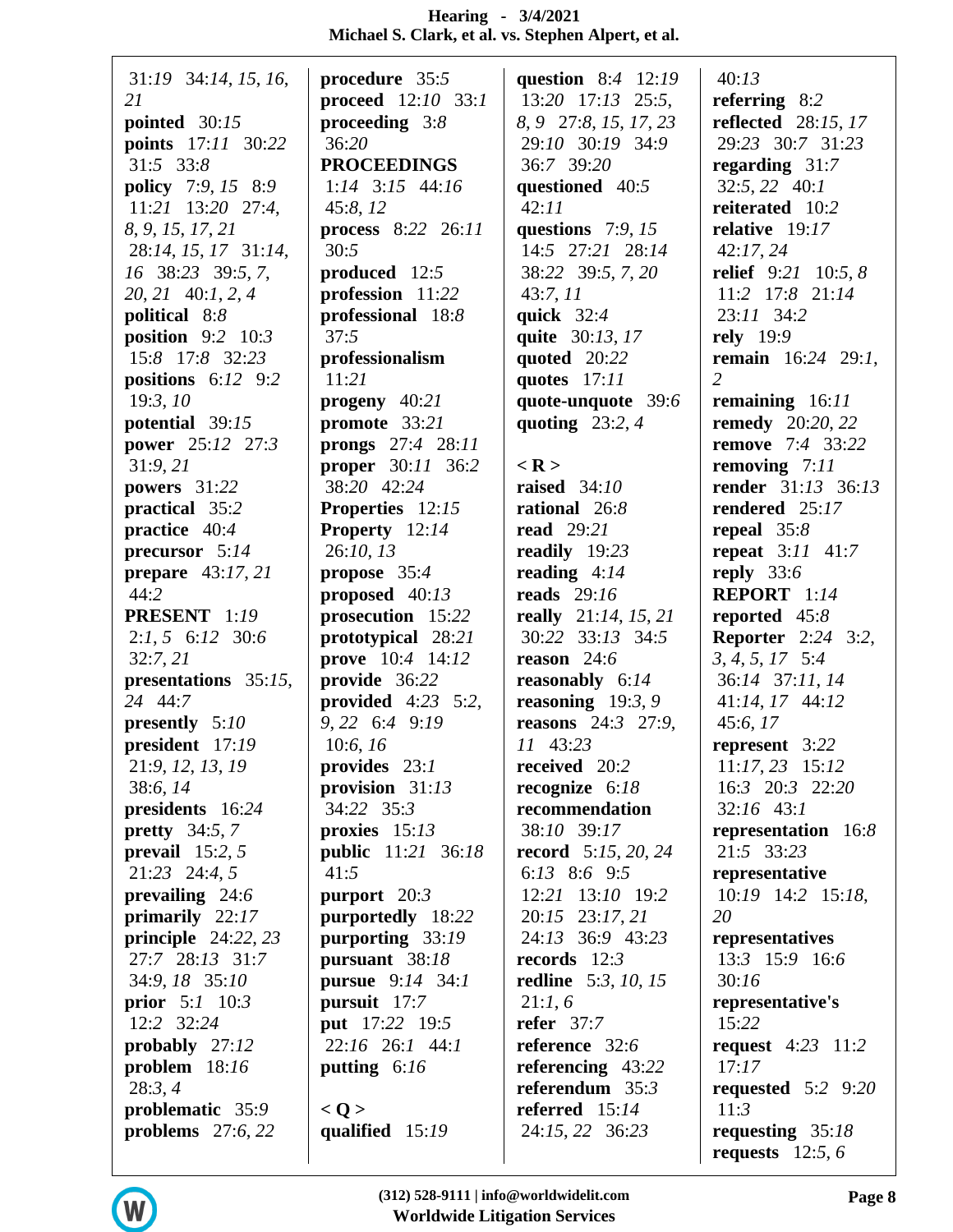| require $21:16$ 25:4      | says 3:11 15:19           | Shorthand 2:24               | standards 11:22          |
|---------------------------|---------------------------|------------------------------|--------------------------|
| 31:10 32:24               | 16:6 23:5                 | 45:5, 8, 17                  | 17:23 37:18 40:8         |
| required 7:16             | <b>Schedule</b> 18:6, 10  | show $14:16$ $16:13$         | standing $44:5$          |
| $10:10$ 39:12, 13         | <b>second</b> 12:8 13:5   | 22:11                        | start $24:22$            |
| requiring $34:1$          | 22:23 23:3 24:6           | showing $16:8$               | starting $3:23$          |
| research 19:4             |                           | shown $15:8$                 | STATE 1:1                |
|                           | second-guessing           |                              |                          |
| resolution 9:17           | 27:23                     | shows $10:21$ $15:11$        | <b>STEPHEN</b> $1:8, 23$ |
| resolved $14:17, 21$      | secondly 27:24            | 16:9, 22 20:15 27:6          | 4:5                      |
| resources 8:23            | 28:18 34:21               | sides $6:15$                 | steps $21:16$            |
| <b>respect</b> 26:5 27:18 | Section 21:7              | <b>SIEGEL</b> $1:23$ $4:3$ , | stood $21:2$             |
| 28:14, 18                 | see 12:3 18:11            | 5, 7, 8, 18, 20 5:21         | straight $6:14$ 18:12    |
| respectfully 30:24        | 20:24 21:6 22:4           | $11:6, 7$ 24:11, 15          | strategic $38:10$        |
|                           | 32:20                     | $30:15$ 33:5, 6              | 39:16                    |
| respective 44:9           |                           |                              |                          |
| respond $31:5$            | seeing $10:4$             | 34:12 43:8, 17 44:1          | strict 41:11 42:4        |
| Response 17:17            | seek 7:19 20:22           | significance $39:15$         | strong $16:8$            |
| 27:5 32:4 34:8, 15        | 21:4, 11, 14 23:11        | 42:10                        | strongly $33:14$         |
| <b>restore</b> 17:8 21:1, | seeking $4:15$ 10:5       | significant $6:19$           | submissions 5:24         |
| 11, 12                    | 32:16 33:20               | 20:21 32:12 40:17            | 6:3 30:6 35:16           |
| restored 21:7             | seeks $21:1$              | Similarly $8:13$             | 37:9                     |
| restoring $32:18$         | seen 32:17                | 27:18                        | submit $7:17$            |
|                           |                           |                              |                          |
| reveal $36:3$             | selection 7:5, 12, 21     | simply $11:1$ $12:12$        | submitted 7:22           |
| reversal $21:3$           | 8:17 10:17, 18            | 15:16 17:13 19:23            | 25:9, 11 33:11           |
| revert $21:18$            | $17:9, 23$ $21:5, 8, 13,$ | 21:8 31:20 32:21             | submitting $42:20$       |
| reverted 21:7             | 17, 20 23:19 33:23        | 35:12                        | substance 13:12          |
| review $6:11$             | $38:3, 9, 13$ $39:11$ ,   | single $3:10$                | $24:1$ $27:2$            |
| reviewed $5:19$ 6:2,      | 22 40:16 42:17            | sits 28:22 29:4              | substantial 26:10        |
|                           |                           |                              |                          |
| 3, 5                      | selfish 33:21             | $\textbf{six}$ 17:2          | substantive 7:9          |
| right $3:18$ 4:18, 21     | <b>Send</b> 44:3          | SOA 37:15 38:14              | 13:21 29:11 31:24        |
| 26:10, 13, 14, 23         | sense 28:13               | solves 18:16                 | 38:23 39:4, 9            |
| 29:13, 14, 18 30:5,       | separate $14:20$          | somewhat 6:13                | 40:11, 15                |
| 8 31:24 32:1, 3           | 26:21                     | 33:18                        | Substantively 8:4        |
| 40:12, 13, 15 43:17       | September $5:1, 12$ ,     | soon $17:3$                  | sue 33:19                |
| 44:2                      | 14 21:2 38:4, 8           | sorry 5:4, 6 36:14           | suffers $27:22$          |
|                           |                           |                              |                          |
| <b>rights</b> $7:9$ 13:21 | serious 39:6              | 37:11, 13 41:14, 15          | sufficient 16:9 23:6     |
| $29:12, 23$ 30:1, 3, 7    | serve 15:19 16:1          | 43:8 44:10                   | suggestion $12:7$        |
| 38:23 39:4, 9 40:11       | 22:15                     | sought 9:21 20:20            | suing 15:13 26:15        |
| <b>RMR</b> 2:24 45:18     | Services 3:6              | sounds $19:5$                | suit $15:16$ 17:6, 7,    |
| <b>role</b> 21:21         | set 28:8                  | speak $33:17$                | 20 23:1, 5, 10           |
| <b>RPR</b> 2:24 45:18     | <b>sets</b> 11:22         | speaks $11:20$               | sum $22:6$ 30:12         |
| rude $3:19$               | setting $23:6$            | specific $10:16$             | summary $4:10$           |
| rule 26:17 41:11          | seven $16:11,23$          | 35:17                        | $11:4$ 12:2, 10, 18,     |
|                           |                           |                              |                          |
| 42:3                      | 20:14, 15 26:2            | specifically $5:22$          | 24 14:16 15:3,6          |
| <b>rules</b> 28:24        | 34:17                     | $9:18$ 33:17                 | 22:21 24:7 35:22,        |
| ruling $6:7$              | shareholder 20:8          | squarely $30:17$             | 24 36:2, 7, 11, 13,      |
| run $9:6$                 | 23:10                     | 34:7                         | $17\;43:5,6$             |
| runs $15:16$              | shareholders 20:10        | $SS$ 1:1                     | superfluous $25:17$      |
|                           | 22:12 32:11               | stake $26:14$                | support $9:5$ 12:23      |
| $\langle S \rangle$       | sheep $26:21$             | standard 13:23               | $14:19, 23, 24$ 20:1     |
|                           |                           |                              |                          |
| <b>Sarli</b> 17:20        | shocker 41:22             | 14:10 27:20, 21              | 24:5 32:22, 24           |
| saved $31:23$             | <b>SHOHL</b> 1:20         | 28:23 29:19                  | Supreme $36:10$          |
| saying 33:12 37:12        |                           |                              |                          |